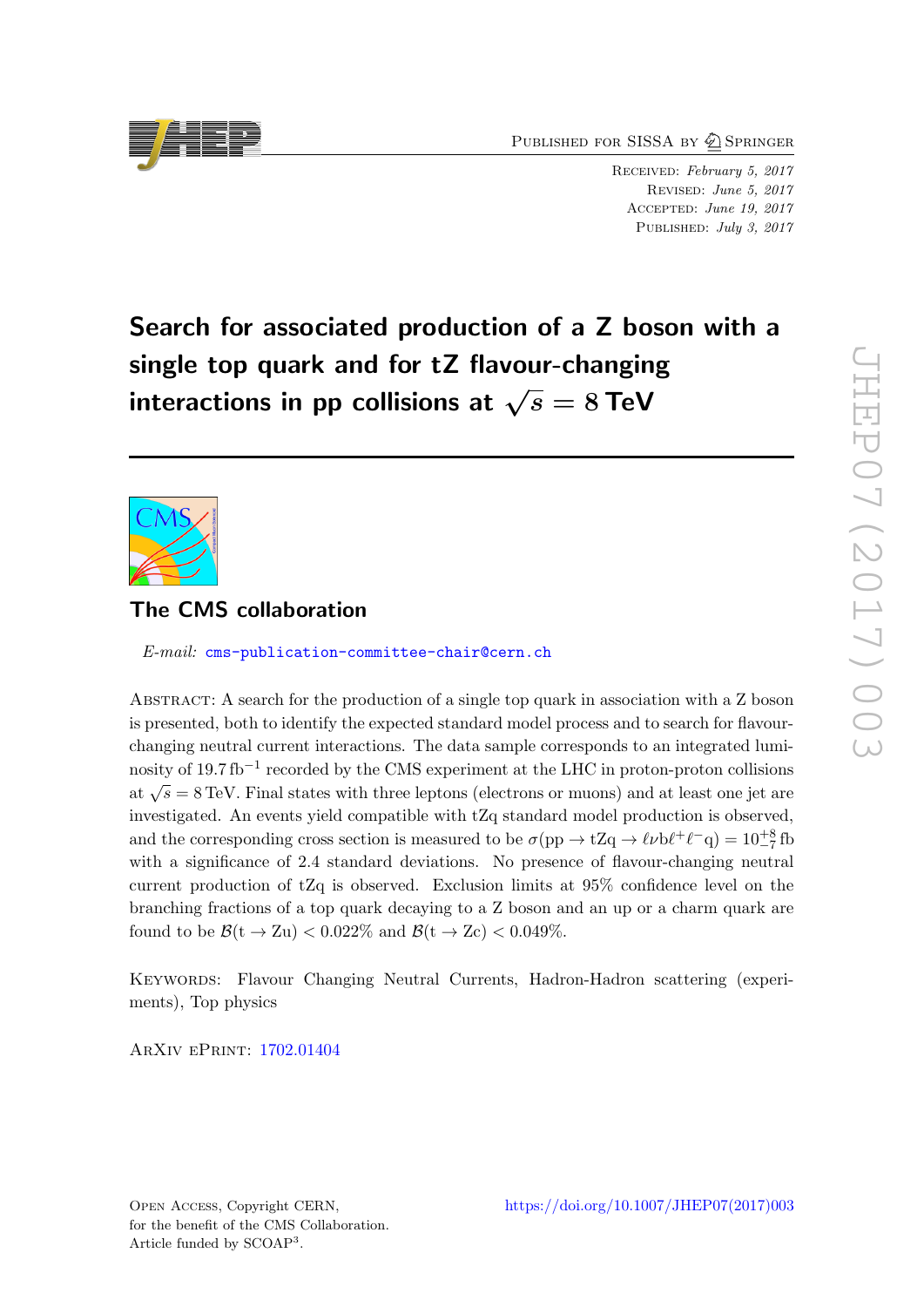# Contents

|   | 1 Introduction                            | $\mathbf{1}$            |
|---|-------------------------------------------|-------------------------|
|   | 2 Theoretical framework                   | $\overline{\mathbf{4}}$ |
|   | 3 CMS detector                            | $\overline{5}$          |
|   | 4 Monte Carlo simulation                  | $\boldsymbol{6}$        |
|   | 5 Event reconstruction and data selection | 7                       |
|   | 6 Analysis method                         | 9                       |
|   | 7 Systematic uncertainties                | 12                      |
| 8 | Results                                   | 14                      |
|   | 8.1 Search for tZq-SM production          | 14                      |
|   | 8.2 Search for tZ-FCNC production         | 17                      |
|   | 9 Summary                                 | 17                      |
|   | The CMS collaboration                     | 24                      |

# <span id="page-1-0"></span>1 Introduction

The top quark is the most massive particle in the standard model (SM) of particle physics. Since its discovery in 1995 [\[1,](#page-19-0) [2\]](#page-19-1), considerable advances have been made in understanding its properties. At hadron colliders top quarks arise predominantly from the production of top quark-antiquark  $(t\bar{t})$  pairs through the strong interaction. However, top quarks may also be produced singly from electroweak processes through three different production mechanisms. These are categorised by the virtuality of the W boson involved in the interaction: t-channel, s-channel and associated tW production. At the CERN LHC, the t- and tW channel production have been observed by the ATLAS and CMS Collaborations and their cross sections have been measured at both 7 and 8 TeV, respectively [\[3–](#page-20-0)[8\]](#page-20-1). The ATLAS and CMS Collaborations have recently published results of searches for s-channel single top quark production using  $8 \text{ TeV}$  data [\[9,](#page-20-2) [10\]](#page-20-3). The high integrated luminosity and centre-of-mass energy at the LHC motivate the search for rare SM single top quark production processes, such as the production of a single top quark in association with a Z boson, where the top quark is produced via the  $t$  channel and the  $Z$  boson is either radiated off one of the participating quarks or produced via W boson fusion (figure [1\)](#page-3-0). These production mechanisms, referred to here as tZq-SM production, lead to a signature with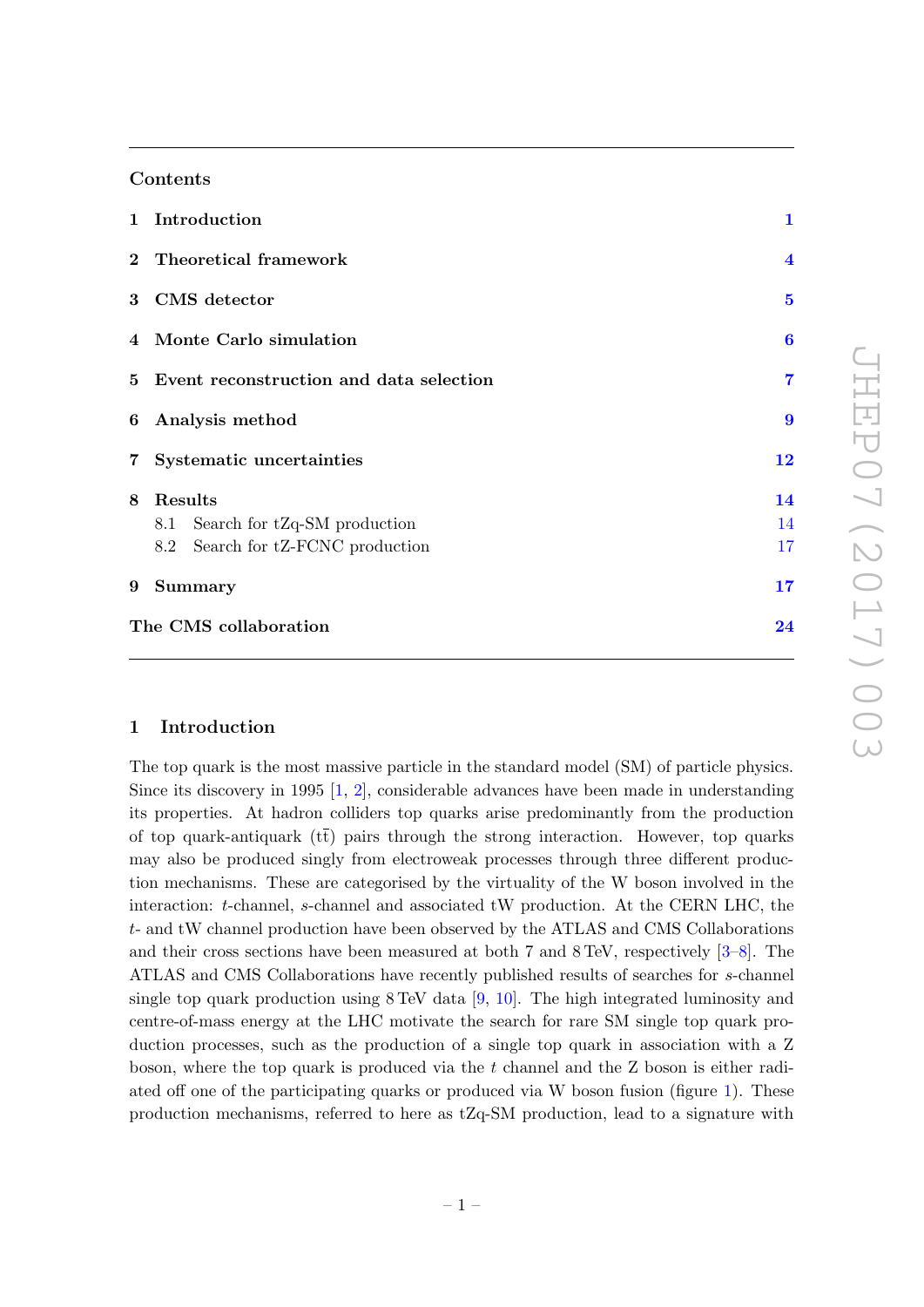a single top quark, a Z boson, and an additional quark. The process is sensitive to the coupling of the top quark to the  $Z$  boson, as illustrated in figure  $1$ (middle-right). It is also related to WZ boson production, as can be seen in figure [1\(](#page-3-0)bottom-left). Thus, the observation of tZq production and the subsequent measurement of the production cross section represent a test of the SM. The predicted tZq-SM production cross section for protonproton collisions at a centre-of-mass energy of 8 TeV, at next-to-leading order (NLO), is  $\sigma(pp \to tZq) = 236^{+11}_{-4}$  (scale)  $\pm 11$  (PDF) fb [\[11\]](#page-20-4), where t denotes either a top quark or antiquark. The first uncertainty is associated with the renormalisation and factorisation scales used, and the second one is associated with the choice of parton distribution functions (PDFs). The CTEQ6M set of PDFs [\[12\]](#page-20-5) is used to determine the predicted cross section. The cross section of the three-lepton final state,  $\sigma(pp \to t\ell^+\ell^- q) \mathcal{B}(t \to \ell \nu b)$ , where  $\ell$  denotes a charged lepton (electron, muon, or tau), is calculated to be

$$
\sigma(pp \to t\ell^+\ell^- q) \mathcal{B}(t \to \ell \nu b) = 8.2 \text{ fb}
$$

with a theoretical uncertainty of less than 10%. The calculation is made in the five-flavour scheme, where b quarks are considered as coming from the interacting protons, with MAD-GRAPH5 aMC@NLO [\[13\]](#page-20-6), using the NNPDF (version 2) PDF set [\[14\]](#page-20-7). This includes lepton pairs from off-shell Z bosons with an invariant mass  $m_{\ell^+\ell^-} > 50$  GeV. This cross section is used as a reference in this paper. The ATLAS and CMS Collaborations have published results searching for  $t\bar{t}Z$  production, which is also sensitive to the coupling of the top quark to the Z boson [\[15](#page-20-8)[–18\]](#page-20-9). A production cross section of  $\sigma(pp \to t\bar{t}Z) = 200^{+80}_{-70} (\text{stat})^{+40}_{-30} (\text{syst})$  fb was measured by CMS at 8 TeV [\[16\]](#page-20-10). Within the SM, any flavour-changing neutral current (FCNC) involving the top quark and the Z boson, referred to here as tZ-FCNC, is forbidden at tree level and is suppressed at higher orders because of the GIM mechanism [\[19\]](#page-21-0). Some SM extensions, such as R-parity violating supersymmetric models [\[20\]](#page-21-1), top-colour assisted technicolour models [\[21\]](#page-21-2) and singlet quark models [\[22\]](#page-21-3), predict enhancements of the FCNC branching fraction, which could be as large as  $\mathcal{O}(10^{-4})$  [\[23\]](#page-21-4). The production of a single top quark in association with a Z boson is sensitive to both tZq and tgq anomalous couplings [\[23–](#page-21-4)[25\]](#page-21-5) as shown in figures [2](#page-4-1) and [3.](#page-4-2) Searches for FCNC in the top quark sector have already been performed at the Fermilab Tevatron [\[26,](#page-21-6) [27\]](#page-21-7) and at the LHC. The ATLAS Collaboration performed searches for anomalous tgq couplings [\[28\]](#page-21-8) and the CMS Collaboration performed searches for t $\gamma q$  anomalous couplings [\[29\]](#page-21-9), while both the ATLAS and CMS Collaborations performed searches for tZq anomalous couplings [\[30,](#page-21-10) [31\]](#page-21-11). The most stringent exclusion limit at 95% confidence level (CL) on the branching fraction  $\mathcal{B}(t \to Z_q)$ , set by the CMS Collaboration, excludes branching fractions greater than 0.05% [\[31\]](#page-21-11). In this paper, two separate searches, using similar event selections and background estimates, are presented: a search for tZq-SM production and a search for tZ-FCNC production from anomalous couplings. Both searches are performed using a data set of proton-proton collisions at a centre-of-mass energy of 8 TeV, corresponding to an integrated luminosity of 19.7 fb<sup>-1</sup>. In  $tZq-SM$  production, because the processes involved are based on  $t$ -channel single top quark production, the signature consists of a single top quark, a Z boson, and an additional jet preferentially emitted in the forward region of the detector (absolute pseudorapidity  $|\eta| > 2.4$ ). The search for tZ-FCNC is performed by combining the single top quark and  $t\bar{t}$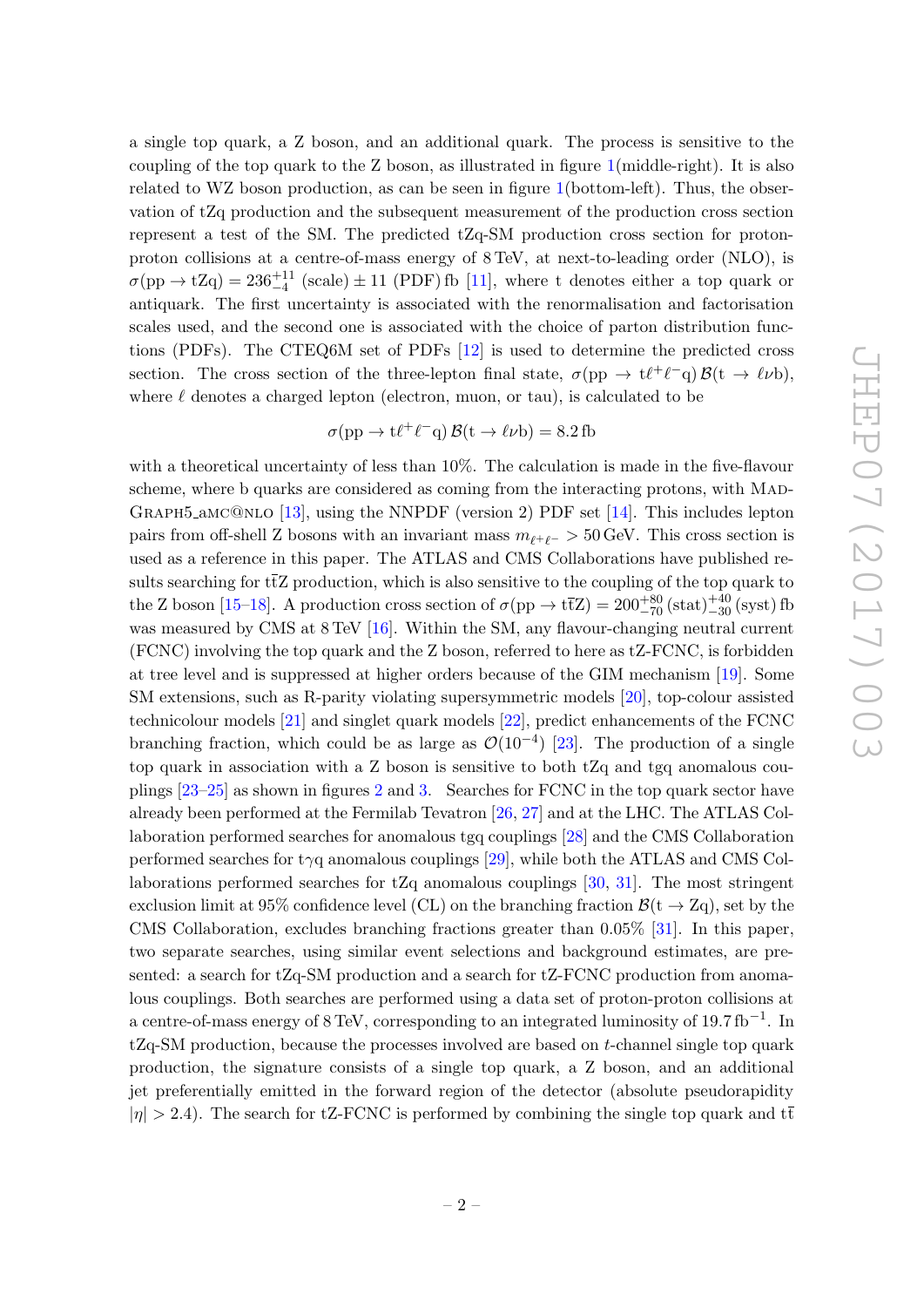

<span id="page-3-0"></span>Figure 1. Leading-order tZq production Feynman diagrams (all but bottom-right). The initialand final-state quarks denoted q and  $q'$  are predominantly first generation quarks, although there are smaller additional contributions from strange- and charm-initiated diagrams. The bottom-right diagram represents the NLO nonresonant contribution to the tZq process.

production modes. The single top quark production leads to a signature containing a top quark and a Z boson (single-top-quark-FCNC) with no extra jets from the matrix-element calculation. For the  $t\bar{t}$  production mode ( $t\bar{t}$ -FCNC), the FCNC vertex appears in the decay of the top quark, and leads to the same signature as for tZq-SM, but with the jet not associated with the b quark being produced in the central region of the detector. Both searches are performed in the trilepton final state, where both the W boson from the top quark and the Z boson decay into either electrons or muons, resulting in four possible leptonic combinations in the final state: eee,  $\mu\mu\mu$ ,  $\mu\mu$ e, and ee $\mu$ . As they are not specifically excluded, there is also a contribution from leptonic  $\tau$  decays. The main sources of background to these searches are tt production, single top quark production, diboson production,  $t\bar{t}V$  (V = W or Z) and Drell-Yan (DY) production. The tZq-SM production is a key irreducible background to the FCNC search. The discrimination between signal and background is achieved using a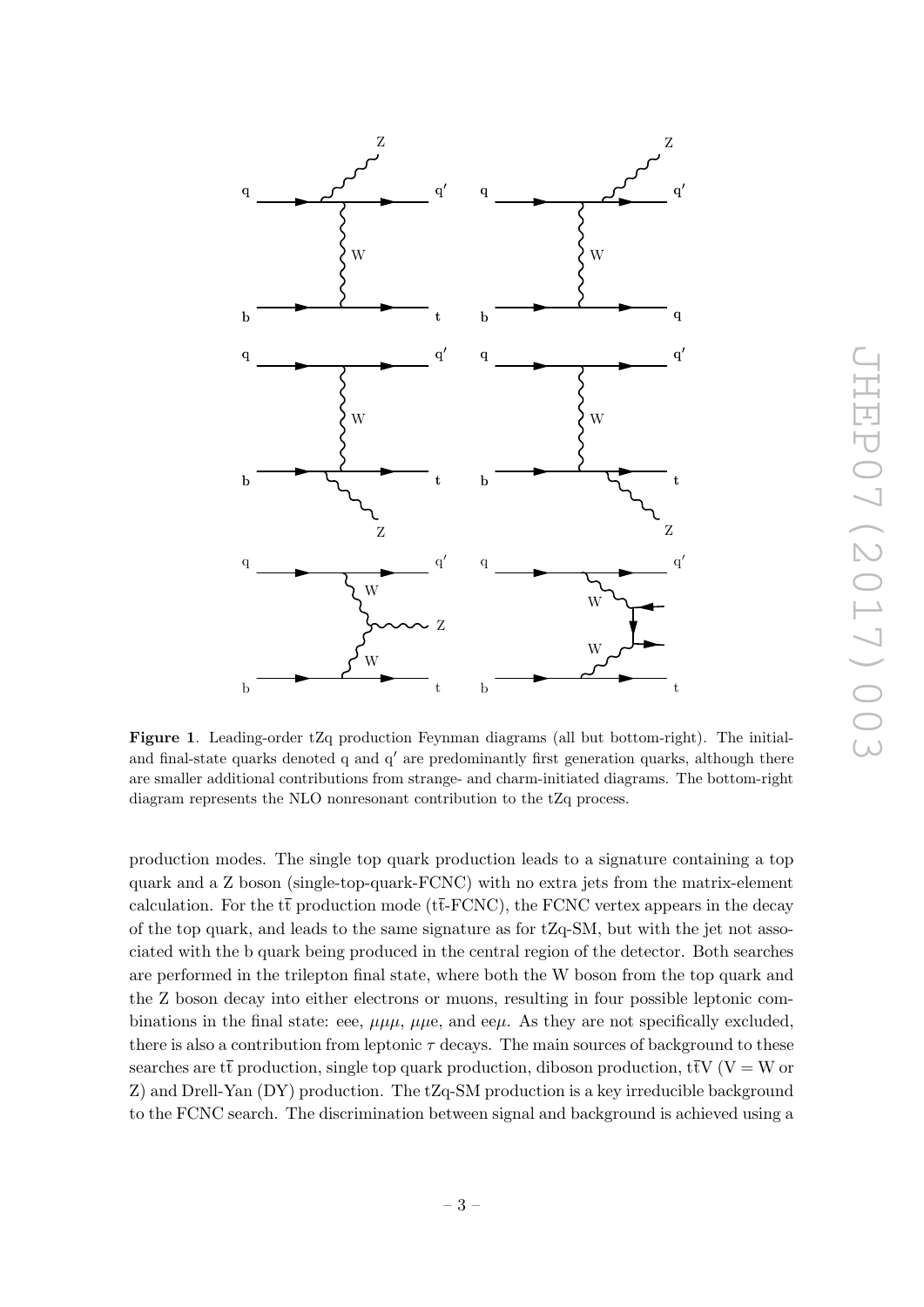

Figure 2. Feynman diagrams for the production of tZ in tZ-FCNC channels.

<span id="page-4-1"></span>

<span id="page-4-2"></span>Figure 3. Feynman diagram for the production of  $tZq$  in the  $t\bar{t}$ -FCNC channel.

boosted decision tree (BDT) and the nonprompt backgrounds are estimated from the data, whereas other backgrounds are estimated from simulation using constraints from data.

# <span id="page-4-0"></span>2 Theoretical framework

The generation of the  $tZq-SM$  events is performed at NLO using the MAD-GRAPH5 aMC@NLO v5.1.3.30 generator [\[13\]](#page-20-6). For the tZ-FCNC production, the description and generation of signal events follow the strategy detailed in ref. [\[25\]](#page-21-5). The generation is achieved by describing the relevant interactions in terms of a set of effective operators that are independent of the underlying theory. The searches are thus performed in a modelindependent way. The signature corresponding to the tZ-FCNC processes can be produced both via strong tgq and weak tZq couplings, as illustrated in figure [2.](#page-4-1) The  $t\bar{t}$ -FCNC pro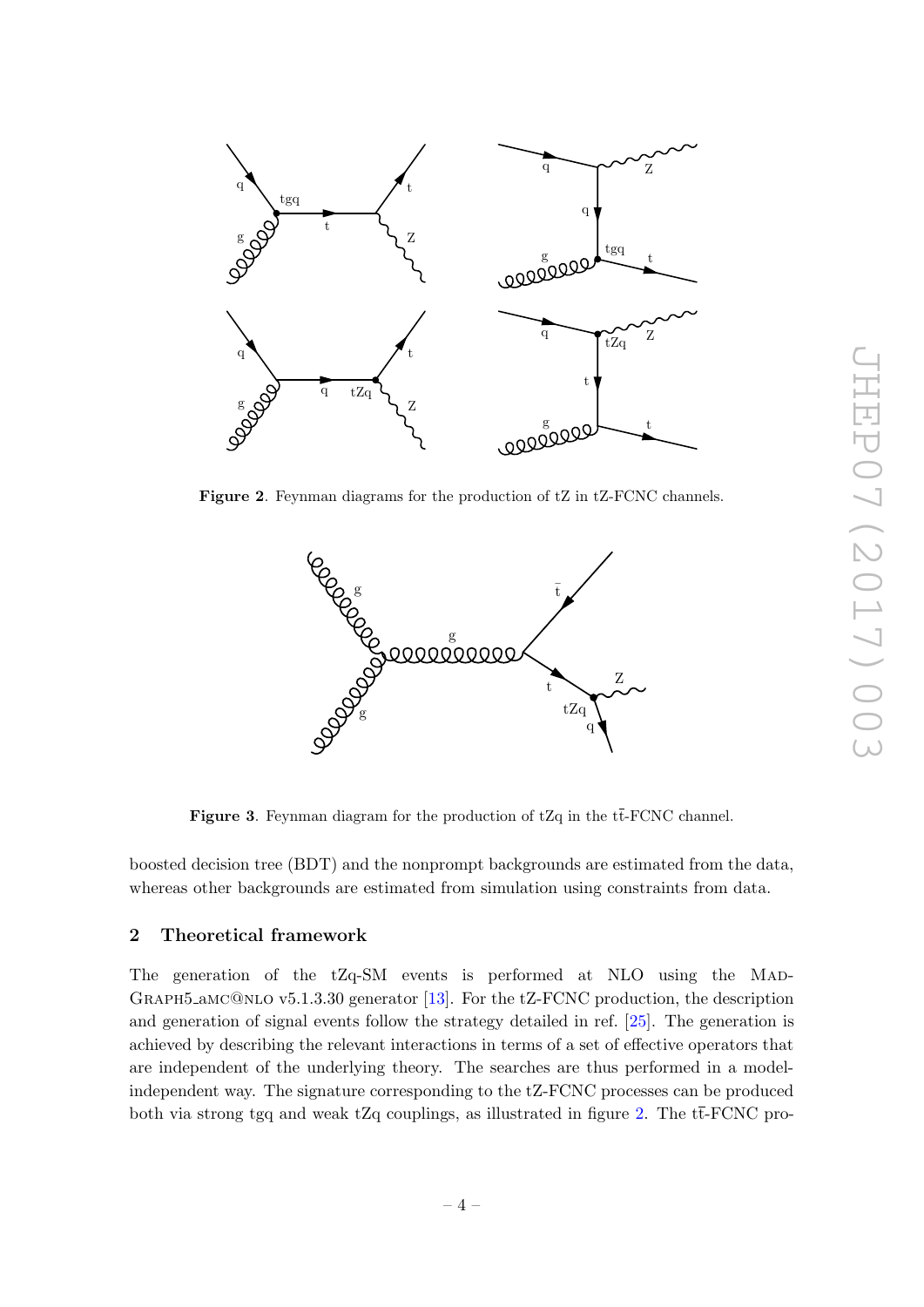duction, where the anomalous coupling appears in the top quark decay, is presented in figure [3.](#page-4-2) Both of these production modes can be incorporated into the SM Lagrangian  $\mathcal L$ using effective operators of dimensions 4 and 5 [\[25\]](#page-21-5):

$$
\mathcal{L} = \sum_{\mathbf{q}=\mathbf{u},\mathbf{c}} \left[ \sqrt{2} g_s \frac{\kappa_{\text{tgq}}}{\Lambda} \mathbf{\bar{t}} \sigma^{\mu\nu} T_{\mathbf{a}} (f_{\mathbf{q}}^{\mathbf{L}} P_{\mathbf{L}} + f_{\mathbf{q}}^{\mathbf{R}} P_{\mathbf{R}}) \mathbf{q} G_{\mu\nu}^{\mathbf{a}} + \frac{g}{\sqrt{2} c_{\mathbf{W}}} \frac{\kappa_{\text{tZq}}}{\Lambda} \mathbf{\bar{t}} \sigma^{\mu\nu} (f_{\mathbf{q}}^{\mathbf{L}} P_{\mathbf{L}} + f_{\mathbf{q}}^{\mathbf{R}} P_{\mathbf{R}}) \mathbf{q} Z_{\mu\nu} + \frac{g}{4 c_{\mathbf{W}}} \zeta_{\text{tZq}} \mathbf{\bar{t}} \gamma^{\mu} (f_{\mathbf{q}}^{\mathbf{L}} P_{\mathbf{L}} + f_{\mathbf{q}}^{\mathbf{R}} P_{\mathbf{R}}) \mathbf{q} Z_{\mu} \right] + \text{ h.c.}
$$
\n(2.1)

<span id="page-5-1"></span>The effects of new physics contributions are quantified through the dimensionless parameters  $\kappa_{\text{tgq}}, \ \kappa_{\text{tZq}},$  and  $\zeta_{\text{tZq}}$  together with the complex chiral parameters  $f_q^{\text{L,R}}, \hat{f}_q^{\text{L,R}},$  and  $\bar{f}_{q}^{L,R}$ , which can be constrained as  $|f_{q}^{L}|^{2} + |f_{q}^{R}|^{2} = |\hat{f}_{q}^{L}|^{2} + |\hat{f}_{q}^{R}|^{2} = |\bar{f}_{q}^{L}|^{2} + |\bar{f}_{q}^{R}|^{2} = 1$ . The energy scale at which these effects are assumed to be relevant is parametrised by  $\Lambda$ . The two couplings to the gluon,  $\kappa_{\text{tgu}}/\Lambda$  and  $\kappa_{\text{tgc}}/\Lambda$ , relate to the diagrams shown at the top of figure [2,](#page-4-1) while the four couplings to the Z boson,  $\kappa_{tZu}/\Lambda$ ,  $\zeta_{tZu}$ ,  $\kappa_{tZc}/\Lambda$ , and  $\zeta_{tZc}$  relate to the diagrams shown at the bottom of figure [2.](#page-4-1) The anomalous couplings related to the weak and strong sectors are assumed to be independent of each other, although interference is expected to occur between the  $\kappa_{tZq}/\Lambda$  and  $\zeta_{tZq}$  contributions. The sensitivity to the  $\kappa_{\text{tga}}/\Lambda$  coupling is poor in comparison to other channels [\[28\]](#page-21-8), while  $\zeta_{\text{tZq}}$  couplings lead to very small cross sections [\[25\]](#page-21-5). For these reasons we consider here only cases where  $\kappa_{tZq}/\Lambda \neq 0$ , while setting  $\zeta_{tZq} = 0$  and  $\kappa_{tqq}/\Lambda = 0$ . Furthermore, the interference between single top quark and  $t\bar{t}$ -FCNC processes is neglected and the 4 fermion interactions are not included in this analysis [\[32\]](#page-21-12).

### <span id="page-5-0"></span>3 CMS detector

The central feature of the CMS apparatus is a superconducting solenoid of 6 m internal diameter, providing a magnetic field of 3.8 T. Within the solenoid volume are a silicon pixel and strip tracker, a lead tungstate crystal electromagnetic calorimeter (ECAL), and a brass and scintillator hadron calorimeter (HCAL), each composed of a barrel and two endcap sections. Forward calorimeters extend the pseudorapidity coverage provided by the barrel and endcap detectors. Muons are measured in gas-ionisation detectors embedded in the steel flux-return yoke outside the solenoid. The ECAL provides coverage in pseudorapidity  $|\eta| < 1.48$  in the barrel region and  $1.48 < |\eta| < 3.0$  in two endcap regions (EE). A preshower detector consisting of two planes of silicon sensors interleaved with a total of  $3X_0$  of lead is located in front of the EE. The electron momenta are estimated by combining energy measurements in the ECAL with momentum measurements in the tracker [\[33\]](#page-21-13). The relative transverse momentum resolution for electrons with  $p_T \approx 45$  GeV from  $Z \rightarrow$  ee decays ranges from 1.7% in the barrel region to 4.5% in the endcaps [\[33\]](#page-21-13). The dielectron mass resolution for  $Z \rightarrow ee$  decays when both electrons are in the ECAL barrel is 1.9%, and is 2.9% when both electrons are in the endcaps. Muons are measured in the range  $|\eta| < 2.4$ . Matching muons to tracks measured in the silicon tracker results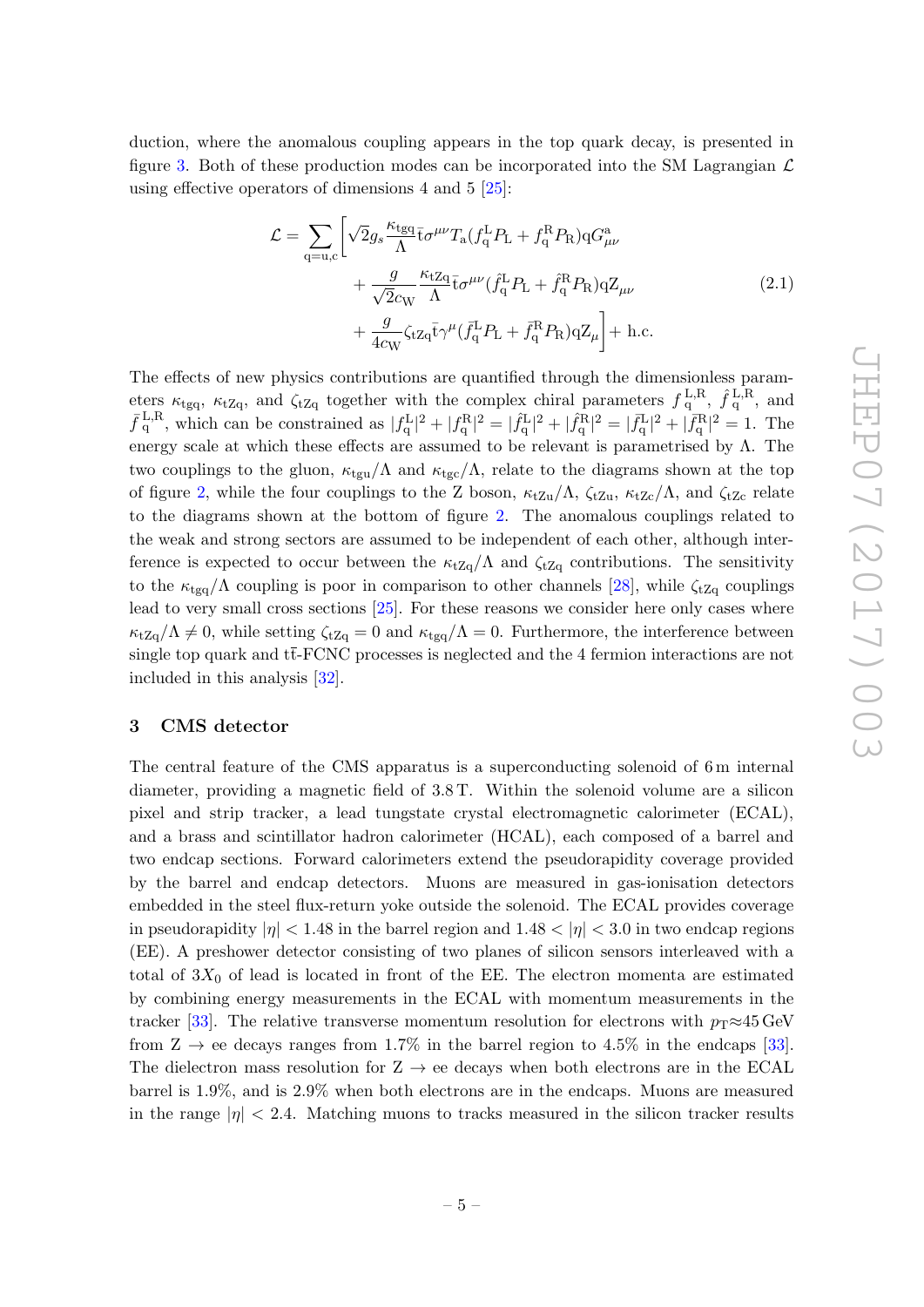in a relative  $p_T$  resolution for muons with  $20 < p_T < 100$  GeV of 1.3–2.0% in the barrel and better than 6% in the endcaps. The  $p_T$  resolution in the barrel is better than 10% for muons with  $p_T$  up to 1 TeV [\[34,](#page-21-14) [35\]](#page-22-0). Events of interest are selected using a two-tiered trigger system [\[36\]](#page-22-1). The first level, composed of custom hardware processors, uses information from the calorimeters and muon detectors to select events at a rate of around 100 kHz within a time interval of less than  $4 \mu s$ . The second level, known as the high-level trigger, consists of a farm of processors running a version of the full event reconstruction software optimised for fast processing, and reduces the event rate to less than 1 kHz before data storage. A more detailed description of the CMS detector, together with a definition of the coordinate system used and the relevant kinematic variables, can be found in ref. [\[37\]](#page-22-2).

# <span id="page-6-0"></span>4 Monte Carlo simulation

Simulated tZq-SM and  $t\bar{t}Z$  events are produced, at NLO, with the MADGRAPH5 aMC@NLO  $v5.1.3.30$  generator [\[13\]](#page-20-6), interfaced with PYTHIA version 8.212 [\[38\]](#page-22-3) for parton showering and hadronisation. Several of the background processes considered in this analysis ( $t\bar{t}$  and  $t\bar{t}W$ production, diboson production and Z boson production in association with multiple jets) are produced at leading order (LO) using the MadGraph5 amc@nlo Monte Carlo (MC) generator interfaced with PYTHIA version  $6.426$  [\[39\]](#page-22-4). Single top quark background processes (tW and  $\bar{t}$ W) are simulated using the POWHEG v.1.0 r1380 generator [\[40–](#page-22-5)[43\]](#page-22-6), which is interfaced to pythia version 8.212 for parton showering and hadronisation. The tZ-FCNC events are generated at LO using the MADGRAPH5 aMC@NLO generator interfaced with pyTHIA version 6.426. The κ Lagrangian terms presented in eq. [\(2.1\)](#page-5-1) are implemented as a new model in MadGraph5 amc@nlo by means of the FeynRules package [\[44\]](#page-22-7) and of the universal FeynRules output format [\[45\]](#page-22-8). The complex chiral parameters are fixed to the following values:  $\hat{f}_{q}^{R} = 0$  and  $\hat{f}_{q}^{L} = 1$ . All samples generated with POWHEG and MAD-Graph5 amc@nlo use the CT10 [\[46\]](#page-22-9) PDF set. The value of the top quark mass used in all the simulated samples is  $m_t = 172.5$  GeV. All samples include W boson decays to  $\tau$  leptons, as well as to electrons and/or muons. The characterisation of the underlying event uses the pythia Z2\* tune [\[47,](#page-22-10) [48\]](#page-22-11) for the MadGraph5 amc@nlo and powheg samples, and the CUETP8M1 tune  $[48]$  for the tZq-SM sample. Additional samples of tZq-SM, tZ-FCNC,  $\text{t}$ V, and WZ are generated, varying the renormalisation and factorisation scales, for studies of systematic effects. For the  $\text{t\bar{t}V}$  and WZ backgrounds, further samples are generated varying the merging threshold in MADGRAPH5\_aMC@NLO. The expected cross sections are obtained from next-to-next-to-leading-order calculations for  $t\bar{t}$  [\[49\]](#page-22-12) and  $Z/\gamma^*$  processes [\[50\]](#page-22-13), NLO plus next-to-next-to-leading-logarithmic calculations for single top quark production in the tW or ttw channels [\[51\]](#page-22-14), and NLO calculations for VV [\[52\]](#page-22-15) and  $\mathrm{t\bar{t}V}$  [\[53,](#page-23-0) [54\]](#page-23-1) processes. For all samples of simulated events, multiple minimum-bias events generated with PYTHIA are added to simulate the presence of additional proton-proton interactions (pileup) from the same bunch crossing or in neighbouring proton bunches. To refine the simulation, the events are weighted to reproduce the distribution in the number of pileup vertices inferred from data. Most generated samples contain full simulation of detector effects, using the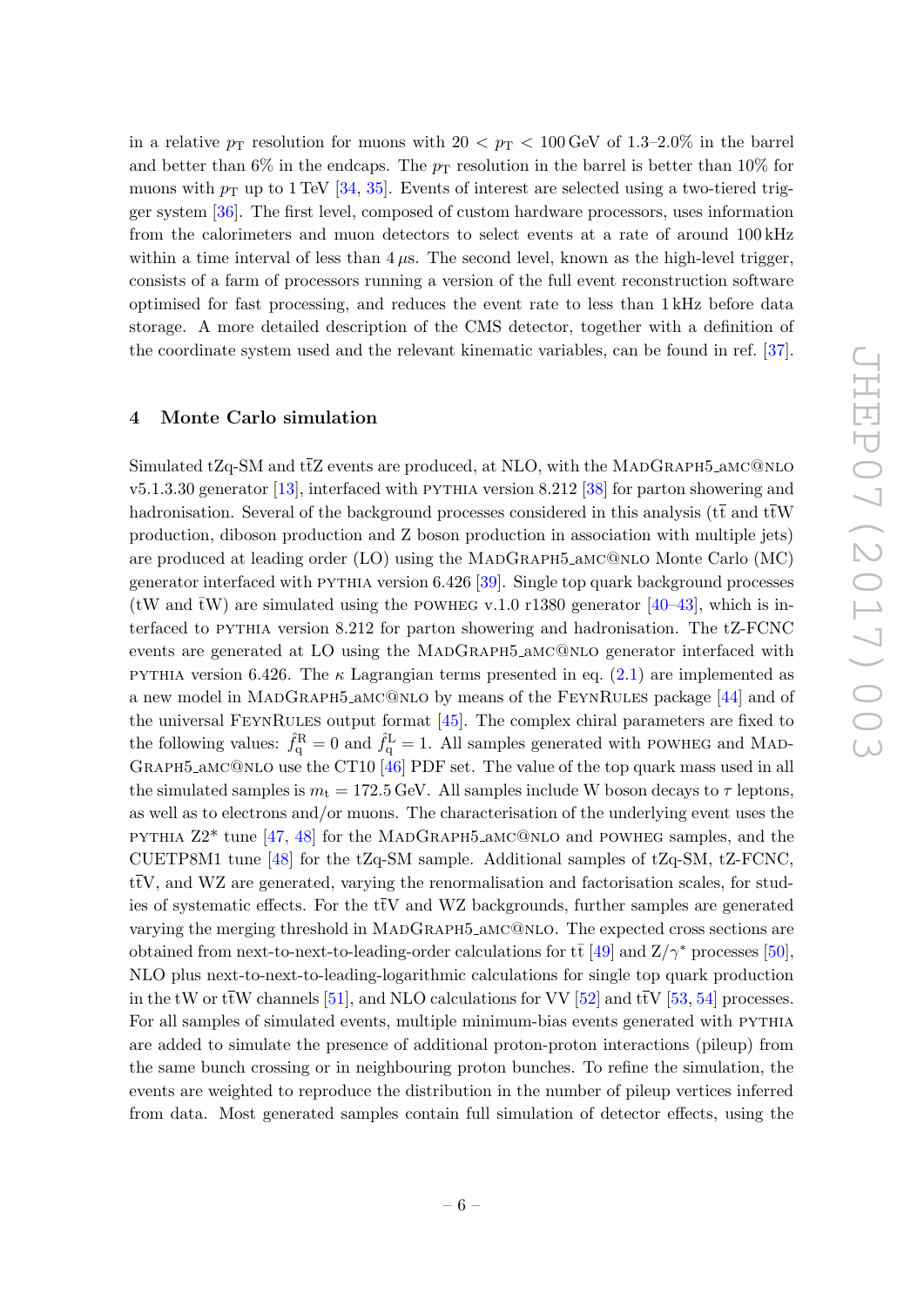GEANT4 package [\[55\]](#page-23-2), including simulation of the machine running conditions, while the FCNC samples are processed using a fast simulation of the detector [\[56\]](#page-23-3).

### <span id="page-7-0"></span>5 Event reconstruction and data selection

In the searches presented in this paper, the signal signature contains a Z boson and a top quark, which both decay leptonically to either electrons or muons. Thus the final state for both searches consists of three leptons (electrons and/or muons, including those coming from tau decays), plus an escaping undetected neutrino that is inferred from an imbalance in the transverse momentum. The signature also includes a bottom quark jet (b jet) that arises from the hadronisation of the b quark produced in the top quark decay. In the final state for tZq-SM production, or for  $t\bar{t}$ -FCNC, there is an additional jet arising from the hadronisation of a light or a charm quark. The data used in this analysis were collected with the CMS detector during the 2012 proton-proton data taking period at a centre-of-mass energy of 8 TeV. The data are selected online using triggers that rely on the presence of two high- $p_T$  leptons, ee, e $\mu$ , or  $\mu\mu$ . The highest- $p_T$  lepton is required to satisfy  $p_{\rm T} > 17$  GeV, while the second-highest- $p_{\rm T}$  lepton must satisfy  $p_{\rm T} > 8$  GeV. In addition, the trigger selection requires loose lepton identification for both lepton flavours; electrons are additionally required to pass online isolation requirements. The resulting trigger efficiencies are 99% for eee and ee $\mu$ , 98% for  $\mu\mu\mu$  and 89% for  $\mu\mu e$ . For tZ-FCNC production, the trigger acceptance is enhanced by using single-lepton and trilepton triggers with various  $p_T$ thresholds, resulting in a trigger efficiency close to 100%, after all selection cuts. The trigger efficiency is obtained from data collected with an independent trigger selection based on missing transverse momentum. The missing transverse momentum vector  $\vec{p}_{\text{T}}^{\text{miss}}$  is defined as the projection on the plane perpendicular to the beams of the negative vector sum of the momenta of all reconstructed particles in an event. Its magnitude is referred to as missing transverse momentum,  $p_T^{\text{miss}}$ . A particle-flow event reconstruction algorithm [\[57,](#page-23-4) [58\]](#page-23-5) identifies each individual particle with an optimised combination of information from the various elements of the CMS detector. The energy of the photons is directly obtained from the ECAL measurement. The energy of the electrons is determined from a combination of the electron momentum at the primary interaction vertex as determined by the tracker, the energy of the corresponding ECAL cluster, and the energy sum of all bremsstrahlung photons spatially compatible with originating from the electron track. The momentum of the muons is obtained from the curvature of the corresponding track. The energy of the charged hadrons is determined from a combination of their momentum measured in the tracker and the matching ECAL and HCAL energy deposits. Finally, the energy of the neutral hadrons is obtained from the corresponding corrected ECAL and HCAL deposits. The tracks reconstructed in the silicon tracker are used to identify and construct a series of interaction vertices, which correspond to the pileup. For each vertex, the sum of the transverse momenta squared of the associated tracks is calculated. The vertex whose sum is largest is taken to be the event primary vertex, provided that it is reconstructed using four or more tracks and that it lies within 24 cm of the nominal interaction point in the z direction and within 2 cm in the transverse plane. Each event must contain exactly three electrons and/or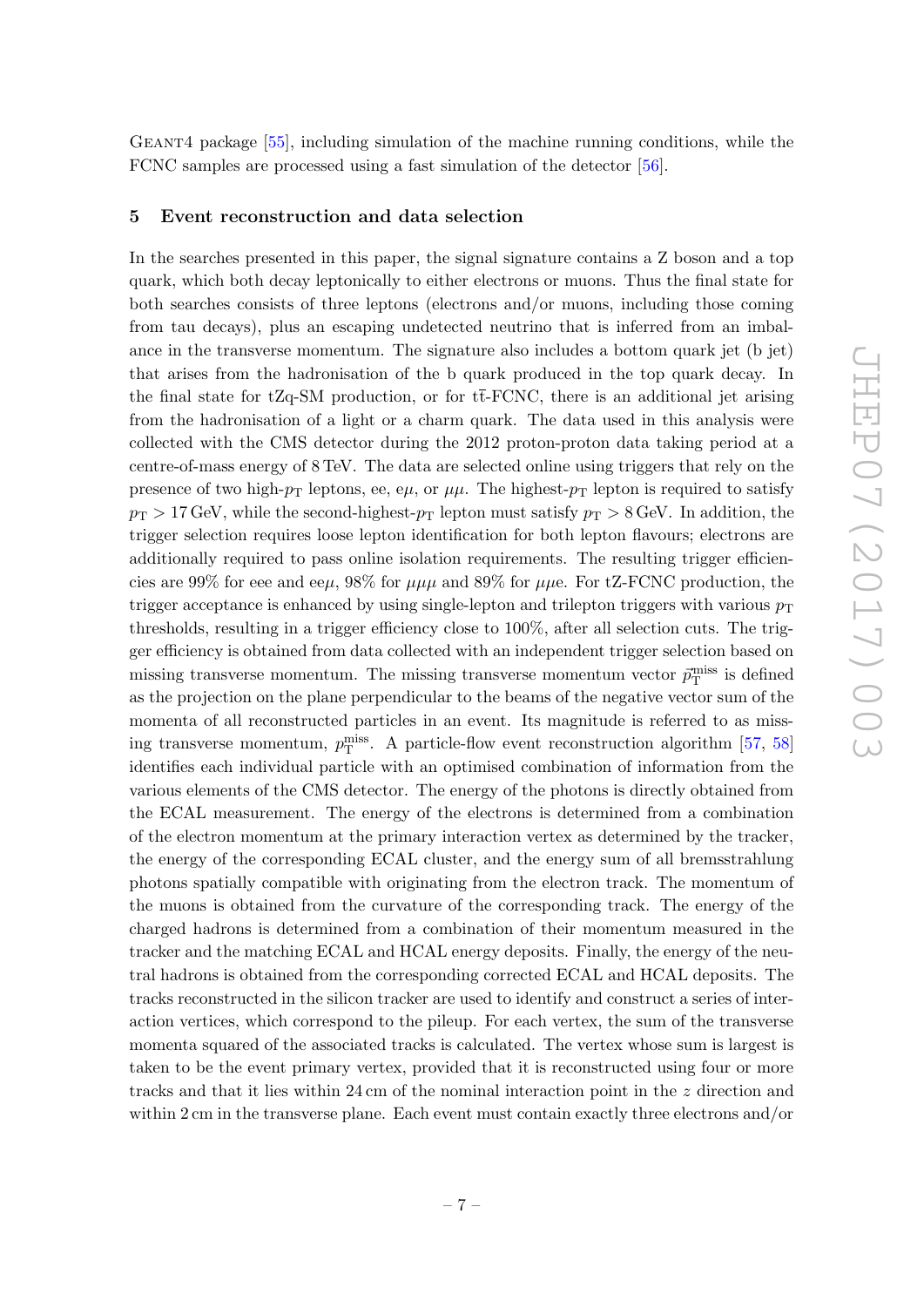muons, reconstructed by the particle-flow algorithm. Each lepton must have  $p_T > 20 \,\text{GeV}$ and  $|\eta| < 2.5$  (electron) or  $|\eta| < 2.4$  (muon) and must be isolated. Isolation is determined by calculating the sum of  $p_T$  of all the other reconstructed particles that lie within a cone of fixed radius  $\Delta R = \sqrt{(\Delta \eta)^2 + (\Delta \phi)^2}$  around the lepton, correcting for the expected contri-bution from pileup [\[59\]](#page-23-6) and dividing the corrected sum by the  $p<sub>T</sub>$  of the lepton. The resulting quantity is denoted  $I_{rel}$ . For electrons, the cone size is set to  $\Delta R = 0.3$  and  $I_{rel}$  must be less than 0.15. For muons, the cone size is set to  $\Delta R = 0.4$  and  $I_{rel}$  must be less than 0.12. Events that contain additional leptons, satisfying the same kinematic selection but with relaxed lepton identification criteria, are rejected. Lepton isolation and identification efficiencies in simulation are corrected to match the ones measured in data using a tag-and-probe method [\[60\]](#page-23-7). Two of the same-flavour leptons in each event are required to have opposite electric charge, and have an invariant mass,  $m_{\ell\ell}$ , compatible with the Z boson mass, i.e.  $76 < m_{\ell\ell} < 106$  GeV. In the eee and  $\mu\mu\mu$  channels, the pair of oppositely charged leptons having an invariant mass closest to the Z boson mass is used to form the Z boson candidate. In the eeu and  $\mu\mu$ e channels, the same-flavour leptons are used to form the Z boson candidate. For all channels, the third lepton is assumed to come from the decay of the W boson. Jets are clustered from the particles reconstructed using the particle-flow algorithm with the infrared and collinear safe anti- $k_{\text{t}}$  algorithm [\[61,](#page-23-8) [62\]](#page-23-9), operated with a distance parameter R  $= 0.5.$  Jet momentum is determined as the vectorial sum of all particle momenta in the jet, and is found from simulation to be within 5 to 10% of the true particle-level jet momentum over the whole  $p_T$  spectrum and detector acceptance. An offset correction is applied to jet energies to take into account the contribution from pileup interactions. Corrections for the jet energy are derived from simulation, and are corrected with in situ measurements of the energy balance in dijet and photon+jet events  $[63]$ . For the tZ-FCNC analysis, only jets that satisfy  $p_T > 30$  GeV and  $|\eta| < 2.4$  are used in the results presented here, while for the tZq-SM analysis, the maximum allowed value of  $|\eta|$  is relaxed to 4.5 to improve the signal acceptance, as for single top quark t-channel processes the extra light jet is mostly produced in the forward region. Jets that are reconstructed close to a selected lepton ( $\Delta R < 0.5$ ) are removed. Jets that originate from the hadronisation of a b quark are identified (tagged) using the combined secondary vertex algorithm [\[64\]](#page-23-11). This algorithm combines various track-based variables with vertex-based variables to construct a discriminating observable in the region  $|\eta| < 2.4$ . The discriminant is used to distinguish between b jets and non-b jets. For the results presented here, the so-called *loose* operating point is used. This corresponds to a b tagging efficiency of about 85% and a misidentification probability of 10% for light-flavour or gluon jets, as estimated from QCD multijet simulations. The value of the b tagging discriminant is also used in the multivariate discriminator. Corrections to the b tagging discriminant shape have been determined using  $t\bar{t}$  and multijet control samples, and are then applied to the signal and background data sets  $[64]$ . In the search for tZq-SM production, two or more selected jets are required, one or more of which must also satisfy the b tagging requirements. In the search for tZ-FCNC production, two different signal selections are considered. In a first selection, denoted as single-top-quark-FCNC selection, exactly one selected jet is required, which has to pass the b tagging requirement. A second selection  $(t\bar{t}$ -FCNC selection) asks for at least two selected jets with at least one passing the b tag-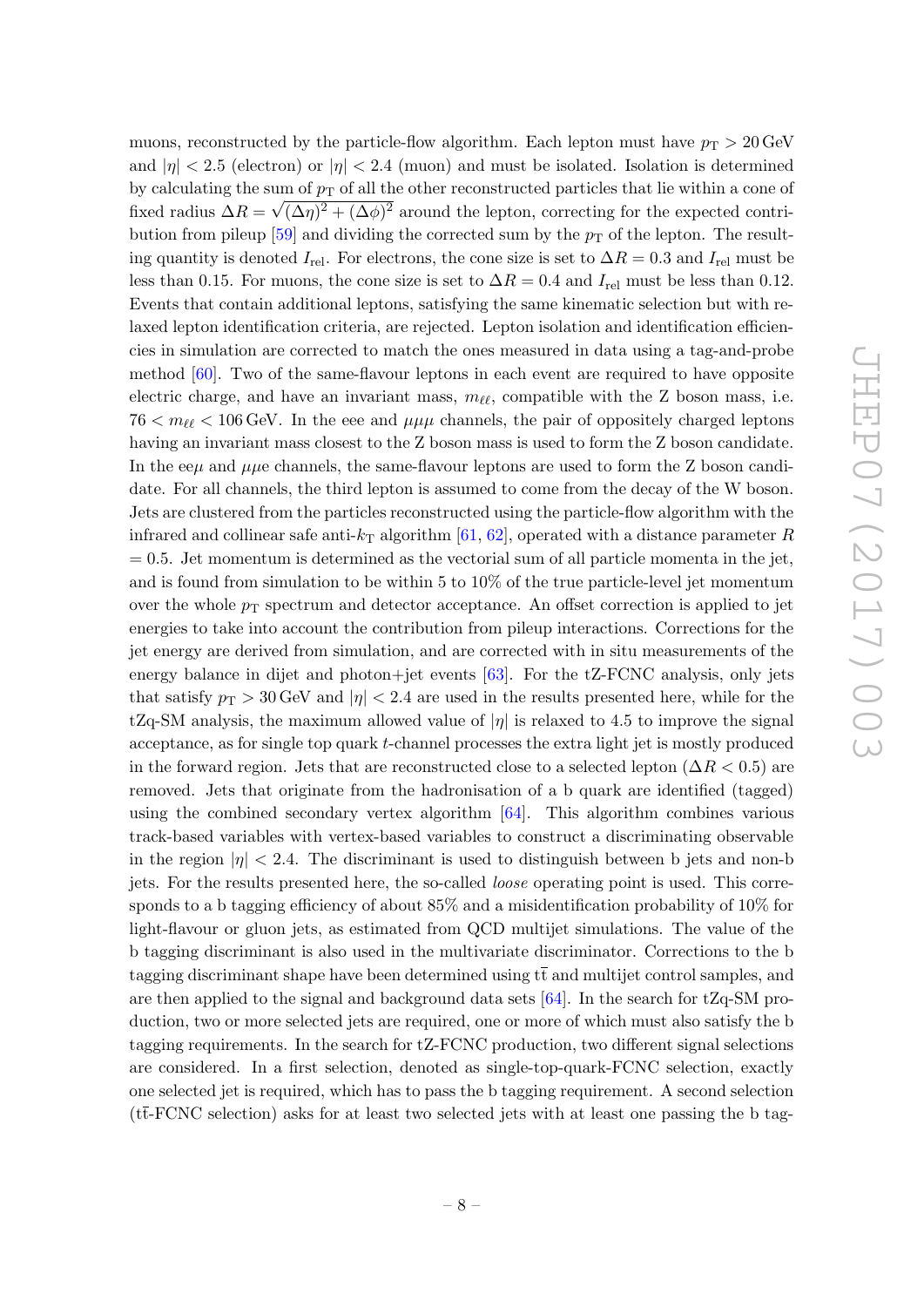| SM signal                               | SM control                  | FCNC signal                             | FCNC signal                             | FCNC control                |
|-----------------------------------------|-----------------------------|-----------------------------------------|-----------------------------------------|-----------------------------|
| tZq                                     | WZ                          | single-top-quark                        |                                         | WZ                          |
| $\geq 2$ jets, $ \eta $ < 4.5           | 1 or 2 jets, $ \eta $ < 4.5 | 1 jet, $ \eta $ < 2.4                   | $\geq 2$ jets, $ \eta $ < 2.4           | 1 or 2 jets, $ \eta $ < 2.4 |
| $\geqslant$ 1 b tag                     | 0 b tag                     | 1 b tag                                 | $\geqslant$ 1 b tag                     | 0 b tag                     |
| $m_{\rm T}^{\rm W} > 10 \,\mathrm{GeV}$ |                             | $m_{\rm T}^{\rm W} > 10 \,\mathrm{GeV}$ | $m_{\rm T}^{\rm W} > 10 \,\mathrm{GeV}$ |                             |
|                                         |                             | $p_T^{\text{miss}} > 40 \,\text{GeV}$   | $p_T^{\text{miss}} > 40 \,\text{GeV}$   |                             |

<span id="page-9-1"></span>Table 1. The event selections for the signal and control regions for the SM and FCNC analyses.

| Process          | Control Region     | Signal Region    |
|------------------|--------------------|------------------|
| ttZ              | $1.76 \pm 0.18$    | $10.91 \pm 0.44$ |
| ZZ.              | $10.64 \pm 0.03$   | $1.58 \pm 0.01$  |
| $WZ + h.f.$      | $104.73 \pm 1.32$  | $34.34 \pm 0.76$ |
| WΖ               | $426.92 \pm 2.67$  | $58.00 \pm 0.98$ |
| DY               | $192.95 \pm 13.89$ | $49.24 \pm 7.02$ |
| tZq              | $5.89 \pm 0.03$    | $16.05 \pm 0.04$ |
| Total prediction | $743 \pm 18$       | $170 + 9$        |
| Data.            | 763                | 154              |

<span id="page-9-2"></span>Table 2. The number of events remaining for each process, after all selections have been applied, in the control and signal regions for the tZq-SM shape analysis. WZ+h.f. denotes WZ + heavy flavour.

ging requirement. The selections result in a signal-enriched sample, with either single-topquark-FCNC or  $t\bar{t}$ -FCNC events. To further reject backgrounds, two additional selections are made on the missing transverse momentum and the transverse mass of the W boson,  $m_{\rm T}^{\rm W}$ . These selections are applied to the signal regions only and are optimised to maximise the expected significance. The optimisation is made for the tZq-SM and tZ-FCNC signals separately. For the tZq-SM analysis,  $m_{\rm T}^{\rm W} > 10\,{\rm GeV}$  is required while for the tZ-FCNC analysis we require  $p_{\rm T}^{\rm miss} > 40\,{\rm GeV}$  and  $m_{\rm T}^{\rm W} > 10\,{\rm GeV}$ . These selections define the signal regions for the analyses. In addition to the signal region, a background-enriched control region is defined by requiring one or two selected jets, but vetoing events containing a b-tagged jet, in order to increase the DY and WZ content. The event selections for the control and signal regions are presented in table [1,](#page-9-1) while the number of events remaining for each process, after all selections have been applied is shown in table [2](#page-9-2) for the tZq-SM shape analysis.

### <span id="page-9-0"></span>6 Analysis method

In order to enhance the separation between signal and background processes, a multivariate discriminator is used in both the tZq-SM and FCNC searches. The discriminator is based on the BDT algorithm [\[65\]](#page-23-12) implemented in the standard toolkit for multivariate analysis TMVA [\[66\]](#page-23-13). A range of different quantities are used as input variables for the BDTs. They are selected based on their discriminating power and include kinematic variables related to the top quark and the Z boson, such as  $p<sub>T</sub>$ , pseudorapidity, and charge asymmetry  $q_{\ell}$  |η|, where q and η are the charge and η of the lepton from the W decay, as well as jet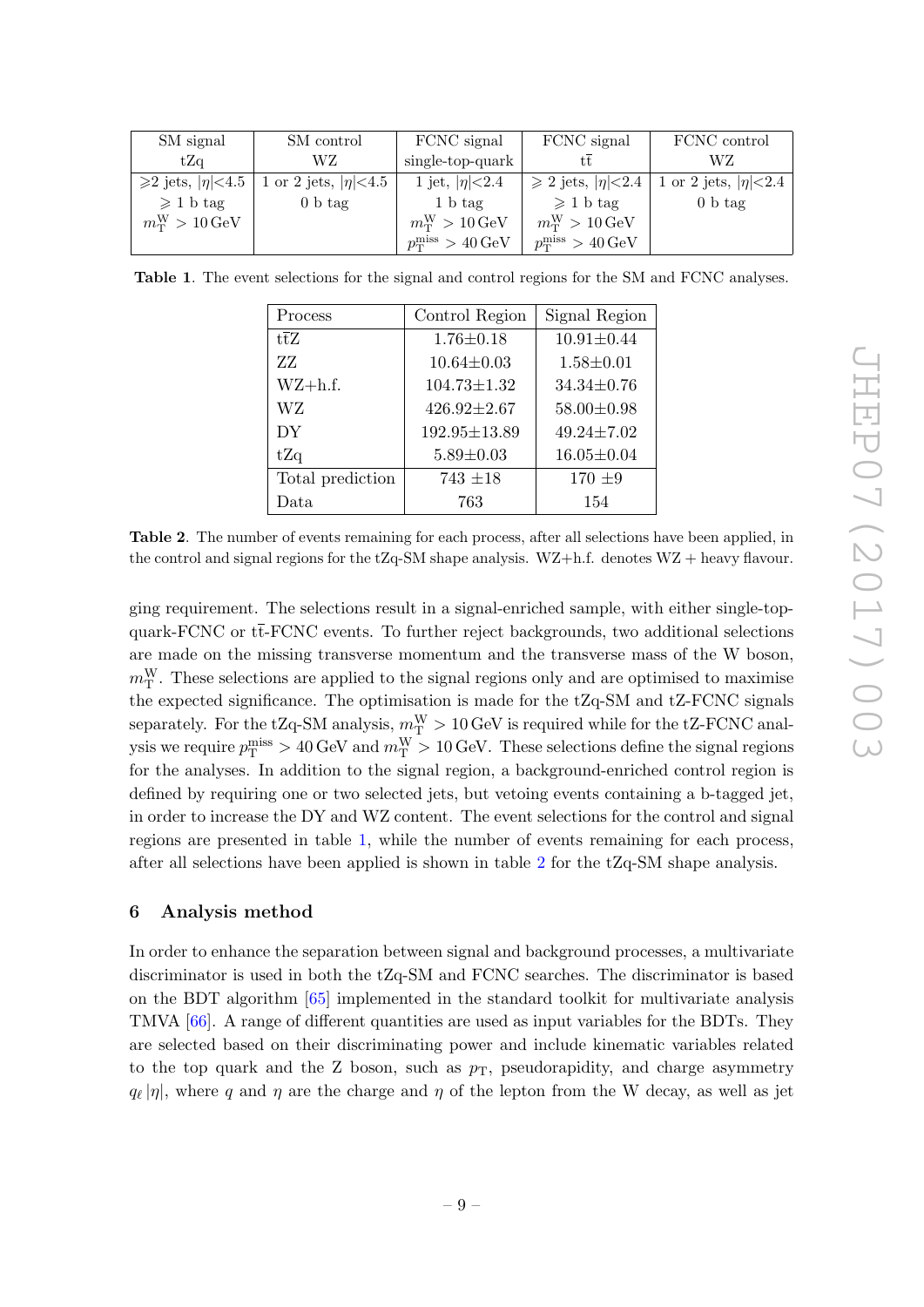

<span id="page-10-0"></span>**Figure 4.** Data-to-prediction comparisons after performing the fit for  $m_{\rm T}^{\rm W}$  distribution in the control region (left) and for the  $BDT_{tZq\text{-}SM}$  responses in the signal region (right). The four lepton channels are combined. The lower panels show the ratio between observed and predicted yields, including the total uncertainty on the prediction.

properties, particularly those related to b tagging or the pseudorapidity of the recoiling jet. The BDTs are trained using half of the simulated samples for these processes and they are trained separately for each channel. The output discriminant distribution is then fitted, in the signal region, for each channel, to determine whether there are any signal events present in the data. The second half of the simulated samples are used to test that overtraining did not occur. For the SM search, the  $BDT_{tZq-SM}$  is used to discriminate between the tZq-SM signal and the dominating  $t\bar{t}Z$  and WZ background processes. The BDT<sub>tZq-SM</sub> distribution is fitted, together with the  $m_{\rm T}^{\rm W}$ distribution in the control region. The results of the fits are presented in figure [4](#page-10-0) for the four channels combined. For the FCNC searches, the BDT<sub>tZ-FCNC</sub> and BDT<sub>tt-FCNC</sub> are used to discriminate FCNC processes from the SM background processes. The  $BDT_{tZ-FCNC}$ , and  $BDT_{t\bar{t}-FCNC}$ , distributions are fitted, together with the  $m_{\text{T}}^{\text{W}}$  distribution in the control region. The results of the fits are presented in figure [5](#page-11-0) for the four channels combined. A number of different background processes are considered. These include  $t\bar{t}$ , single top quark, diboson,  $\mathrm{t\bar{t}V}$ , and DY production. The contamination from W+jets events involves two nonprompt leptons and is found to be negligible. Diboson production is dominated by the WZ sample, which is split into two parts: the production of WZ events in association with light jets, or in association with heavy-flavour jets. The ZZ production contributes with a small number of background events. While the cross section of WW production is slightly higher than ZZ production, a nonprompt lepton would have to be selected to replicate the signal, making its contribution to the background negligible. The  $t\bar{t}$  SM and the DY backgrounds populate the signal region if they contain a reconstructed nonprompt lepton that passes the lepton identification and isolation selections; as the nonprompt lepton rates are not well modelled by the simulation, these backgrounds are estimated from data. The  $m_{\rm T}^{\rm W}$ distribution is used as a discriminator in the background-enriched region to estimate the backgrounds related to nonprompt leptons, as well as the dominant WZ background. Both the shape and normalisation of the other backgrounds are estimated from simulation.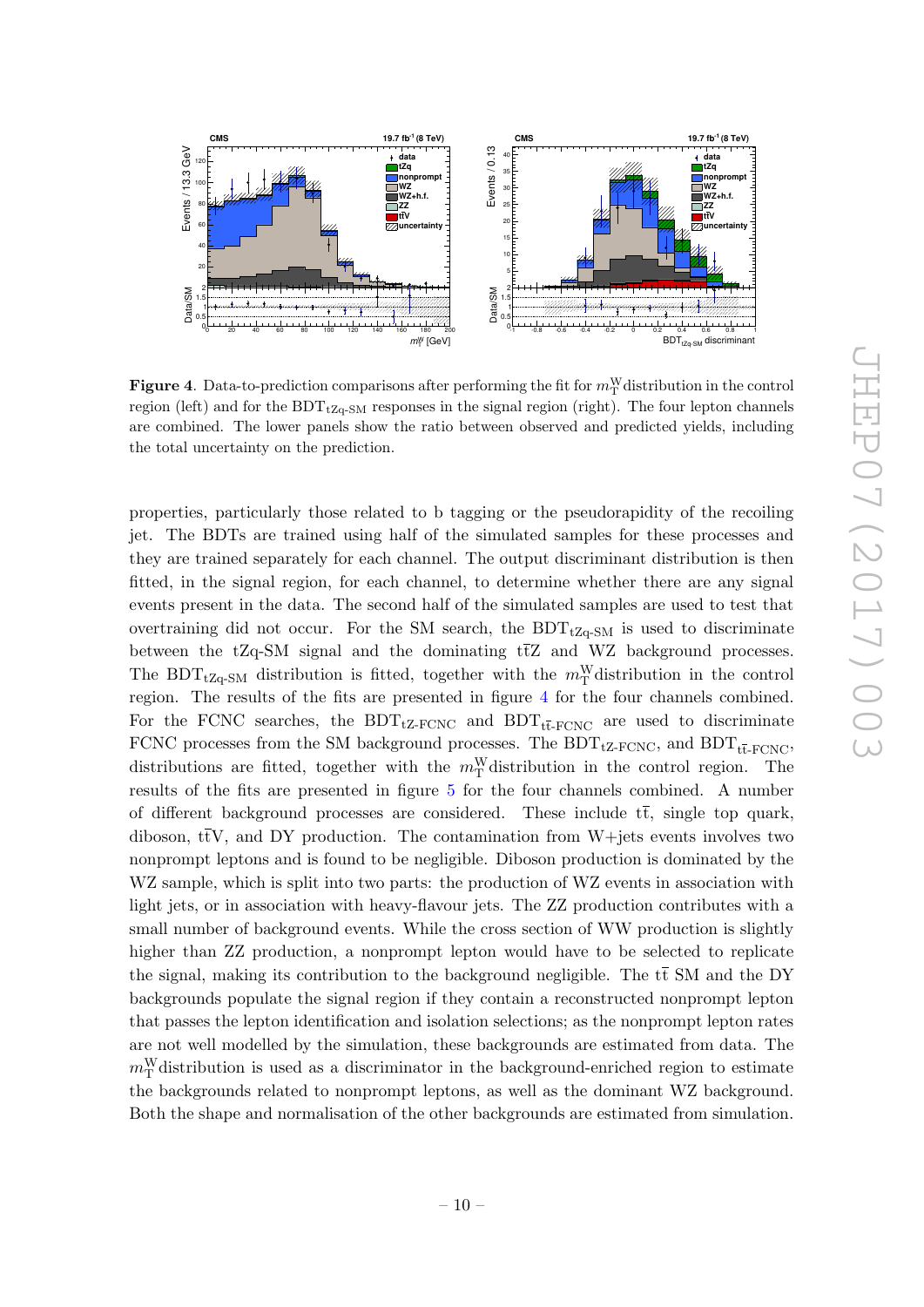

<span id="page-11-0"></span>Figure 5. Data-to-prediction comparisons for the tZ-FCNC search after performing the fit for  $m_{\rm T}^{\rm W}$ distribution in the control region (top-left), and for the BDT responses in the single top quark  $(BDT_{tZ-FCNC})$  (top-right), and  $t\bar{t}$  (BDT<sub>t $\bar{t}_r$ FCNC</sub>) (bottom), signal regions. An example of the predicted signal contribution for a value  $\mathcal{B}(t \to Zu) = 0.1\%$  (FCNC) is shown for illustration. The four channels are combined. The lower panels show the ratio between observed and predicted yields, including the total uncertainty on the prediction.

The normalisation of the nonprompt lepton and WZ background is estimated by fitting the  $m_{\rm T}^{\rm W}$  distribution. The  $m_{\rm T}^{\rm W}$  distribution peaks around the W mass for a lepton and  $p_{\rm T}^{\rm miss}$ from a W boson decay, while for nonprompt lepton backgrounds it peaks close to zero and falls rapidly. This difference in shape allows a simultaneous estimation of the nonprompt lepton and the WZ backgrounds to be made. In the ee $\mu$  and  $\mu\mu$ e final states, the sameflavour opposite-sign leptons are assumed to come from the Z boson, hence the remaining lepton (third lepton) is assumed to come from the W boson and is used to compute the transverse mass. For the eee and  $\mu\mu\mu$  final states, both opposite sign combinations are considered. The normalised  $m_{\rm T}^{\rm W}$  distributions (templates) for events containing a nonprompt lepton are obtained by inverting the isolation criteria on the third lepton. The resulting event sample is expected to be dominated by DY events, although a small number of  $t\bar{t}$  events are expected. The signal is extracted by performing a simultaneous binned maximum-likelihood fit to the distributions of the signal samples and the backgroundenriched control region, using the two different discriminators. The background-enriched control region helps to constrain the backgrounds in the signal sample by means of nui-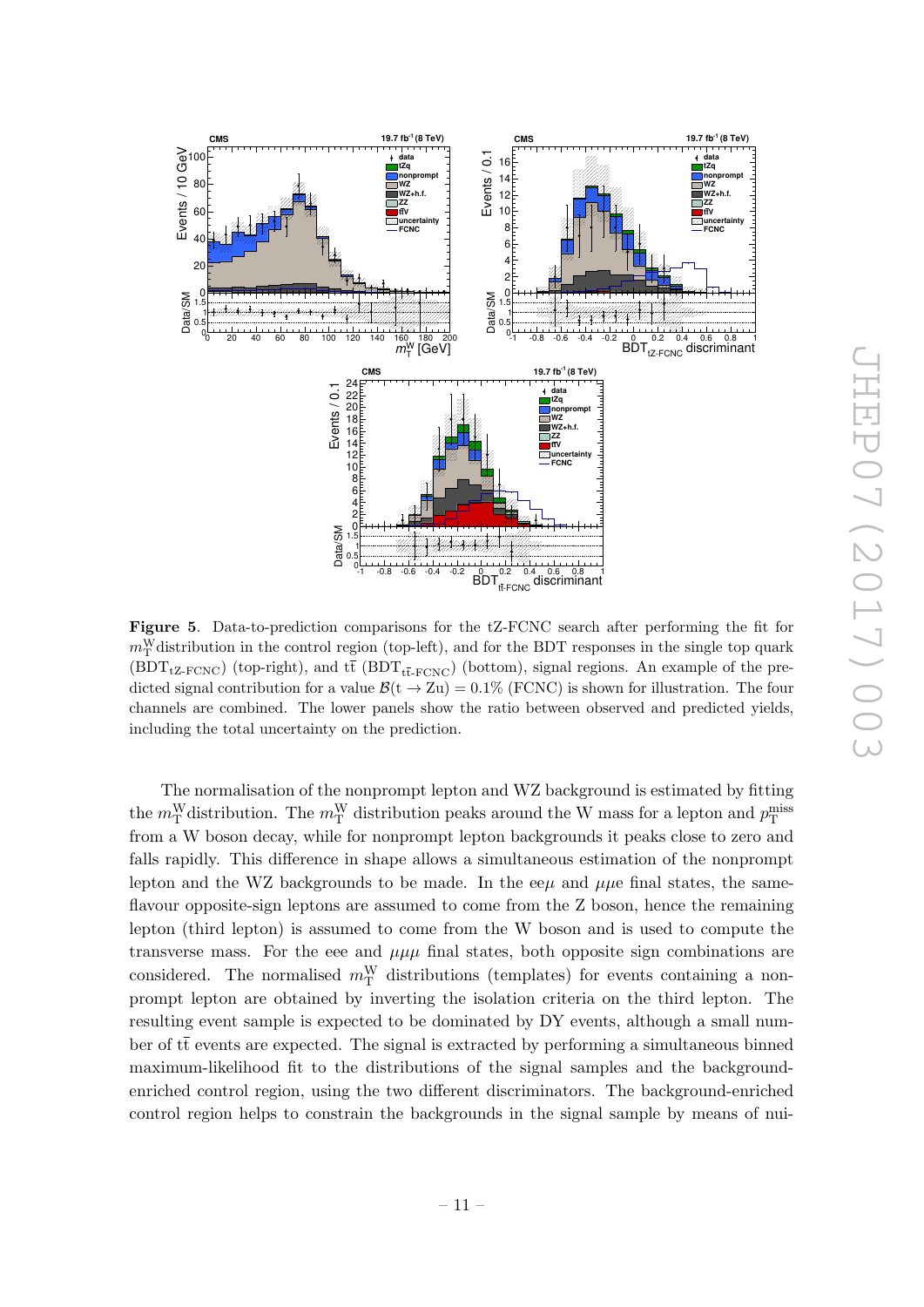

<span id="page-12-1"></span>Figure 6. Data-to-prediction comparisons in the background-enriched samples, after applying background normalisation scaling factors as described in the text, of the  $p<sub>T</sub>$  of the lepton from the W boson (top-left),  $p_T^{\text{miss}}$  (top-right), and  $m_{\ell\ell}$  (bottom). The four channels are combined. The lower panels show the ratio between observed and predicted yields, including the total uncertainty on the prediction. The distributions shown here are for the tZ-FCNC search, where  $WZ + h.f.$ denotes WZ + heavy flavour.

sance parameters. A common fit is performed simultaneously for the four different final states (eee, ee $\mu$ ,  $\mu\mu$ e, and  $\mu\mu\mu$ ). In order to validate the fit procedure, an additional fit is performed in the background-enriched region only and the background normalisations are extracted from this fit. These normalisations are used to compare the data to the predictions as shown in figure [6.](#page-12-1) Reasonable agreement in normalisation and shape between data and predictions is found, validating the background model.

# <span id="page-12-0"></span>7 Systematic uncertainties

Different sources of systematic uncertainty are considered. They can affect the number of events passing the selection, the shape of the BDT response, or both.

• Luminosity measurement: the integrated luminosity measurement is extracted using the pixel cluster counting method [\[67\]](#page-23-14), with the corresponding uncertainty being  $\pm 2.6\%$ .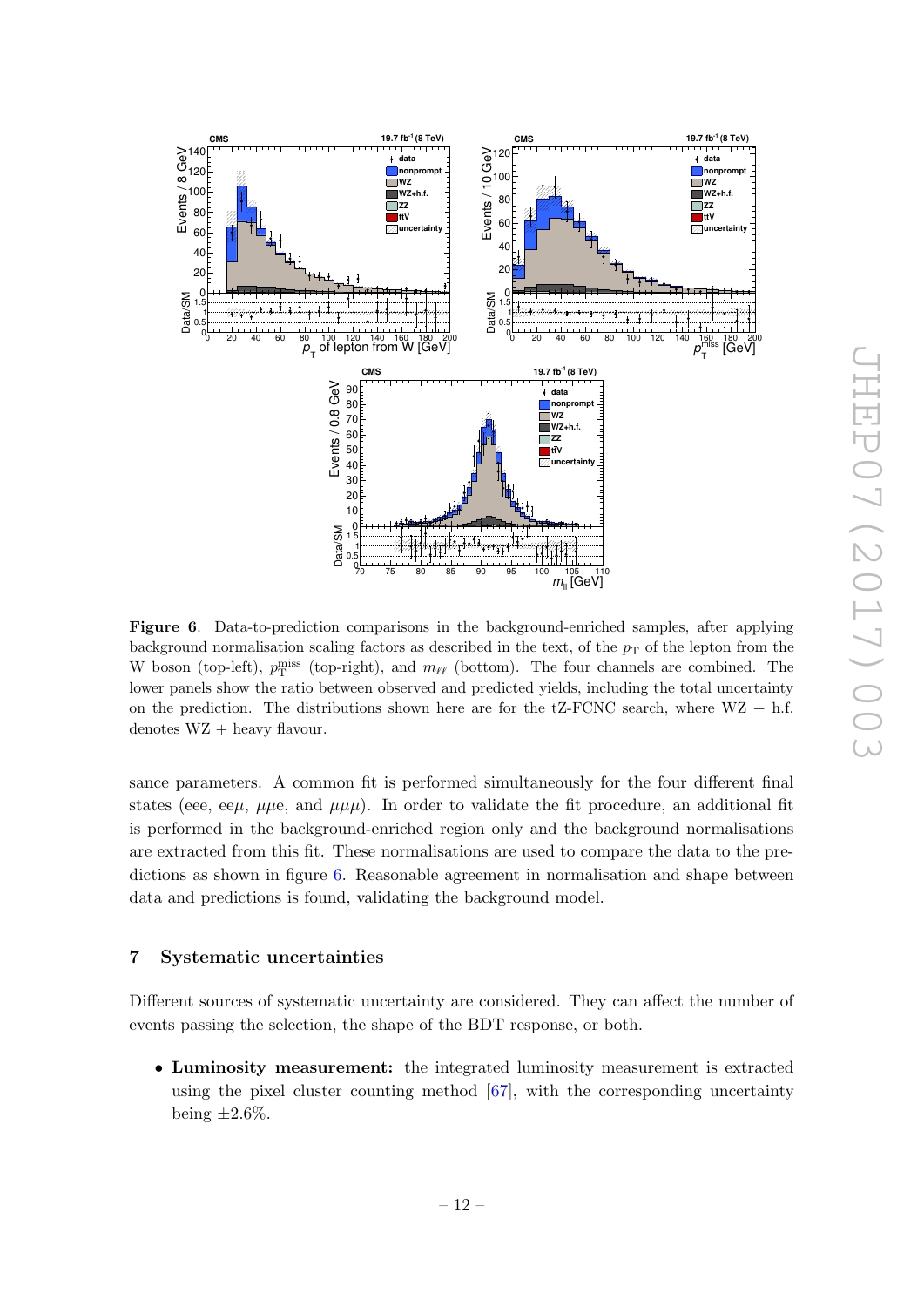- Pileup estimation: the uncertainty in the average expected number of additional interactions per bunch crossing is  $\pm 5\%$ .
- Lepton trigger, reconstruction, and identification efficiency: to ensure that the efficiency of the dilepton triggers observed in data is properly reproduced, a set of data-to-simulation corrections is applied to all simulated events; likewise, an additional set of corrections ( $p_T$ - and  $\eta$ - dependent) is used to ensure that the efficiency for reconstructing and identifying leptons observed in the data is correctly reproduced in the simulation. The corrections are varied by their corresponding uncertainties, which amounts to about 4% per event for the trigger selection and 2% per event for the lepton selection. For the tZ-FCNC production the trigger selection is extended, which increases the acceptance and in turn leads to a reduction in the trigger uncertainty.
- Jet energy scale (JES), jet energy resolution (JER), and missing transverse momentum: in all simulated events, all the reconstructed jet four-momenta are simultaneously varied by the uncertainties associated with the jet energy scale and resolution. Changing the jet momenta in this fashion causes a corresponding change in the total momentum in the transverse plane, thus affecting  $p_T^{\text{miss}}$  as well. The contribution to  $p_T^{\text{miss}}$  that is not from particles identified as leptons or photons, or that are not clustered into jets is varied by  $\pm 10\%$  [\[68\]](#page-23-15).
- b tagging: the b tagging and misidentification efficiencies are estimated using control samples [\[69\]](#page-23-16). The resulting corrections are applied to all simulated samples to ensure that they reproduce the efficiencies in data. The corrections are varied by  $\pm 1$  standard deviation  $(\sigma)$ .
- Background normalisation: the normalisation of the nonprompt lepton and WZ background processes are estimated from data while performing the final fit. The normalisation uncertainties in the backgrounds estimated from simulation are taken as  $30\%$ . The WZ + jets sample is split into two parts: WZ + light-flavour jets and  $WZ +$  heavy-flavour (b and c) jets. The normalisations of these two backgrounds, which are treated separately, are left free in the fit.
- Z boson  $p_T$ : uncertainty coming from the Z boson  $p_T$  reweighting is accounted for by not applying, or applying twice, the reweighting.
- Physics process modelling: the renormalisation and factorisation scales used in the WZ, tZq-SM and tZ-FCNC signal simulation, as well as for the  $t\overline{t}Z$  simulated samples, are multiplied or divided by a factor of two, and the corresponding variations are considered as shape systematic uncertainties. The procedure used in pythia to match the partons in the matrix-element calculation with those in the parton showering includes a number of scale thresholds. These are varied in the simulated WZ sample and the resulting variation is taken as the associated systematic uncertainty.
- PDFs: the nominal PDF sets used for the analyses described in this paper are quoted in section [4.](#page-6-0) In order to compute the corresponding uncertainty, simulated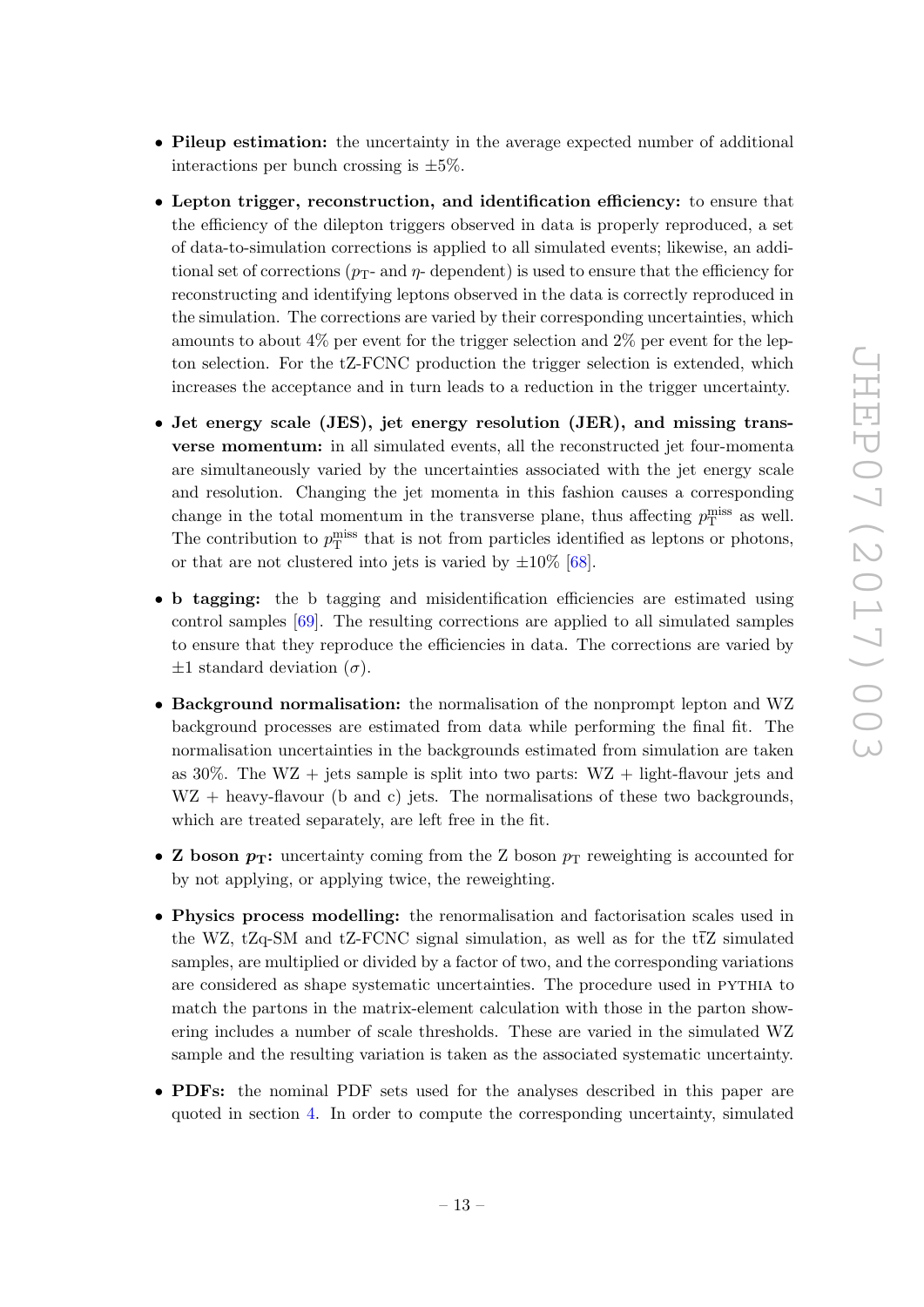events are reweighted by using the eigenvalues associated to each PDF set. The corresponding variations are summed in quadrature and the results are compared with the nominal prediction. Uncertainties estimated from different PDF sets are also compared and the largest uncertainty is taken.

• Simulated sample size: the statistical uncertainty arising from the limited size of the simulated samples is taken as a source of systematic uncertainty using the "Barlow-Beeston light" method [\[70\]](#page-23-17).

The systematic sources, variation and type (shape/normalisation) are summarised in table [3.](#page-15-0) For a given source of systematic uncertainty there is 100% correlation between the 4 channels, except for the lepton misidentification where the  $\mu\mu\mu$  and ee $\mu$  channels are 100% correlated and the  $\mu\mu$ e and eee channels are 100% correlated, due to the isolation inversion of the lepton candidate from the W decay.

### <span id="page-14-0"></span>8 Results

The fit is performed on the BDT discriminant distributions in the signal samples, and on the  $m_{\text{T}}^{\text{W}}$  distributions in the background-enriched sample, for each of the four final states (eee, ee $\mu$ ,  $\mu\mu$ e, and  $\mu\mu\mu$ ). This is implemented using the Theta program [\[71\]](#page-23-18), with most of the systematic uncertainties treated as nuisance parameters. Prior to fitting, the templates for each background process are scaled to correspond to the predicted SM cross section, including all relevant corrections, and the integrated luminosity of the data sample used for the analysis. The systematic uncertainties discussed in section [7](#page-12-0) are included in the fit. For each source of systematic uncertainty, u, a nuisance parameter,  $\theta_u$ , is introduced. Systematic uncertainties can affect the rate of events and/or the shape of the template distribution. The data are used to constrain the nuisance parameters for all systematic uncertainties except for those related to the physics process modelling and PDF parameters. The significance is calculated using a Bayesian technique.

#### <span id="page-14-1"></span>8.1 Search for tZq-SM production

By performing a simultaneous fit on the  $m_{\text{T}}^{\text{W}}$  distribution in the background-enriched sample and on the BDT outputs in the signal region, the number of events in excess of the background-only hypothesis is determined. This excess can then be compared to the SM expectation for tZq production in order to measure the cross section. The efficiency times acceptance for the BDT-based analysis is 0.10 for the inclusive cross section. The measured cross sections for the individual channels and the channels combined are shown in table [4.](#page-15-1) The combined measured signal tZq cross section is found to be  $10^{+8}_{-7}$  fb and is consistent with the SM prediction of 8.2 fb with a theoretical uncertainty of less than 10%. For illustration, the data-to-prediction comparisons, including the post-fit uncertainties, are presented in figure [7](#page-16-0) for the  $|\eta|$  distribution of the leading jet not originating from the top quark decay  $(\eta_{J'})$  in the control region and in the signal region. The corresponding observed and expected significances are 2.4 and 1.8 standard deviations, respectively, with the expected significance having a one standard deviation range of [0.4–2.7] at 68% CL. The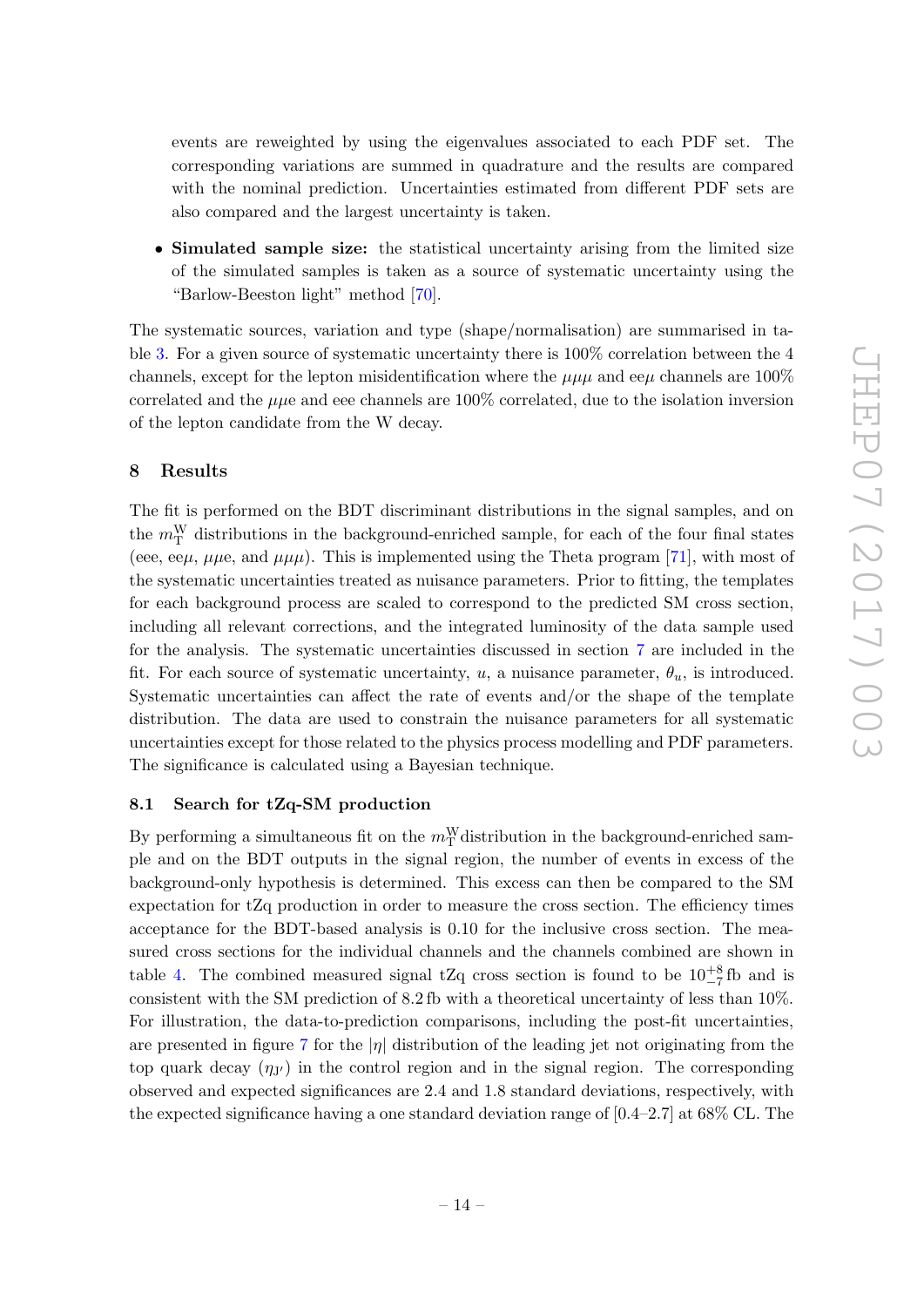| Systematic source               | Variation                     | <b>Type</b> |
|---------------------------------|-------------------------------|-------------|
| $Z+{\rm jets}, t\bar{t}$        | $\pm 30\%$                    | norm.       |
| Muon misidentification          | floating in the fit           | norm.       |
| Electron misidentification      | floating in the fit           | norm.       |
| $Z p_T$                         | $\pm 1\sigma$                 | shape       |
| $WZ+1$ jets norm.               | floating in the fit           | norm.       |
| WZ+1 jets matching              | $\pm 1\sigma$                 | shape       |
| $WZ+1$ jets scale               | $Q^2 \times 4$ , $Q^2/4$      | shape       |
| $WZ+hf$ jets norm.              | floating in the fit           | norm.       |
| WZ+hf jets matching             | $\pm 1\sigma$                 | shape       |
| WZ+hf jets scale                | $Q^2 \times 4$ , $Q^2/4$      | shape       |
| tZq                             | $\pm 30\%$                    | norm.       |
| $tZq$ scale                     | $Q^2 \times 4$ , $Q^2/4$      | norm.+shape |
| ZZ                              | $\pm 30\%$                    | norm.       |
| Single top                      | $\pm 30\%$                    | norm.       |
| $t\overline{t}V$                | $\pm 30\%$                    | norm.       |
| Trigger                         | $\pm 1\sigma$                 | norm.       |
| Lepton selection                | $\pm 1\%$                     | norm.+shape |
| <b>JES</b>                      | $\pm 1\sigma(p_{\rm T},\eta)$ | norm.+shape |
| JER                             | $\pm 1\sigma(p_{\rm T},\eta)$ | norm.+shape |
| Uncertainty $p_T^{\text{miss}}$ | $\pm 10\%$                    | norm.+shape |
| b tagging                       | $\pm 1\sigma(p_{\rm T},\eta)$ | norm.+shape |
| Pileup                          | $\pm 1\sigma$                 | norm.+shape |
| PDF                             | $\pm 1\sigma$                 | norm.+shape |
| tZ-FCNC scale                   | $Q^2 \times 4$ , $Q^2/4$      | norm.+shape |
| Luminosity                      | $\pm 2.6\%$                   | norm.       |

<span id="page-15-0"></span>Table 3. The systematic sources, variation and type, which represent how the uncertainty is treated in the likelihood fit.

| Channel      | Cross section (fb) |
|--------------|--------------------|
| eee          | $0+9$              |
| $ee\mu$      | $11^{+13}_{-10}$   |
| $\mu\mu e$   | $24^{+19}_{-16}$   |
| $\mu\mu\mu$  | $5^{+9}_{-5}$      |
| Combined fit | $10^{+8}$          |

<span id="page-15-1"></span>Table 4. The measured cross sections, together with their total uncertainties, for the individual channels and the channels combined for the BDT-based analysis.

observed signal exclusion limit on the tZq cross section is 21 fb at 95% CL. As a cross-check, the search for tZq-SM is also performed using a counting experiment. The main differences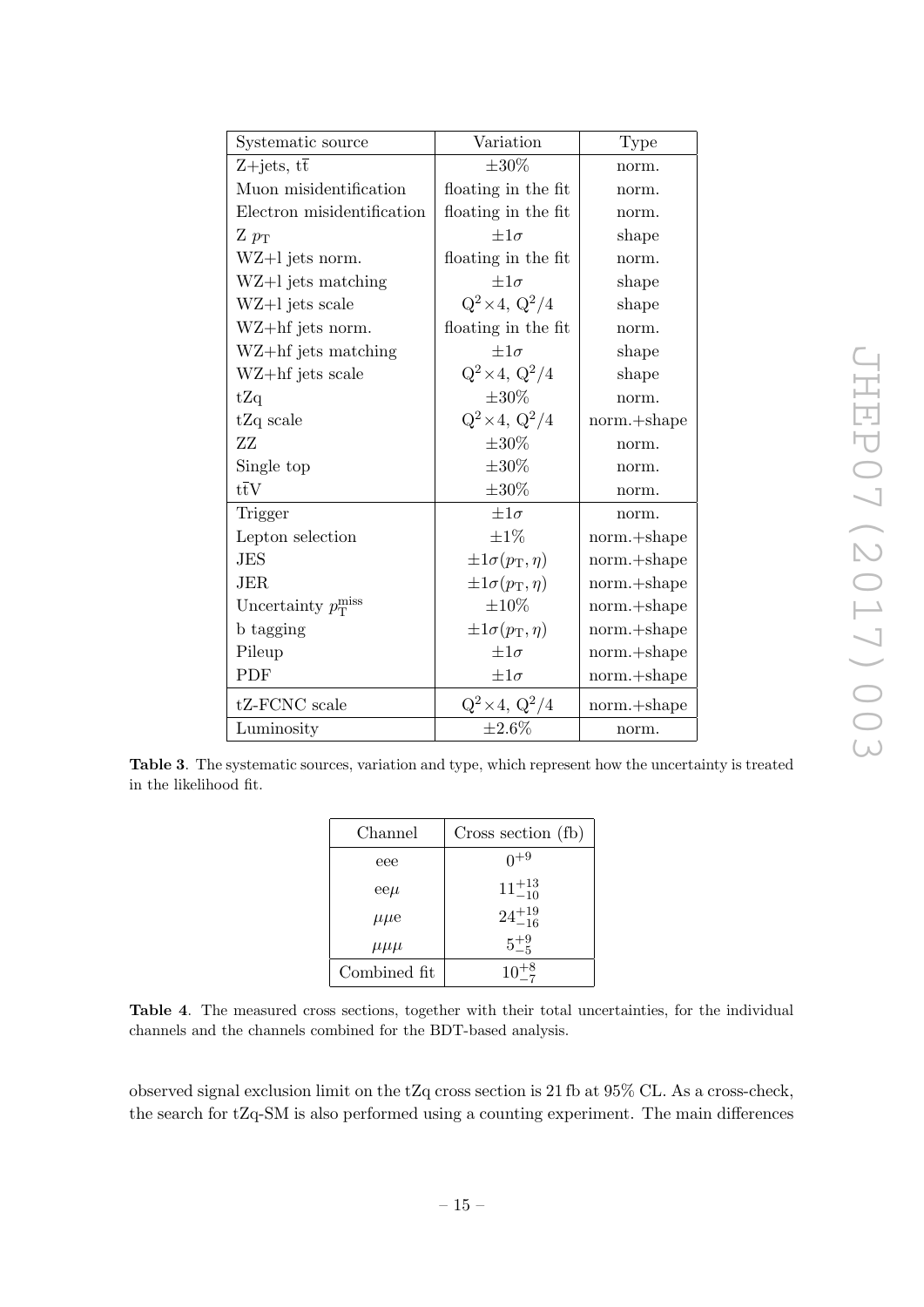

<span id="page-16-0"></span>**Figure 7.** Data-to-prediction comparisons after performing the fit for the  $|\eta|$  distribution of the recoiling jet in the control region (left), and the signal region (right). The four lepton channels are combined. The lower panels show the ratio between observed and predicted yields, including the total uncertainty on the prediction.

| Channel      | Cross section (fb)                                        |
|--------------|-----------------------------------------------------------|
| eee          | $29^{+32}_{-24}$ (stat) <sup><math>+8</math></sup> (syst) |
| $ee\mu$      | $6^{+23}_{-6}$ (stat) <sup>+4</sup> (syst)                |
| $\mu\mu$ e   | $19^{+24}_{-18}$ (stat) $\pm 5$ (syst)                    |
| $\mu\mu\mu$  | $20^{+19}_{-15}$ (stat) <sup>+4</sup> (syst)              |
| Combined fit | $18^{+11}_{-9}$ (stat) $\pm 4$ (syst)                     |

<span id="page-16-1"></span>Table 5. The measured cross sections for the individual channels and the channels combined for the counting analysis.

in the event selection compared to the BDT-based analysis are a tighter electron isolation requirement,  $I_{rel} < 0.1$ , and a tighter  $m_{\ell\ell}$  selection 78  $< m_{\ell\ell} < 102$  GeV. For this analysis, the WZ background is estimated by counting the number of events in a region enriched in WZ events, defined by inverting the b tagging requirements. Contamination of other subdominant processes is subtracted using the prediction of the simulation and a systematic uncertainty is estimated by varying their yields according to their respective uncertainties. Additional systematic uncertainties due to the WZ modelling are accounted for by considering renormalisation and factorisation scale variations as well as matching threshold variations. For the cross-check analysis the total expected number of events is  $15.4 \pm 0.5$ , dominated by  $t\bar{t}Z$  events (5.2  $\pm$  0.3) and WZ events (3.6  $\pm$  0.2). The contribution from ZZ,  $t\bar{t}$ , and DY events is  $2.7 \pm 0.3$ , and the contribution from  $t\bar{t}W$  events is  $0.5 \pm 0.02$ . The expected number of signal events is  $3.4 \pm 0.1$ . A total of 20 events passing all signal selections are observed in the data. The efficiency times acceptance for the counting experiment is 0.021 for the inclusive cross section. The measured cross sections for each channel, and the combination of channels, is calculated using the ROOSTATS package [\[72\]](#page-23-19). The results obtained are shown in table [5.](#page-16-1) The cross section is measured to be  $18^{+11}_{-9}$  (stat)  $\pm 4$  (syst) fb, in agreement with the SM prediction and with the BDT-based result. The corresponding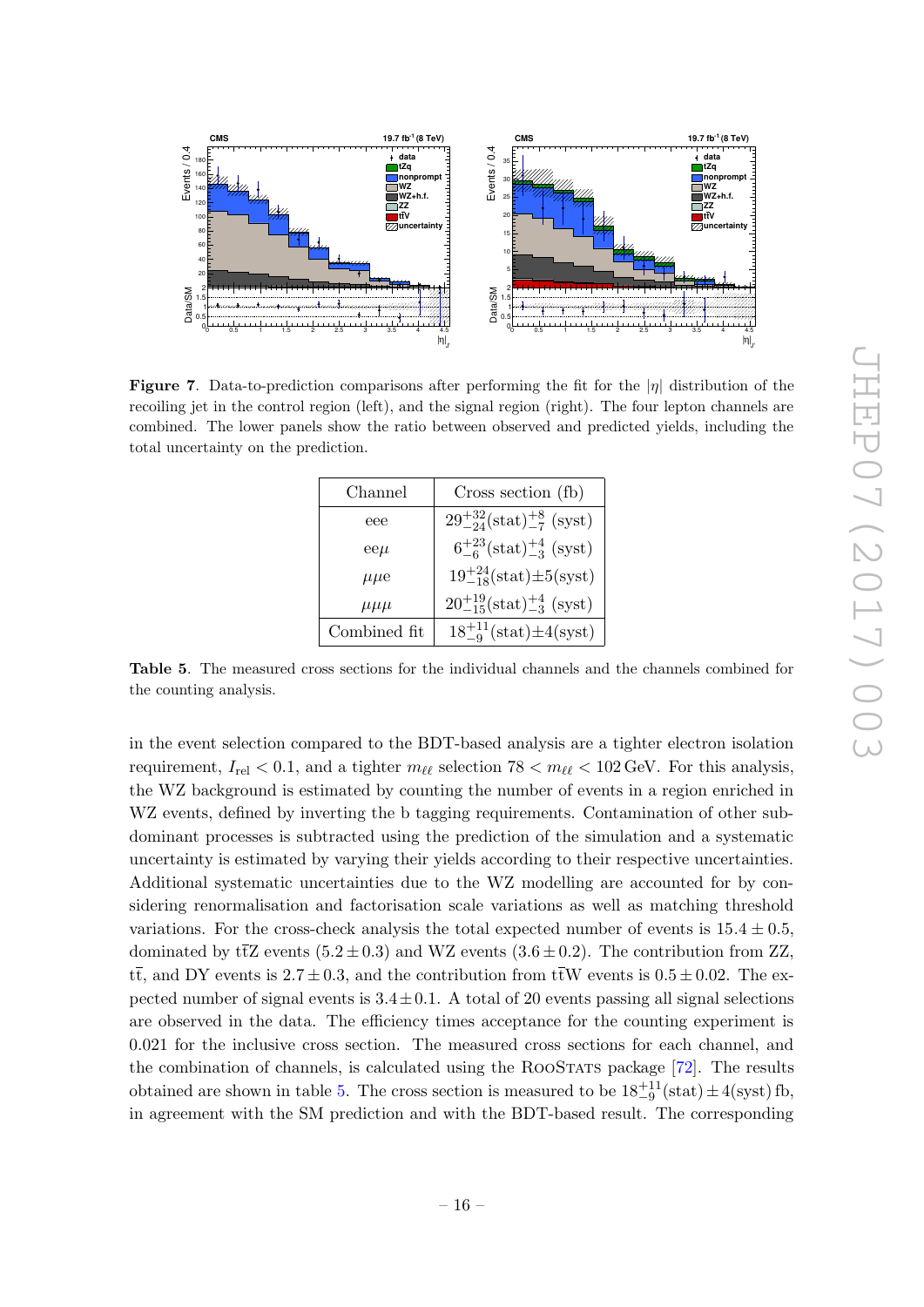

**Figure 8.** The expected and observed exclusion limits at 95% CL on  $\mathcal{B}(t \to Z_c)$  as a function of the limits on  $\mathcal{B}(t \to \mathbb{Z}u)$ . The expected 68% CL is also shown.

<span id="page-17-2"></span>

| Branching fraction   Expected   68% CL range   95% CL range   Observed |       |                 |                 |       |
|------------------------------------------------------------------------|-------|-----------------|-----------------|-------|
| $\mathcal{B}(t \to Zu)$ (%)                                            | 0.027 | $0.018 - 0.042$ | $0.014 - 0.065$ | 0.022 |
| $\mathcal{B}(t \to Zc)$ (%)                                            | 0.118 | $0.071 - 0.222$ | $0.049 - 0.484$ | 0.049 |

<span id="page-17-3"></span>Table 6. Expected and observed 95% exclusion limits on the branching fraction of the tZ-FCNC couplings.

signal significance is observed to be 1.8 standard deviations, while the expected significance is 0.8 standard deviations, with a  $68\%$  CL range of  $[0 -1.59]$ .

# <span id="page-17-0"></span>8.2 Search for tZ-FCNC production

To search for  $tZ\text{-FCNC}$  interactions, the single-top-quark-FCNC,  $t\bar{t}\text{-FCNC}$  and background-enriched samples are combined in a single fit. The result of the fit is consistent with the SM-only hypothesis. Exclusion limits at 95% CL for tZ-FCNC are calculated by performing simultaneously the fit in the single-top-quark-FCNC-,  $t\bar{t}$ -FCNC-, and WZ-enriched regions. The limits are calculated for different combinations of tZu and tZc anomalous couplings, as shown in figure [8.](#page-17-2) The independent exclusion limits are summarised in table [6](#page-17-3) where the branching fraction of the coupling not under consideration is assumed to be zero. A more stringent limit is observed on the tZu couplings compared to the tZc couplings as a result of the larger cross section for tZ-FCNC in the tZu channel. The limits are  $\mathcal{B}(t \to \Sigma u) < 0.022\%$  and  $\mathcal{B}(t \to \Sigma c) < 0.049\%$ , which improve the previous limits set by the CMS Collaboration [\[31\]](#page-21-11) by about a factor of two.

### <span id="page-17-1"></span>9 Summary

A search for the associated production of a top quark and a Z boson, as predicted by the standard model was performed with the full CMS data set collected at 8 TeV, corresponding to an integrated luminosity of  $19.7 \text{ fb}^{-1}$ . An events yield compatible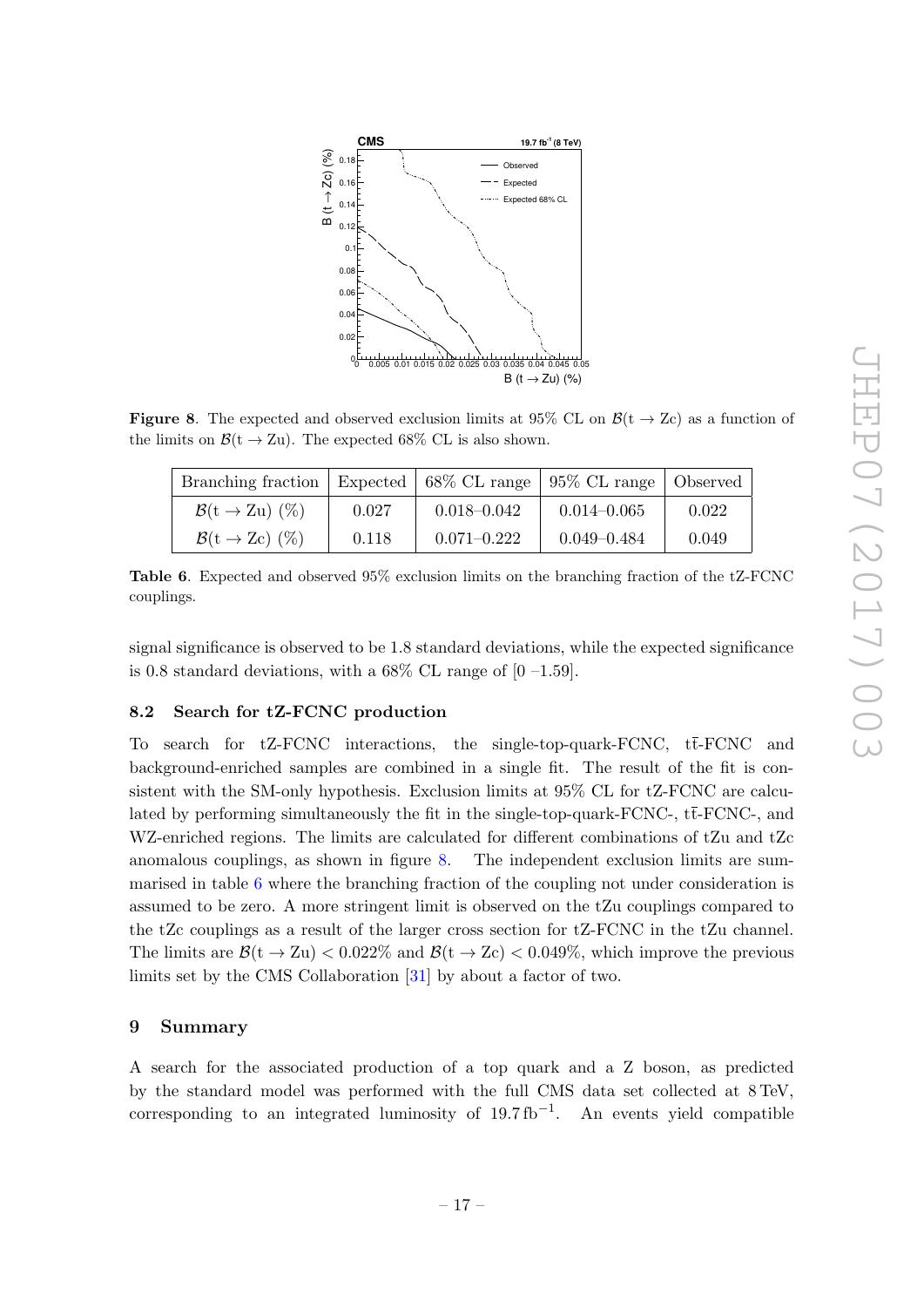with tZq standard model production is observed, and the corresponding cross section is measured to be  $10^{+8}_{-7}$  fb. The corresponding observed and expected significances are 2.4 and 1.8 standard deviations, respectively. A search for tZ production produced via flavour-changing neutral current interactions, either in single-top-quark or  $t\bar{t}$  production modes, was also performed. For this search the standard model tZq process was considered as a background. No evidence for tZ-FCNC interactions is found, and limits at 95% confidence level are set on the branching fraction for the decay of a top quark into a Z boson and a quark. The limits are  $\mathcal{B}(t \to Zu) < 0.022\%$  and  $\mathcal{B}(t \to Zc) < 0.049\%$ , which improve the previous limits set by the CMS Collaboration by about a factor of two.

### Acknowledgments

We congratulate our colleagues in the CERN accelerator departments for the excellent performance of the LHC and thank the technical and administrative staffs at CERN and at other CMS institutes for their contributions to the success of the CMS effort. In addition, we gratefully acknowledge the computing centres and personnel of the Worldwide LHC Computing Grid for delivering so effectively the computing infrastructure essential to our analyses. Finally, we acknowledge the enduring support for the construction and operation of the LHC and the CMS detector provided by the following funding agencies: the Austrian Federal Ministry of Science, Research and Economy and the Austrian Science Fund; the Belgian Fonds de la Recherche Scientifique, and Fonds voor Wetenschappelijk Onderzoek; the Brazilian Funding Agencies (CNPq, CAPES, FAPERJ, and FAPESP); the Bulgarian Ministry of Education and Science; CERN; the Chinese Academy of Sciences, Ministry of Science and Technology, and National Natural Science Foundation of China; the Colombian Funding Agency (COLCIENCIAS); the Croatian Ministry of Science, Education and Sport, and the Croatian Science Foundation; the Research Promotion Foundation, Cyprus; the Secretariat for Higher Education, Science, Technology and Innovation, Ecuador; the Ministry of Education and Research, Estonian Research Council via IUT23-4 and IUT23- 6 and European Regional Development Fund, Estonia; the Academy of Finland, Finnish Ministry of Education and Culture, and Helsinki Institute of Physics; the Institut National de Physique Nucléaire et de Physique des Particules / CNRS, and Commissariat à l'Energie Atomique et aux Énergies Alternatives / CEA, France; the Bundesministerium für Bildung und Forschung, Deutsche Forschungsgemeinschaft, and Helmholtz-Gemeinschaft Deutscher Forschungszentren, Germany; the General Secretariat for Research and Technology, Greece; the National Scientific Research Foundation, and National Innovation Office, Hungary; the Department of Atomic Energy and the Department of Science and Technology, India; the Institute for Studies in Theoretical Physics and Mathematics, Iran; the Science Foundation, Ireland; the Istituto Nazionale di Fisica Nucleare, Italy; the Ministry of Science, ICT and Future Planning, and National Research Foundation (NRF), Republic of Korea; the Lithuanian Academy of Sciences; the Ministry of Education, and University of Malaya (Malaysia); the Mexican Funding Agencies (BUAP, CINVESTAV, CONACYT, LNS, SEP, and UASLP-FAI); the Ministry of Business, Innovation and Employment, New Zealand; the Pakistan Atomic Energy Commission; the Ministry of Science and Higher Education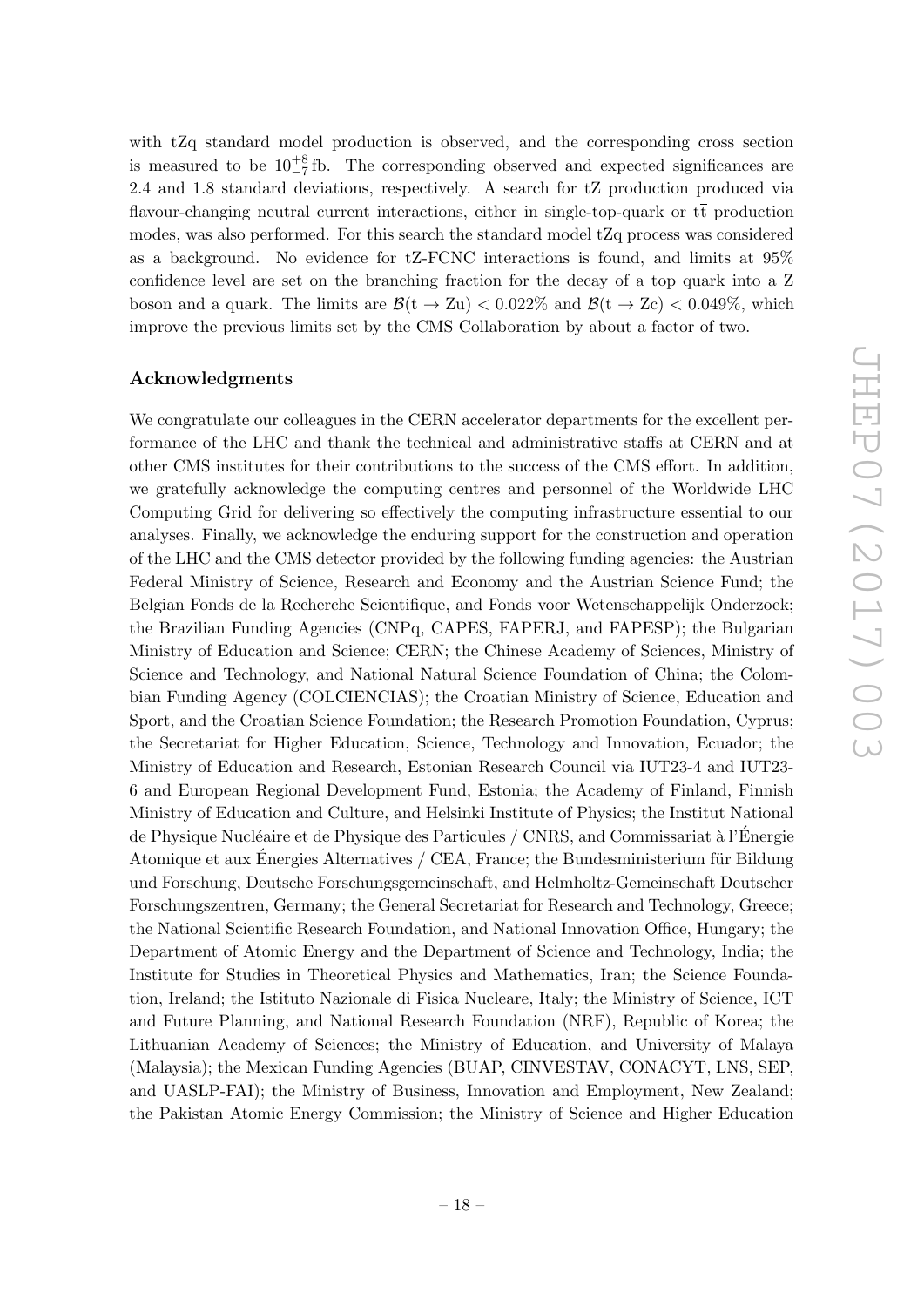and the National Science Centre, Poland; the Fundação para a Ciência e a Tecnologia, Portugal; JINR, Dubna; the Ministry of Education and Science of the Russian Federation, the Federal Agency of Atomic Energy of the Russian Federation, Russian Academy of Sciences, the Russian Foundation for Basic Research and the Russian Competitiveness Program of NRNU ?MEPhI?; the Ministry of Education, Science and Technological Development of Serbia; the Secretaría de Estado de Investigación, Desarrollo e Innovación, Programa Consolider-Ingenio 2010, Plan de Ciencia, Tecnología e Innovación 2013-2017 del Principado de Asturias and Fondo Europeo de Desarrollo Regional, Spain; the Swiss Funding Agencies (ETH Board, ETH Zurich, PSI, SNF, UniZH, Canton Zurich, and SER); the Ministry of Science and Technology, Taipei; the Thailand Center of Excellence in Physics, the Institute for the Promotion of Teaching Science and Technology of Thailand, Special Task Force for Activating Research and the National Science and Technology Development Agency of Thailand; the Scientific and Technical Research Council of Turkey, and Turkish Atomic Energy Authority; the National Academy of Sciences of Ukraine, and State Fund for Fundamental Researches, Ukraine; the Science and Technology Facilities Council, U.K.; the U.S. Department of Energy, and the U.S. National Science Foundation.

Individuals have received support from the Marie-Curie programme and the European Research Council and EPLANET (European Union); the Leventis Foundation; the A. P. Sloan Foundation; the Alexander von Humboldt Foundation; the Belgian Federal Science Policy Office; the Fonds pour la Formation à la Recherche dans l'Industrie et dans l'Agriculture (FRIA-Belgium); the Agentschap voor Innovatie door Wetenschap en Technologie (IWT-Belgium); the Ministry of Education, Youth and Sports (MEYS) of the Czech Republic; the Council of Science and Industrial Research, India; the HOM-ING PLUS programme of the Foundation for Polish Science, cofinanced from European Union, Regional Development Fund, the Mobility Plus programme of the Ministry of Science and Higher Education, the National Science Center (Poland), contracts Harmonia 2014/14/M/ST2/00428, Opus 2014/13/B/ST2/02543, 2014/15/B/ST2/03998, and 2015/19/B/ST2/02861, Sonata-bis 2012/07/E/ST2/01406; the National Priorities Research Program by Qatar National Research Fund; the Programa Clarín-COFUND del Principado de Asturias; the Thalis and Aristeia programmes cofinanced by EU-ESF and the Greek NSRF; the Rachadapisek Sompot Fund for Postdoctoral Fellowship, Chulalongkorn University and the Chulalongkorn Academic into Its 2nd Century Project Advancement Project (Thailand); and the Welch Foundation, contract C-1845.

Open Access. This article is distributed under the terms of the Creative Commons Attribution License [\(CC-BY 4.0\)](https://creativecommons.org/licenses/by/4.0/), which permits any use, distribution and reproduction in any medium, provided the original author(s) and source are credited.

### References

- <span id="page-19-0"></span>[1] CDF collaboration, F. Abe et al., Observation of top quark production in  $\bar{p}p$  collisions, [Phys.](https://doi.org/10.1103/PhysRevLett.74.2626) Rev. Lett. 74 [\(1995\) 2626](https://doi.org/10.1103/PhysRevLett.74.2626) [[hep-ex/9503002](https://arxiv.org/abs/hep-ex/9503002)] [IN[SPIRE](https://inspirehep.net/search?p=find+J+%22Phys.Rev.Lett.,74,2626%22)].
- <span id="page-19-1"></span>[2] D0 collaboration, S. Abachi et al., Observation of the top quark, [Phys. Rev. Lett.](https://doi.org/10.1103/PhysRevLett.74.2632) **74** (1995) [2632](https://doi.org/10.1103/PhysRevLett.74.2632) [[hep-ex/9503003](https://arxiv.org/abs/hep-ex/9503003)] [IN[SPIRE](https://inspirehep.net/search?p=find+J+%22Phys.Rev.Lett.,74,2632%22)].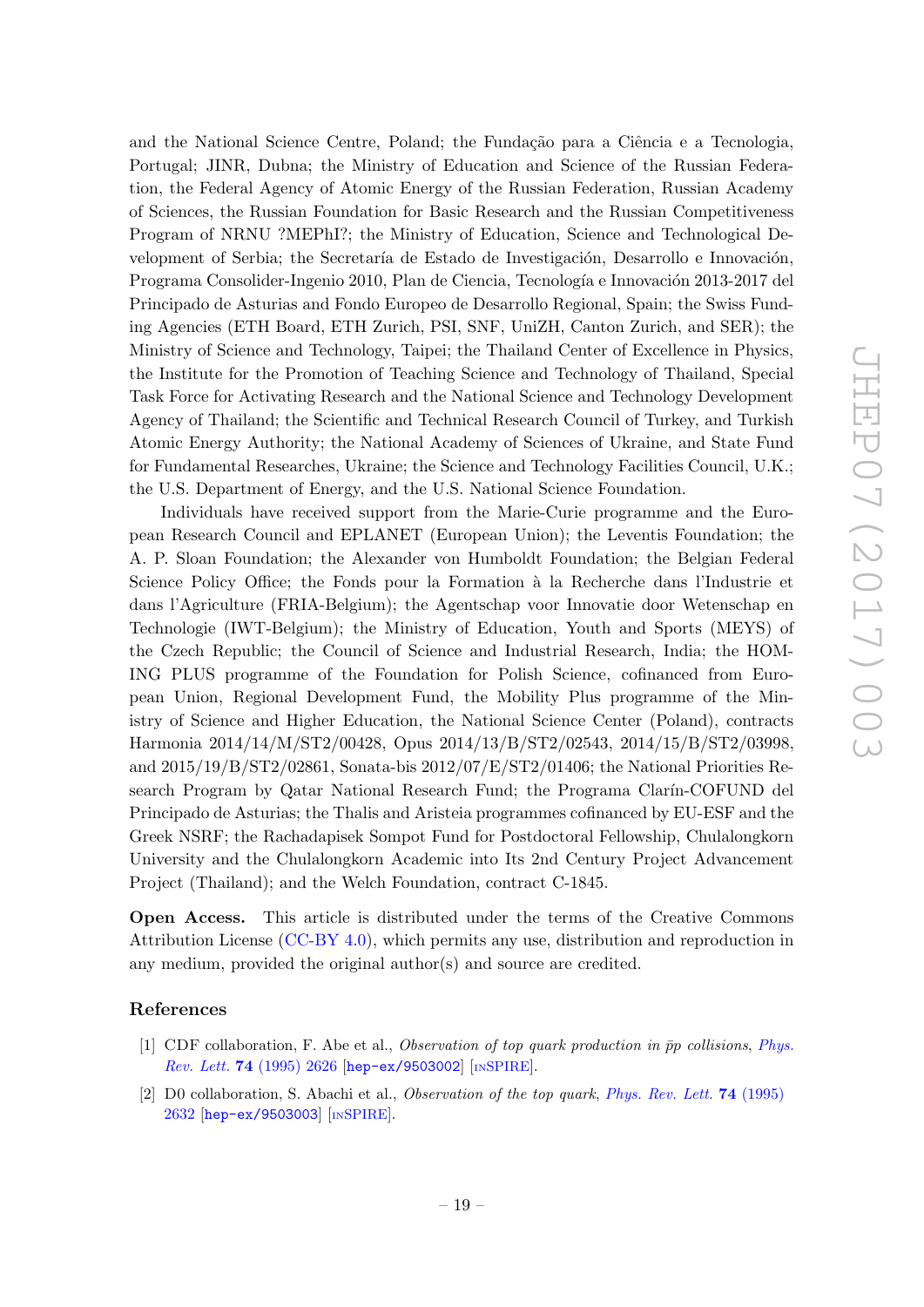- <span id="page-20-0"></span>[3] CMS collaboration, Measurement of the t-channel single top quark production cross section in pp collisions at  $\sqrt{s} = 7 \text{ TeV}$ , [Phys. Rev. Lett.](https://doi.org/10.1103/PhysRevLett.107.091802) 107 (2011) 091802 [[arXiv:1106.3052](https://arxiv.org/abs/1106.3052)] [IN[SPIRE](https://inspirehep.net/search?p=find+EPRINT+arXiv:1106.3052)].
- [4] CMS collaboration, Measurement of the single-top-quark t-channel cross section in pp collisions at  $\sqrt{s}$  = 7 TeV, JHEP 12 [\(2012\) 035](https://doi.org/10.1007/JHEP12(2012)035) [[arXiv:1209.4533](https://arxiv.org/abs/1209.4533)] [IN[SPIRE](https://inspirehep.net/search?p=find+EPRINT+arXiv:1209.4533)].
- [5] CMS collaboration, Measurement of the t-channel single-top-quark production cross section and of the  $|V_{tb}|$  CKM matrix element in pp collisions at  $\sqrt{s} = 8$  TeV, JHEP 06 [\(2014\) 090](https://doi.org/10.1007/JHEP06(2014)090) [[arXiv:1403.7366](https://arxiv.org/abs/1403.7366)] [IN[SPIRE](https://inspirehep.net/search?p=find+EPRINT+arXiv:1403.7366)].
- [6] ATLAS collaboration, Comprehensive measurements of t-channel single top-quark production cross sections at  $\sqrt{s} = 7 \text{ TeV}$  with the ATLAS detector, [Phys. Rev.](https://doi.org/10.1103/PhysRevD.90.112006) **D** 90 (2014) [112006](https://doi.org/10.1103/PhysRevD.90.112006) [[arXiv:1406.7844](https://arxiv.org/abs/1406.7844)] [IN[SPIRE](https://inspirehep.net/search?p=find+EPRINT+arXiv:1406.7844)].
- [7] CMS collaboration, Observation of the associated production of a single top quark and a W boson in pp collisions at  $\sqrt{s} = 8$  TeV, [Phys. Rev. Lett.](https://doi.org/10.1103/PhysRevLett.112.231802) 112 (2014) 231802 [[arXiv:1401.2942](https://arxiv.org/abs/1401.2942)] [IN[SPIRE](https://inspirehep.net/search?p=find+EPRINT+arXiv:1401.2942)].
- <span id="page-20-1"></span>[8] ATLAS collaboration, Measurement of the production cross-section of a single top quark in association with a W boson at 8 TeV with the ATLAS experiment, JHEP 01 [\(2016\) 064](https://doi.org/10.1007/JHEP01(2016)064) [[arXiv:1510.03752](https://arxiv.org/abs/1510.03752)] [IN[SPIRE](https://inspirehep.net/search?p=find+EPRINT+arXiv:1510.03752)].
- <span id="page-20-2"></span>[9] ATLAS collaboration, Evidence for single top-quark production in the s-channel in proton-proton collisions at  $\sqrt{s} = 8$  TeV with the ATLAS detector using the matrix element method, [Phys. Lett.](https://doi.org/10.1016/j.physletb.2016.03.017) **B 756** (2016) 228 [[arXiv:1511.05980](https://arxiv.org/abs/1511.05980)] [IN[SPIRE](https://inspirehep.net/search?p=find+EPRINT+arXiv:1511.05980)].
- <span id="page-20-3"></span>[10] CMS collaboration, Search for s channel single top quark production in pp collisions at  $\sqrt{s}$  = 7 and 8 TeV, JHEP 09 [\(2016\) 027](https://doi.org/10.1007/JHEP09(2016)027) [[arXiv:1603.02555](https://arxiv.org/abs/1603.02555)] [IN[SPIRE](https://inspirehep.net/search?p=find+EPRINT+arXiv:1603.02555)].
- <span id="page-20-4"></span>[11] J. Campbell, R.K. Ellis and R. Röntsch, Single top production in association with a Z boson at the LHC, Phys. Rev. D 87 [\(2013\) 114006](https://doi.org/10.1103/PhysRevD.87.114006)  $arXiv:1302.3856$  [IN[SPIRE](https://inspirehep.net/search?p=find+EPRINT+arXiv:1302.3856)].
- <span id="page-20-5"></span>[12] J. Pumplin, D.R. Stump, J. Huston, H.L. Lai, P.M. Nadolsky and W.K. Tung, New generation of parton distributions with uncertainties from global QCD analysis, [JHEP](https://doi.org/10.1088/1126-6708/2002/07/012) 07 [\(2002\) 012](https://doi.org/10.1088/1126-6708/2002/07/012) [[hep-ph/0201195](https://arxiv.org/abs/hep-ph/0201195)] [IN[SPIRE](https://inspirehep.net/search?p=find+EPRINT+hep-ph/0201195)].
- <span id="page-20-6"></span>[13] J. Alwall et al., The automated computation of tree-level and next-to-leading order differential cross sections and their matching to parton shower simulations, JHEP 07 [\(2014\)](https://doi.org/10.1007/JHEP07(2014)079) [079](https://doi.org/10.1007/JHEP07(2014)079) [[arXiv:1405.0301](https://arxiv.org/abs/1405.0301)] [IN[SPIRE](https://inspirehep.net/search?p=find+EPRINT+arXiv:1405.0301)].
- <span id="page-20-7"></span>[14] R.D. Ball et al., *Parton distributions with LHC data, [Nucl. Phys.](https://doi.org/10.1016/j.nuclphysb.2012.10.003)* **B 867** (2013) 244 [[arXiv:1207.1303](https://arxiv.org/abs/1207.1303)] [IN[SPIRE](https://inspirehep.net/search?p=find+EPRINT+arXiv:1207.1303)].
- <span id="page-20-8"></span>[15] ATLAS collaboration, *Measurement of the ttW* and  $t\bar{t}Z$  production cross sections in pp collisions at  $\sqrt{s} = 8$  TeV with the ATLAS detector, JHEP 11 [\(2015\) 172](https://doi.org/10.1007/JHEP11(2015)172) [[arXiv:1509.05276](https://arxiv.org/abs/1509.05276)] [IN[SPIRE](https://inspirehep.net/search?p=find+EPRINT+arXiv:1509.05276)].
- <span id="page-20-10"></span>[16] CMS collaboration, Observation of top quark pairs produced in association with a vector boson in pp collisions at  $\sqrt{s} = 8 \text{ TeV}$ , JHEP 01 [\(2016\) 096](https://doi.org/10.1007/JHEP01(2016)096) [[arXiv:1510.01131](https://arxiv.org/abs/1510.01131)] [IN[SPIRE](https://inspirehep.net/search?p=find+EPRINT+arXiv:1510.01131)].
- [17] CMS collaboration, Measurement of top quark-antiquark pair production in association with a W or Z boson in pp collisions at  $\sqrt{s} = 8 \text{ TeV}$ , [Eur. Phys. J.](https://doi.org/10.1140/epjc/s10052-014-3060-7) C 74 (2014) 3060 [[arXiv:1406.7830](https://arxiv.org/abs/1406.7830)] [IN[SPIRE](https://inspirehep.net/search?p=find+EPRINT+arXiv:1406.7830)].
- <span id="page-20-9"></span>[18] ATLAS collaboration, Measurement of the ttZ and  $t\bar{t}W$  production cross sections in multilepton final states using  $3.2 f b^{-1}$  of pp collisions at  $\sqrt{s} = 13 \text{ TeV}$  with the ATLAS detector, [Eur. Phys. J.](https://doi.org/10.1140/epjc/s10052-016-4574-y) C 77 (2017) 40  $\left[$ [arXiv:1609.01599](https://arxiv.org/abs/1609.01599) $\right]$   $\left[$ IN[SPIRE](https://inspirehep.net/search?p=find+EPRINT+arXiv:1609.01599) $\right]$ .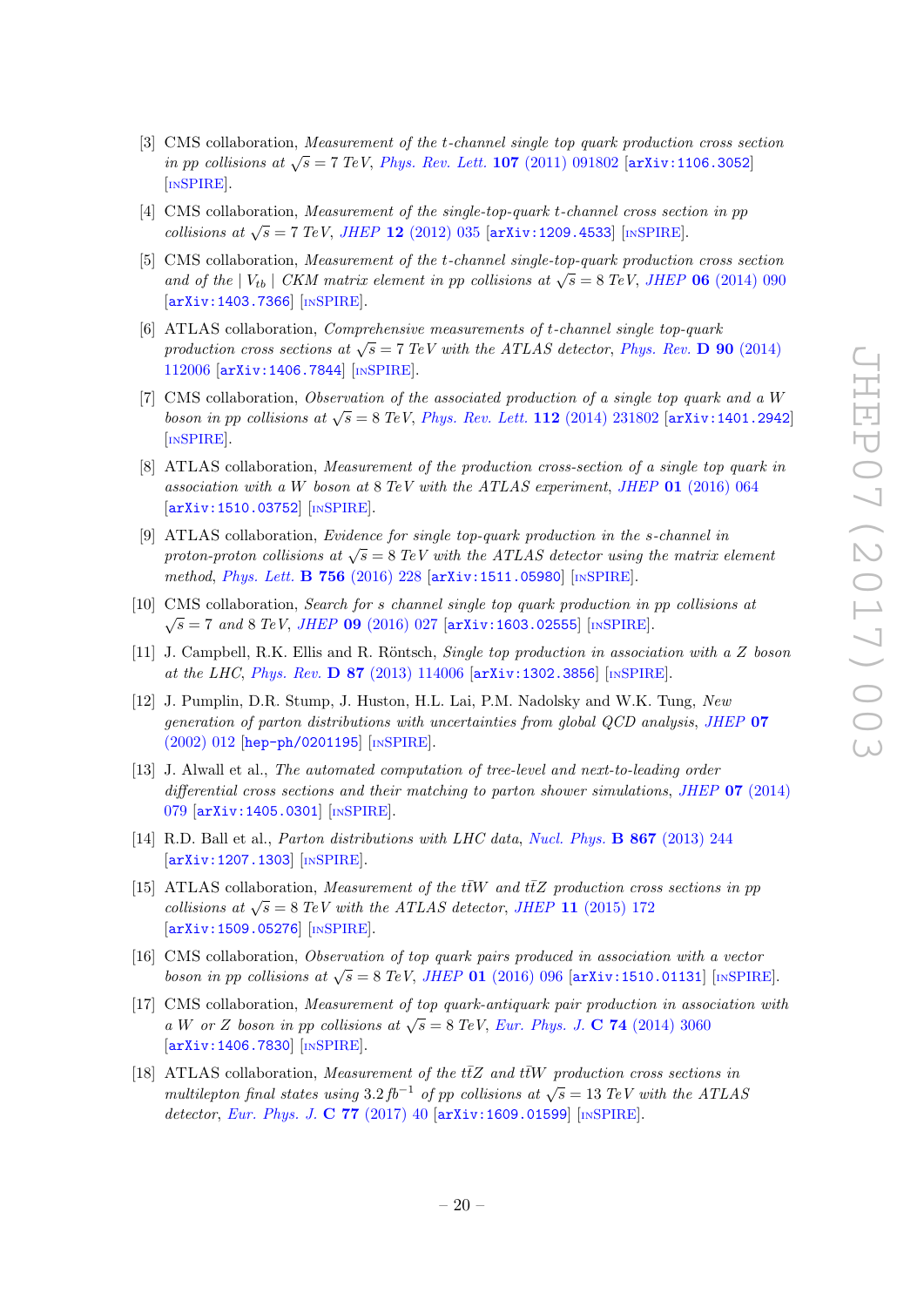- <span id="page-21-0"></span>[19] S.L. Glashow, J. Iliopoulos and L. Maiani, Weak interactions with lepton-hadron symmetry, Phys. Rev. **D 2** [\(1970\) 1285](https://doi.org/10.1103/PhysRevD.2.1285) [IN[SPIRE](https://inspirehep.net/search?p=find+J+%22Phys.Rev.,D2,1285%22)].
- <span id="page-21-1"></span>[20] J.M. Yang, B.-L. Young and X. Zhang, Flavor changing top quark decays in R-parity violating SUSY, Phys. Rev.  $\overline{D}$  58 [\(1998\) 055001](https://doi.org/10.1103/PhysRevD.58.055001) [[hep-ph/9705341](https://arxiv.org/abs/hep-ph/9705341)] [IN[SPIRE](https://inspirehep.net/search?p=find+EPRINT+hep-ph/9705341)].
- <span id="page-21-2"></span>[21] G.-R. Lu, F.-R. Yin, X.-L. Wang and L.-D. Wan, The rare top quark decays  $t \to cV$  in the topcolor assisted technicolor model, Phys. Rev.  $\bf{D} 68$  [\(2003\) 015002](https://doi.org/10.1103/PhysRevD.68.015002) [[hep-ph/0303122](https://arxiv.org/abs/hep-ph/0303122)] [IN[SPIRE](https://inspirehep.net/search?p=find+EPRINT+hep-ph/0303122)].
- <span id="page-21-3"></span>[22] J.A. Aguilar-Saavedra, Effects of mixing with quark singlets, Phys. Rev. D 67 [\(2003\) 035003](https://doi.org/10.1103/PhysRevD.67.035003) [*Erratum ibid.* **D 69** [\(2004\) 099901\]](https://doi.org/10.1103/PhysRevD.69.099901) [[hep-ph/0210112](https://arxiv.org/abs/hep-ph/0210112)] [IN[SPIRE](https://inspirehep.net/search?p=find+EPRINT+hep-ph/0210112)].
- <span id="page-21-4"></span>[23] J.A. Aguilar-Saavedra, Top flavor-changing neutral interactions: theoretical expectations and experimental detection, Acta Phys. Polon. B 35 (2004) 2695 [[hep-ph/0409342](https://arxiv.org/abs/hep-ph/0409342)] [IN[SPIRE](https://inspirehep.net/search?p=find+EPRINT+hep-ph/0409342)].
- [24] F. del Aguila, J.A. Aguilar-Saavedra and L. Ametller, Zt and  $\gamma t$  production via top flavor changing neutral couplings at the Fermilab Tevatron, [Phys. Lett.](https://doi.org/10.1016/S0370-2693(99)00929-6) B 462 (1999) 310 [[hep-ph/9906462](https://arxiv.org/abs/hep-ph/9906462)] [IN[SPIRE](https://inspirehep.net/search?p=find+EPRINT+hep-ph/9906462)].
- <span id="page-21-5"></span>[25] J.-L. Agram, J. Andrea, E. Conte, B. Fuks, D. Gelé and P. Lansonneur, *Probing top* anomalous couplings at the LHC with trilepton signatures in the single top mode, [Phys. Lett.](https://doi.org/10.1016/j.physletb.2013.06.052) B 725 [\(2013\) 123](https://doi.org/10.1016/j.physletb.2013.06.052) [[arXiv:1304.5551](https://arxiv.org/abs/1304.5551)] [IN[SPIRE](https://inspirehep.net/search?p=find+EPRINT+arXiv:1304.5551)].
- <span id="page-21-6"></span>[26] CDF collaboration, T. Aaltonen et al., Search for the flavor changing neutral current decay  $t \rightarrow Zq$  in pp⊂collisions at  $\sqrt{s} = 1.96$  TeV, [Phys. Rev. Lett.](https://doi.org/10.1103/PhysRevLett.101.192002) 101 (2008) 192002 [[arXiv:0805.2109](https://arxiv.org/abs/0805.2109)] [IN[SPIRE](https://inspirehep.net/search?p=find+EPRINT+arXiv:0805.2109)].
- <span id="page-21-7"></span>[27] D0 collaboration, V.M. Abazov et al., Search for flavor changing neutral currents via quark-gluon couplings in single top quark production using  $2.3 f_{0}^{-1}$  of pp collisions, [Phys.](https://doi.org/10.1016/j.physletb.2010.08.011) Lett. **B** 693 [\(2010\) 81](https://doi.org/10.1016/j.physletb.2010.08.011)  $\left[$ [arXiv:1006.3575](https://arxiv.org/abs/1006.3575) $\right]$  [IN[SPIRE](https://inspirehep.net/search?p=find+EPRINT+arXiv:1006.3575)].
- <span id="page-21-8"></span>[28] ATLAS collaboration, Search for single top-quark production via flavour-changing neutral currents at  $8 \text{ TeV}$  with the ATLAS detector, [Eur. Phys. J.](https://doi.org/10.1140/epjc/s10052-016-3876-4) C 76 (2016) 55 [[arXiv:1509.00294](https://arxiv.org/abs/1509.00294)] [IN[SPIRE](https://inspirehep.net/search?p=find+EPRINT+arXiv:1509.00294)].
- <span id="page-21-9"></span>[29] CMS collaboration, Search for anomalous single top quark production in association with a photon in pp collisions at  $\sqrt{s} = 8 \text{ TeV}$ , JHEP 04 [\(2016\) 035](https://doi.org/10.1007/JHEP04(2016)035) [[arXiv:1511.03951](https://arxiv.org/abs/1511.03951)] [IN[SPIRE](https://inspirehep.net/search?p=find+EPRINT+arXiv:1511.03951)].
- <span id="page-21-10"></span>[30] ATLAS collaboration, Search for flavour-changing neutral current top-quark decays to qZ in pp collision data collected with the ATLAS detector at  $\sqrt{s} = 8$  TeV, [Eur. Phys. J.](https://doi.org/10.1140/epjc/s10052-015-3851-5) C 76 [\(2016\) 12](https://doi.org/10.1140/epjc/s10052-015-3851-5) [[arXiv:1508.05796](https://arxiv.org/abs/1508.05796)] [IN[SPIRE](https://inspirehep.net/search?p=find+EPRINT+arXiv:1508.05796)].
- <span id="page-21-11"></span>[31] CMS collaboration, Search for flavor-changing neutral currents in top-quark decays  $t \to Zq$  $\mu$  pp collisions at  $\sqrt{s} = 8 \text{ TeV}$ , *[Phys. Rev. Lett.](https://doi.org/10.1103/PhysRevLett.112.171802)* **112** (2014) 171802 [[arXiv:1312.4194](https://arxiv.org/abs/1312.4194)] [IN[SPIRE](https://inspirehep.net/search?p=find+EPRINT+arXiv:1312.4194)].
- <span id="page-21-12"></span>[32] G. Durieux, F. Maltoni and C. Zhang, *Global approach to top-quark flavor-changing* interactions, *Phys. Rev.* **D 91** [\(2015\) 074017](https://doi.org/10.1103/PhysRevD.91.074017) [[arXiv:1412.7166](https://arxiv.org/abs/1412.7166)] [IN[SPIRE](https://inspirehep.net/search?p=find+EPRINT+arXiv:1412.7166)].
- <span id="page-21-13"></span>[33] CMS collaboration, Performance of electron reconstruction and selection with the CMS  $\alpha$  detector in proton-proton collisions at  $\sqrt{s} = 8 \text{ TeV}$ , 2015 JINST 10 [P06005](https://doi.org/10.1088/1748-0221/10/06/P06005) [[arXiv:1502.02701](https://arxiv.org/abs/1502.02701)] [IN[SPIRE](https://inspirehep.net/search?p=find+EPRINT+arXiv:1502.02701)].
- <span id="page-21-14"></span>[34] CMS collaboration, Performance of CMS muon reconstruction in pp collision events at  $\sqrt{s}$  = 7 TeV, 2012 JINST 7 [P10002](https://doi.org/10.1088/1748-0221/7/10/P10002) [[arXiv:1206.4071](https://arxiv.org/abs/1206.4071)] [IN[SPIRE](https://inspirehep.net/search?p=find+EPRINT+arXiv:1206.4071)].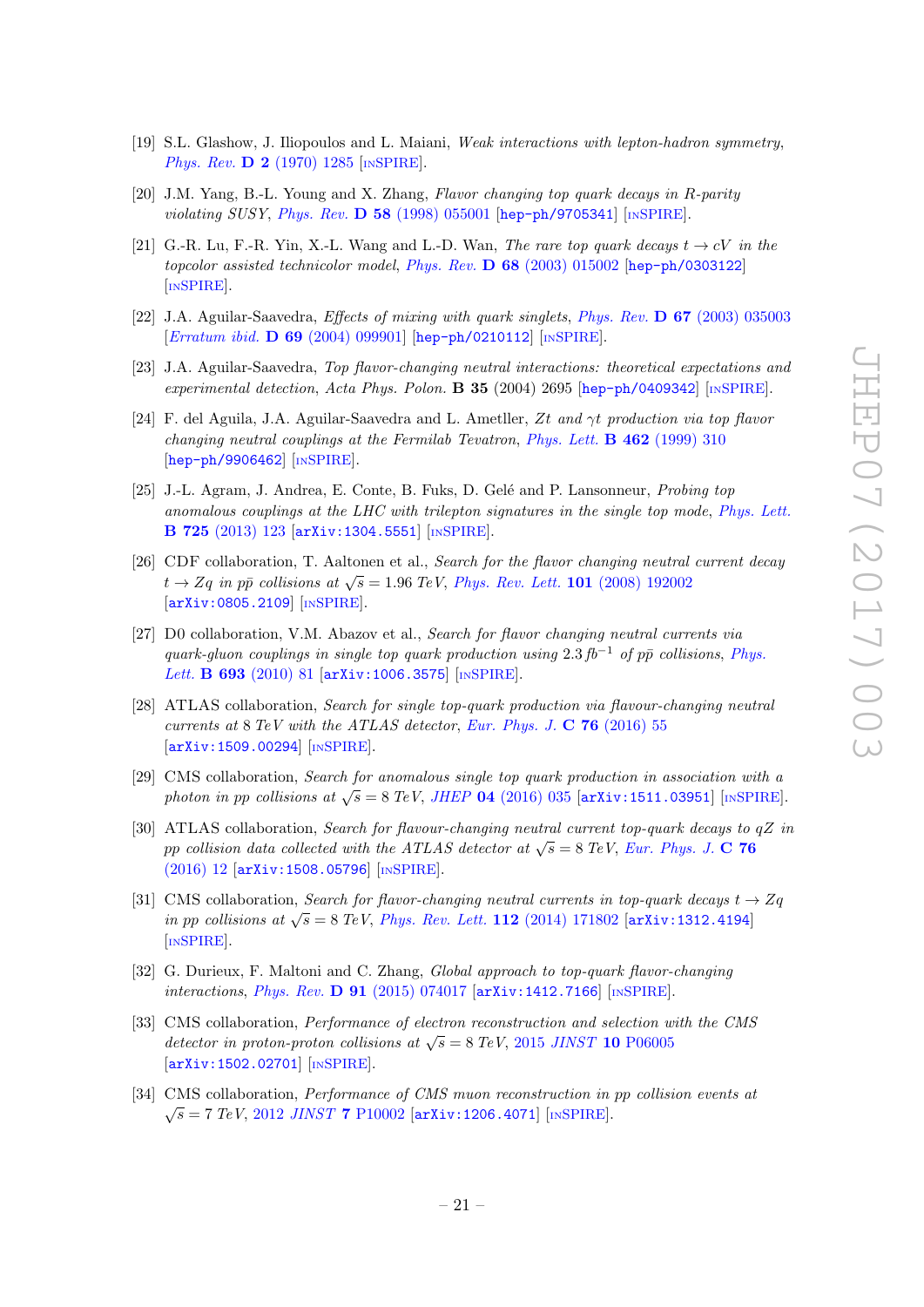- <span id="page-22-0"></span>[35] CMS collaboration, The performance of the CMS muon detector in proton-proton collisions at  $\sqrt{s}$  = 7 TeV at the LHC, 2013 JINST 8 [P11002](https://doi.org/10.1088/1748-0221/8/11/P11002) [[arXiv:1306.6905](https://arxiv.org/abs/1306.6905)] [IN[SPIRE](https://inspirehep.net/search?p=find+EPRINT+arXiv:1306.6905)].
- <span id="page-22-1"></span>[36] CMS collaboration, The CMS trigger system, 2017 JINST 12 [P01020](https://doi.org/10.1088/1748-0221/12/01/P01020) [[arXiv:1609.02366](https://arxiv.org/abs/1609.02366)] [IN[SPIRE](https://inspirehep.net/search?p=find+EPRINT+arXiv:1609.02366)].
- <span id="page-22-2"></span>[37] CMS collaboration, *The CMS experiment at the CERN LHC*, 2008 JINST **3** [S08004](https://doi.org/10.1088/1748-0221/3/08/S08004) [IN[SPIRE](https://inspirehep.net/search?p=find+J+%22JINST,3,S08004%22)].
- <span id="page-22-3"></span>[38] T. Sjöstrand et al., An introduction to PYTHIA 8.2, [Comput. Phys. Commun.](https://doi.org/10.1016/j.cpc.2015.01.024) 191 (2015) [159](https://doi.org/10.1016/j.cpc.2015.01.024) [[arXiv:1410.3012](https://arxiv.org/abs/1410.3012)] [IN[SPIRE](https://inspirehep.net/search?p=find+EPRINT+arXiv:1410.3012)].
- <span id="page-22-4"></span>[39] T. Sjöstrand, S. Mrenna and P.Z. Skands, *PYTHIA* 6.4 *physics and manual, [JHEP](https://doi.org/10.1088/1126-6708/2006/05/026)* 05 [\(2006\) 026](https://doi.org/10.1088/1126-6708/2006/05/026) [[hep-ph/0603175](https://arxiv.org/abs/hep-ph/0603175)] [IN[SPIRE](https://inspirehep.net/search?p=find+EPRINT+hep-ph/0603175)].
- <span id="page-22-5"></span>[40] E. Re, Single-top Wt-channel production matched with parton showers using the POWHEG method, [Eur. Phys. J.](https://doi.org/10.1140/epjc/s10052-011-1547-z) C 71 (2011) 1547 [[arXiv:1009.2450](https://arxiv.org/abs/1009.2450)] [IN[SPIRE](https://inspirehep.net/search?p=find+EPRINT+arXiv:1009.2450)].
- [41] S. Alioli, P. Nason, C. Oleari and E. Re, A general framework for implementing NLO calculations in shower Monte Carlo programs: the POWHEG BOX, JHEP 06 [\(2010\) 043](https://doi.org/10.1007/JHEP06(2010)043) [[arXiv:1002.2581](https://arxiv.org/abs/1002.2581)] [IN[SPIRE](https://inspirehep.net/search?p=find+EPRINT+arXiv:1002.2581)].
- [42] S. Alioli, P. Nason, C. Oleari and E. Re, NLO single-top production matched with shower in POWHEG: s- and t-channel contributions, JHEP 09 [\(2009\) 111](https://doi.org/10.1088/1126-6708/2009/09/111) [Erratum ibid. 02 (2010) 011] [[arXiv:0907.4076](https://arxiv.org/abs/0907.4076)] [IN[SPIRE](https://inspirehep.net/search?p=find+EPRINT+arXiv:0907.4076)].
- <span id="page-22-6"></span>[43] S. Frixione, P. Nason and C. Oleari, Matching NLO QCD computations with parton shower simulations: the POWHEG method, JHEP 11 [\(2007\) 070](https://doi.org/10.1088/1126-6708/2007/11/070)  $\left[$ [arXiv:0709.2092](https://arxiv.org/abs/0709.2092) $\right]$   $\left[$ IN[SPIRE](https://inspirehep.net/search?p=find+EPRINT+arXiv:0709.2092) $\right]$ .
- <span id="page-22-7"></span>[44] A. Alloul, N.D. Christensen, C. Degrande, C. Duhr and B. Fuks,  $FevnRules 2.0 - a$ complete toolbox for tree-level phenomenology, [Comput. Phys. Commun.](https://doi.org/10.1016/j.cpc.2014.04.012) 185 (2014) 2250 [[arXiv:1310.1921](https://arxiv.org/abs/1310.1921)] [IN[SPIRE](https://inspirehep.net/search?p=find+EPRINT+arXiv:1310.1921)].
- <span id="page-22-8"></span>[45] C. Degrande, C. Duhr, B. Fuks, D. Grellscheid, O. Mattelaer and T. Reiter,  $UFO - the$ Universal FeynRules Output, [Comput. Phys. Commun.](https://doi.org/10.1016/j.cpc.2012.01.022) 183 (2012) 1201 [[arXiv:1108.2040](https://arxiv.org/abs/1108.2040)] [IN[SPIRE](https://inspirehep.net/search?p=find+EPRINT+arXiv:1108.2040)].
- <span id="page-22-9"></span>[46] M. Guzzi, P. Nadolsky, E. Berger, H.-L. Lai, F. Olness and C.P. Yuan, CT10 parton distributions and other developments in the global QCD analysis,  $arXiv:1101.0561$ [IN[SPIRE](https://inspirehep.net/search?p=find+EPRINT+arXiv:1101.0561)].
- <span id="page-22-10"></span>[47] CMS collaboration, Study of the underlying event at forward rapidity in pp collisions at  $\sqrt{s} = 0.9$ , 2.76 and 7 TeV, JHEP 04 [\(2013\) 072](https://doi.org/10.1007/JHEP04(2013)072) [[arXiv:1302.2394](https://arxiv.org/abs/1302.2394)] [IN[SPIRE](https://inspirehep.net/search?p=find+EPRINT+arXiv:1302.2394)].
- <span id="page-22-11"></span>[48] CMS collaboration, Event generator tunes obtained from underlying event and multiparton scattering measurements, [Eur. Phys. J.](https://doi.org/10.1140/epjc/s10052-016-3988-x) C  $76$  (2016) 155 [[arXiv:1512.00815](https://arxiv.org/abs/1512.00815)] [IN[SPIRE](https://inspirehep.net/search?p=find+EPRINT+arXiv:1512.00815)].
- <span id="page-22-12"></span>[49] M. Czakon and A. Mitov,  $Top++: a program$  for the calculation of the top-pair cross-section at hadron colliders, [Comput. Phys. Commun.](https://doi.org/10.1016/j.cpc.2014.06.021) 185 (2014) 2930 [[arXiv:1112.5675](https://arxiv.org/abs/1112.5675)] [IN[SPIRE](https://inspirehep.net/search?p=find+EPRINT+arXiv:1112.5675)].
- <span id="page-22-13"></span>[50] K. Melnikov and F. Petriello, Electroweak gauge boson production at hadron colliders through  $O(\alpha_s^2)$ , Phys. Rev. **D 74** [\(2006\) 114017](https://doi.org/10.1103/PhysRevD.74.114017) [[hep-ph/0609070](https://arxiv.org/abs/hep-ph/0609070)] [IN[SPIRE](https://inspirehep.net/search?p=find+EPRINT+hep-ph/0609070)].
- <span id="page-22-14"></span>[51] N. Kidonakis, Two-loop soft anomalous dimensions for single top quark associated production with a  $W^-$  or  $H^-$ , Phys. Rev. D 82 [\(2010\) 054018](https://doi.org/10.1103/PhysRevD.82.054018) [[arXiv:1005.4451](https://arxiv.org/abs/1005.4451)] [IN[SPIRE](https://inspirehep.net/search?p=find+EPRINT+arXiv:1005.4451)].
- <span id="page-22-15"></span>[52] J.M. Campbell, R.K. Ellis and C. Williams, Vector boson pair production at the LHC, [JHEP](https://doi.org/10.1007/JHEP07(2011)018) 07 [\(2011\) 018](https://doi.org/10.1007/JHEP07(2011)018) [[arXiv:1105.0020](https://arxiv.org/abs/1105.0020)] [IN[SPIRE](https://inspirehep.net/search?p=find+EPRINT+arXiv:1105.0020)].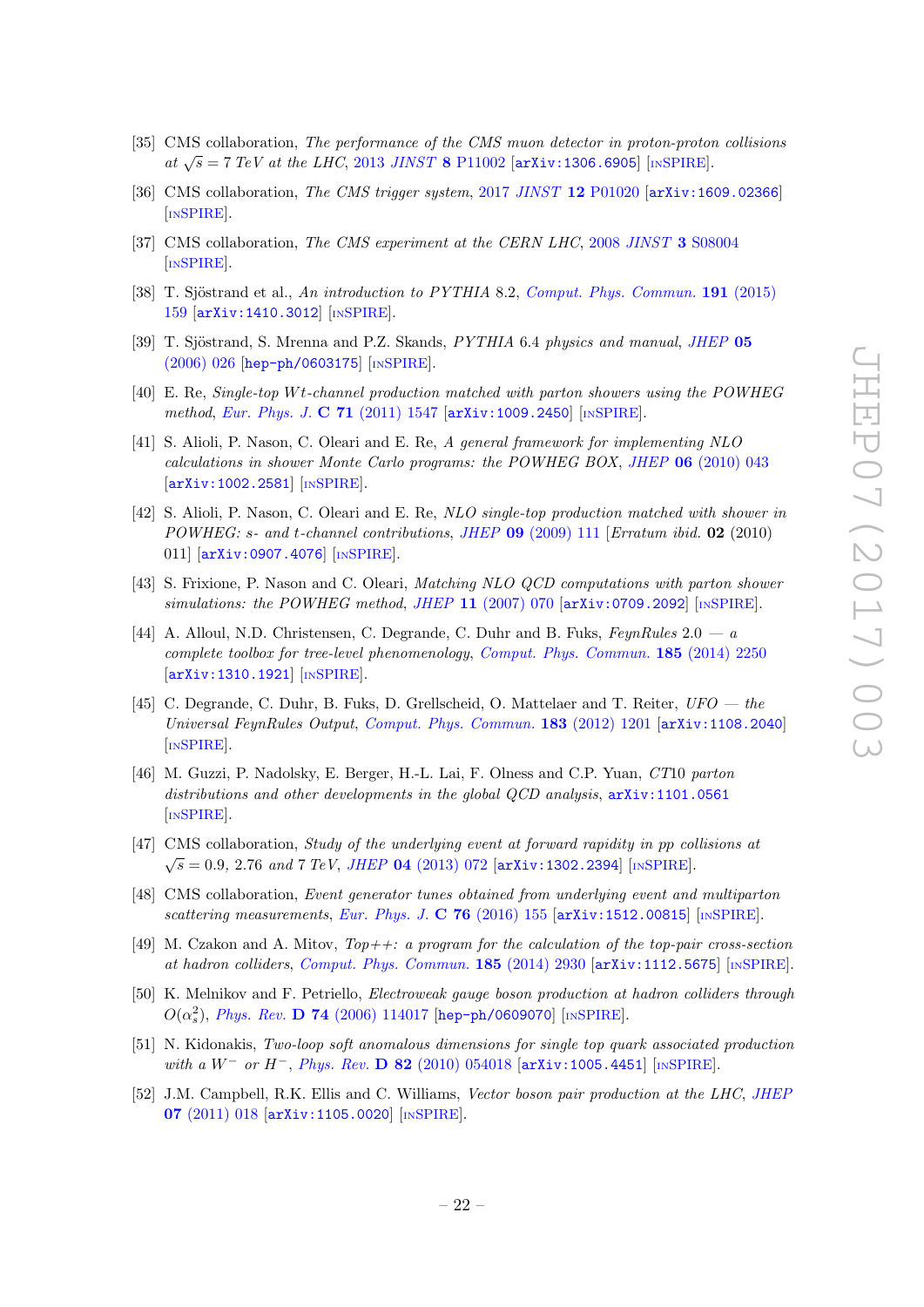- <span id="page-23-0"></span>[53] J.M. Campbell and R.K. Ellis,  $t\bar{t}W^{\pm}$  production and decay at NLO, JHEP 07 [\(2012\) 052](https://doi.org/10.1007/JHEP07(2012)052) [[arXiv:1204.5678](https://arxiv.org/abs/1204.5678)] [IN[SPIRE](https://inspirehep.net/search?p=find+EPRINT+arXiv:1204.5678)].
- <span id="page-23-1"></span>[54] M.V. Garzelli, A. Kardos, C.G. Papadopoulos and Z. Trócsányi,  $t\bar{t}W^{\pm}$  and  $t\bar{t}Z$ hadroproduction at NLO accuracy in QCD with parton shower and hadronization effects, JHEP 11 [\(2012\) 056](https://doi.org/10.1007/JHEP11(2012)056) [[arXiv:1208.2665](https://arxiv.org/abs/1208.2665)] [IN[SPIRE](https://inspirehep.net/search?p=find+EPRINT+arXiv:1208.2665)].
- <span id="page-23-2"></span>[55] GEANT4 collaboration, S. Agostinelli et al.,  $GEANT4 - a simulation toolkit$ , [Nucl.](https://doi.org/10.1016/S0168-9002(03)01368-8) [Instrum. Meth.](https://doi.org/10.1016/S0168-9002(03)01368-8) A 506 (2003) 250 [IN[SPIRE](https://inspirehep.net/search?p=find+J+%22Nucl.Instrum.Meth.,A506,250%22)].
- <span id="page-23-3"></span>[56] A. Giammanco, The fast simulation of the CMS experiment, [J. Phys. Conf. Ser.](https://doi.org/10.1088/1742-6596/513/2/022012) 513 (2014) [022012](https://doi.org/10.1088/1742-6596/513/2/022012) [IN[SPIRE](https://inspirehep.net/search?p=find+J+%22J.Phys.Conf.Ser.,513,022012%22)].
- <span id="page-23-4"></span>[57] CMS collaboration, *Particle-flow event reconstruction in CMS and performance for jets*, taus and MET, [CMS-PAS-PFT-09-001,](http://cds.cern.ch/record/1194487) CERN, Geneva Switzerland, (2009).
- <span id="page-23-5"></span>[58] CMS collaboration, Commissioning of the particle-flow event reconstruction with the first LHC collisions recorded in the CMS detector, [CMS-PAS-PFT-10-001,](http://cds.cern.ch/record/1247373) CERN, Geneva Switzerland, (2010).
- <span id="page-23-6"></span>[59] CMS collaboration, A. Perloff, Pileup measurement and mitigation techniques in CMS, [J.](https://doi.org/10.1088/1742-6596/404/1/012045) [Phys. Conf. Ser.](https://doi.org/10.1088/1742-6596/404/1/012045) 404 (2012) 012045 [IN[SPIRE](https://inspirehep.net/search?p=find+J+%22J.Phys.Conf.Ser.,404,012045%22)].
- <span id="page-23-7"></span>[60] CMS collaboration, Measurement of inclusive W and Z boson production cross sections in pp collisions at  $\sqrt{s} = 8$  TeV, [Phys. Rev. Lett.](https://doi.org/10.1103/PhysRevLett.112.191802) 112 (2014) 191802 [[arXiv:1402.0923](https://arxiv.org/abs/1402.0923)] [IN[SPIRE](https://inspirehep.net/search?p=find+EPRINT+arXiv:1402.0923)].
- <span id="page-23-8"></span>[61] M. Cacciari, G.P. Salam and G. Soyez, The anti- $k_t$  jet clustering algorithm, JHEP 04 [\(2008\)](https://doi.org/10.1088/1126-6708/2008/04/063) [063](https://doi.org/10.1088/1126-6708/2008/04/063) [[arXiv:0802.1189](https://arxiv.org/abs/0802.1189)] [IN[SPIRE](https://inspirehep.net/search?p=find+EPRINT+arXiv:0802.1189)].
- <span id="page-23-9"></span>[62] M. Cacciari, G.P. Salam and G. Soyez, FastJet user manual, [Eur. Phys. J.](https://doi.org/10.1140/epjc/s10052-012-1896-2) C 72 (2012) 1896 [[arXiv:1111.6097](https://arxiv.org/abs/1111.6097)] [IN[SPIRE](https://inspirehep.net/search?p=find+EPRINT+arXiv:1111.6097)].
- <span id="page-23-10"></span>[63] CMS collaboration, Jet energy scale and resolution in the CMS experiment in pp collisions at 8 TeV, 2017 JINST 12 [P02014](https://doi.org/10.1088/1748-0221/12/02/P02014)  $arXiv:1607.03663$  [IN[SPIRE](https://inspirehep.net/search?p=find+EPRINT+arXiv:1607.03663)].
- <span id="page-23-11"></span>[64] CMS collaboration, *Performance of b tagging at*  $\sqrt{s} = 8 \text{ TeV}$  in multijet, tt and boosted topology events, [CMS-PAS-BTV-13-001,](http://cds.cern.ch/record/1581306) CERN, Geneva Switzerland, (2013).
- <span id="page-23-12"></span>[65] L. Breiman, J. Friedman, C.J. Stone and R.A. Olshen, Classification and regression trees, Chapman & Hall, New York U.S.A., (1984) [IN[SPIRE](https://inspirehep.net/search?p=find+recid+1382689)].
- <span id="page-23-13"></span>[66] A. Höcker et al.,  $TMVA - toolkit$  for multivariate data analysis, [PoS\(ACAT\)040](https://pos.sissa.it/contribution?id=PoS(ACAT)040) [[physics/0703039](https://arxiv.org/abs/physics/0703039)] [IN[SPIRE](https://inspirehep.net/search?p=find+EPRINT+physics/0703039)].
- <span id="page-23-14"></span>[67] CMS collaboration, CMS luminosity based on pixel cluster counting — summer 2013 update, [CMS-PAS-LUM-13-001,](http://cds.cern.ch/record/1598864) CERN, Geneva Switzerland, (2013).
- <span id="page-23-15"></span>[68] CMS collaboration, Determination of jet energy calibration and transverse momentum resolution in CMS, 2011 JINST 6 [P11002](https://doi.org/10.1088/1748-0221/6/11/P11002) [[arXiv:1107.4277](https://arxiv.org/abs/1107.4277)] [IN[SPIRE](https://inspirehep.net/search?p=find+EPRINT+arXiv:1107.4277)].
- <span id="page-23-16"></span>[69] CMS collaboration, Identification of b-quark jets with the CMS experiment, 2013 [JINST](https://doi.org/10.1088/1748-0221/8/04/P04013) 8 [P04013](https://doi.org/10.1088/1748-0221/8/04/P04013) [[arXiv:1211.4462](https://arxiv.org/abs/1211.4462)] [IN[SPIRE](https://inspirehep.net/search?p=find+EPRINT+arXiv:1211.4462)].
- <span id="page-23-17"></span>[70] R.J. Barlow and C. Beeston, Fitting using finite Monte Carlo samples, [Comput. Phys.](https://doi.org/10.1016/0010-4655(93)90005-W) Commun. 77 [\(1993\) 219](https://doi.org/10.1016/0010-4655(93)90005-W) [IN[SPIRE](https://inspirehep.net/search?p=find+J+%22Comput.Phys.Commun.,77,219%22)].
- <span id="page-23-18"></span>[71] T. Muller, J. Ott and J. Wagner-Kuhr, Theta — a framework for template-based statistical modeling and inference, IEKP-KA-CMS/2012-1, (2012).
- <span id="page-23-19"></span>[72] L. Moneta et al., The RooStats project, [PoS\(ACAT2010\)057](https://pos.sissa.it/contribution?id=PoS(ACAT2010)057) [[arXiv:1009.1003](https://arxiv.org/abs/1009.1003)] [IN[SPIRE](https://inspirehep.net/search?p=find+EPRINT+arXiv:1009.1003)].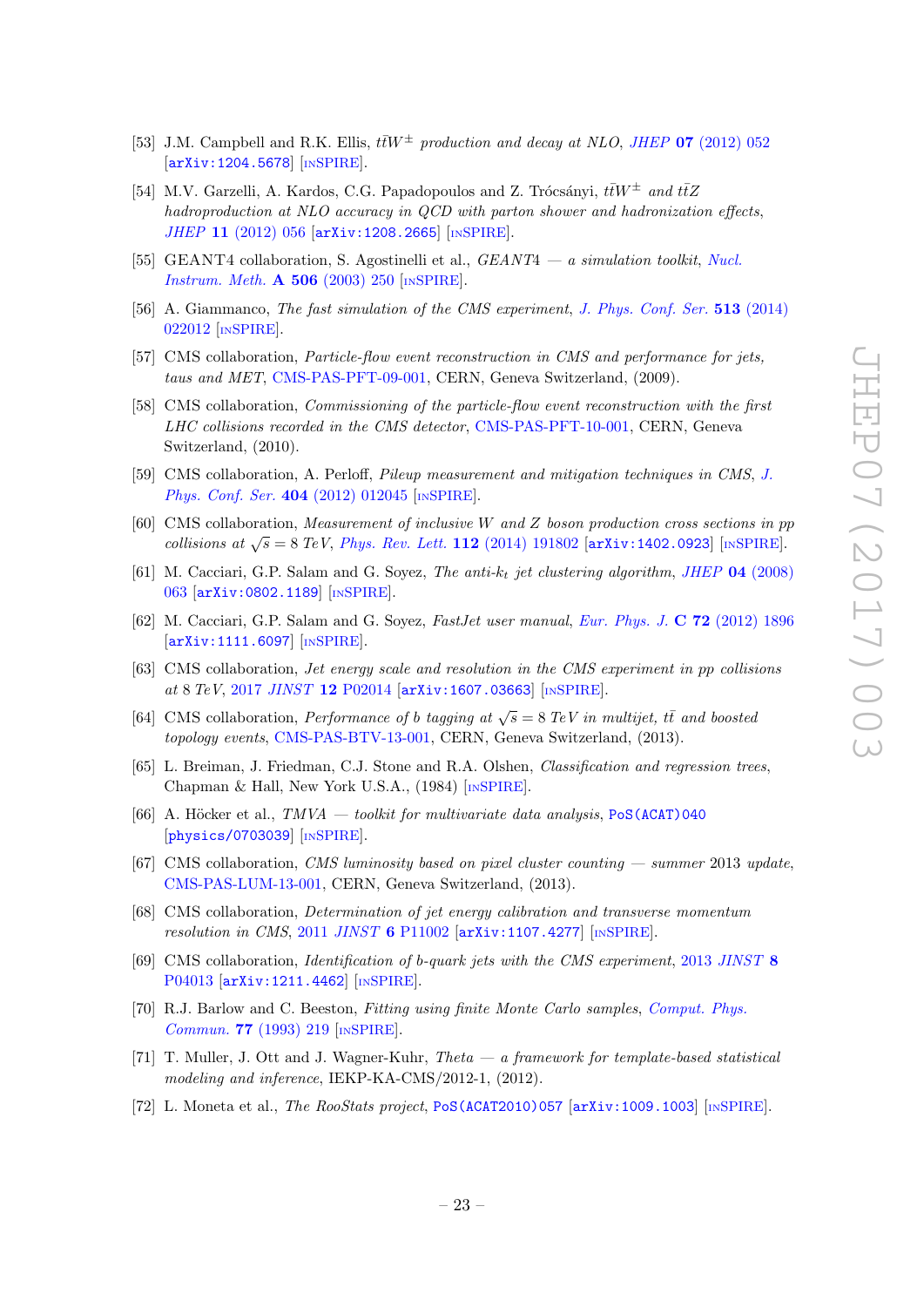### The CMS collaboration

### <span id="page-24-0"></span>Yerevan Physics Institute, Yerevan, Armenia

A.M. Sirunyan, A. Tumasyan

#### Institut für Hochenergiephysik, Wien, Austria

W. Adam, E. Asilar, T. Bergauer, J. Brandstetter, E. Brondolin, M. Dragicevic, J. Erö, M. Flechl, M. Friedl, R. Frühwirth<sup>1</sup>, V.M. Ghete, C. Hartl, N. Hörmann, J. Hrubec, M. Jeitler<sup>1</sup>, A. König, I. Krätschmer, D. Liko, T. Matsushita, I. Mikulec, D. Rabady, N. Rad, B. Rahbaran, H. Rohringer, J. Schieck<sup>1</sup>, J. Strauss, W. Waltenberger, C.-E. Wulz<sup>1</sup>

#### Institute for Nuclear Problems, Minsk, Belarus

O. Dvornikov, V. Makarenko, V. Mossolov, J. Suarez Gonzalez, V. Zykunov

# National Centre for Particle and High Energy Physics, Minsk, Belarus N. Shumeiko

### Universiteit Antwerpen, Antwerpen, Belgium

S. Alderweireldt, E.A. De Wolf, X. Janssen, J. Lauwers, M. Van De Klundert, H. Van Haevermaet, P. Van Mechelen, N. Van Remortel, A. Van Spilbeeck

### Vrije Universiteit Brussel, Brussel, Belgium

S. Abu Zeid, F. Blekman, J. D'Hondt, N. Daci, I. De Bruyn, K. Deroover, S. Lowette, S. Moortgat, L. Moreels, A. Olbrechts, Q. Python, K. Skovpen, S. Tavernier, W. Van Doninck, P. Van Mulders, I. Van Parijs

### Universit´e Libre de Bruxelles, Bruxelles, Belgium

H. Brun, B. Clerbaux, G. De Lentdecker, H. Delannoy, G. Fasanella, L. Favart, R. Goldouzian, A. Grebenyuk, G. Karapostoli, T. Lenzi, A. Léonard, J. Luetic, T. Maerschalk, A. Marinov, A. Randle-conde, T. Seva, C. Vander Velde, P. Vanlaer, D. Vannerom, R. Yonamine, F. Zenoni, F. Zhang<sup>2</sup>

# Ghent University, Ghent, Belgium

A. Cimmino, T. Cornelis, D. Dobur, A. Fagot, M. Gul, I. Khvastunov, D. Poyraz, S. Salva, R. Schöfbeck, M. Tytgat, W. Van Driessche, E. Yazgan, N. Zaganidis

# Université Catholique de Louvain, Louvain-la-Neuve, Belgium

H. Bakhshiansohi, C. Beluffi<sup>3</sup>, O. Bondu, S. Brochet, G. Bruno, A. Caudron, S. De Visscher, C. Delaere, M. Delcourt, B. Francois, A. Giammanco, A. Jafari, M. Komm, G. Krintiras, V. Lemaitre, A. Magitteri, A. Mertens, M. Musich, K. Piotrzkowski, L. Quertenmont, M. Selvaggi, M. Vidal Marono, S. Wertz

### Université de Mons, Mons, Belgium

N. Beliy

### Centro Brasileiro de Pesquisas Fisicas, Rio de Janeiro, Brazil

W.L. Aldá Júnior, F.L. Alves, G.A. Alves, L. Brito, C. Hensel, A. Moraes, M.E. Pol, P. Rebello Teles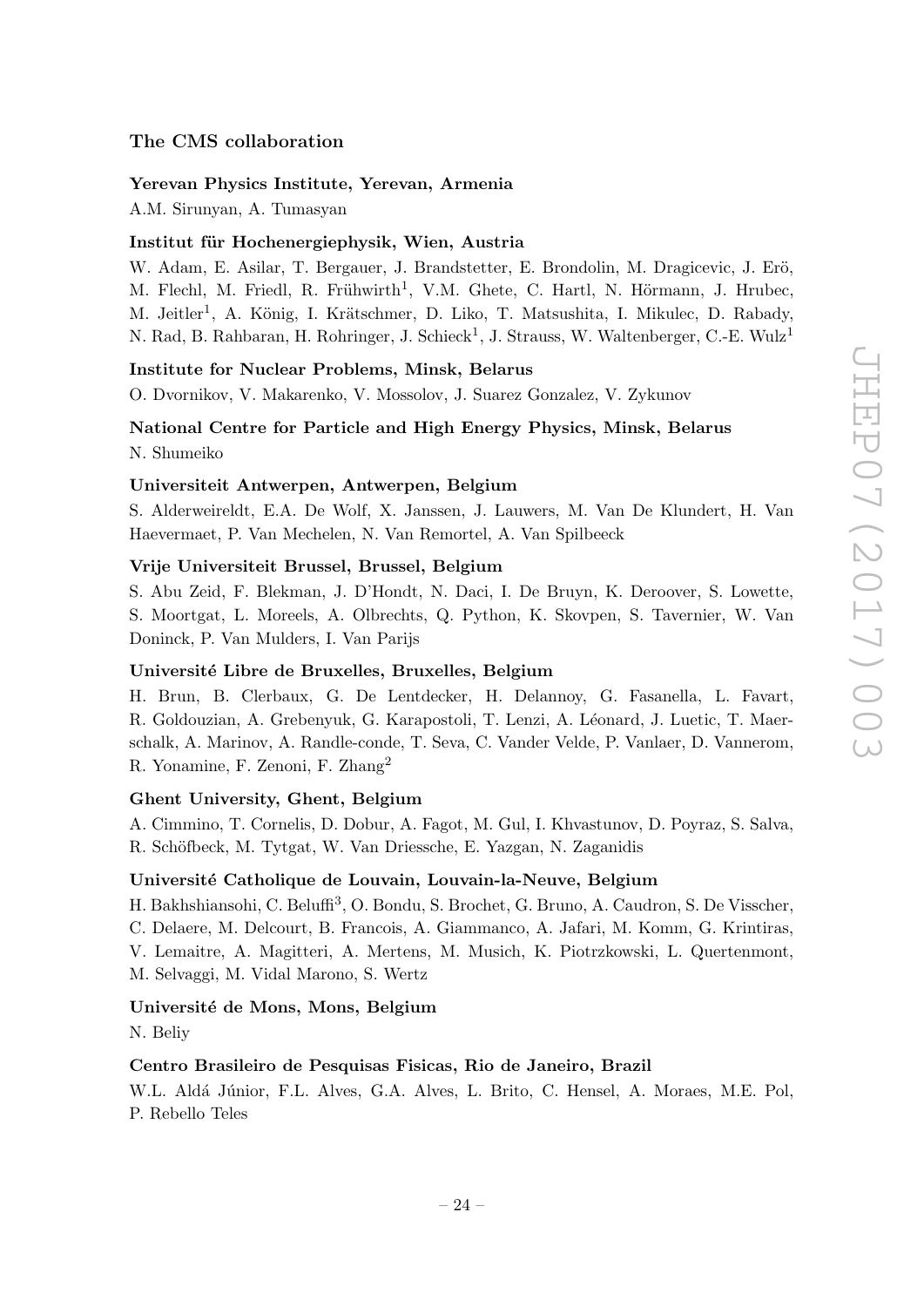#### Universidade do Estado do Rio de Janeiro, Rio de Janeiro, Brazil

E. Belchior Batista Das Chagas, W. Carvalho, J. Chinellato<sup>4</sup>, A. Custódio, E.M. Da Costa, G.G. Da Silveira<sup>5</sup>, D. De Jesus Damiao, C. De Oliveira Martins, S. Fonseca De Souza, L.M. Huertas Guativa, H. Malbouisson, D. Matos Figueiredo, C. Mora Herrera, L. Mundim, H. Nogima, W.L. Prado Da Silva, A. Santoro, A. Sznajder, E.J. Tonelli Manganote<sup>4</sup>, A. Vilela Pereira

# Universidade Estadual Paulista <sup>a</sup>, Universidade Federal do ABC  $^b$ , São Paulo, Brazil

S. Ahuja<sup>a</sup>, C.A. Bernardes<sup>a</sup>, S. Dogra<sup>a</sup>, T.R. Fernandez Perez Tomei<sup>a</sup>, E.M. Gregores<sup>b</sup>, P.G. Mercadante<sup>b</sup>, C.S. Moon<sup>a</sup>, S.F. Novaes<sup>a</sup>, Sandra S. Padula<sup>a</sup>, D. Romero Abad<sup>b</sup>, J.C. Ruiz Vargas $^a$ 

### Institute for Nuclear Research and Nuclear Energy, Sofia, Bulgaria

A. Aleksandrov, R. Hadjiiska, P. Iaydjiev, M. Rodozov, S. Stoykova, G. Sultanov, M. Vutova

#### University of Sofia, Sofia, Bulgaria

A. Dimitrov, I. Glushkov, L. Litov, B. Pavlov, P. Petkov

# Beihang University, Beijing, China

W. Fang<sup>6</sup>

# Institute of High Energy Physics, Beijing, China

M. Ahmad, J.G. Bian, G.M. Chen, H.S. Chen, M. Chen, Y. Chen<sup>7</sup>, T. Cheng, C.H. Jiang, D. Leggat, Z. Liu, F. Romeo, M. Ruan, S.M. Shaheen, A. Spiezia, J. Tao, C. Wang, Z. Wang, H. Zhang, J. Zhao

# State Key Laboratory of Nuclear Physics and Technology, Peking University, Beijing, China

Y. Ban, G. Chen, Q. Li, S. Liu, Y. Mao, S.J. Qian, D. Wang, Z. Xu

### Universidad de Los Andes, Bogota, Colombia

C. Avila, A. Cabrera, L.F. Chaparro Sierra, C. Florez, J.P. Gomez, C.F. González Hernández, J.D. Ruiz Alvarez, J.C. Sanabria

# University of Split, Faculty of Electrical Engineering, Mechanical Engineering and Naval Architecture, Split, Croatia

N. Godinovic, D. Lelas, I. Puljak, P.M. Ribeiro Cipriano, T. Sculac

#### University of Split, Faculty of Science, Split, Croatia

Z. Antunovic, M. Kovac

Institute Rudjer Boskovic, Zagreb, Croatia

V. Brigljevic, D. Ferencek, K. Kadija, B. Mesic, T. Susa

#### University of Cyprus, Nicosia, Cyprus

A. Attikis, G. Mavromanolakis, J. Mousa, C. Nicolaou, F. Ptochos, P.A. Razis, H. Rykaczewski, D. Tsiakkouri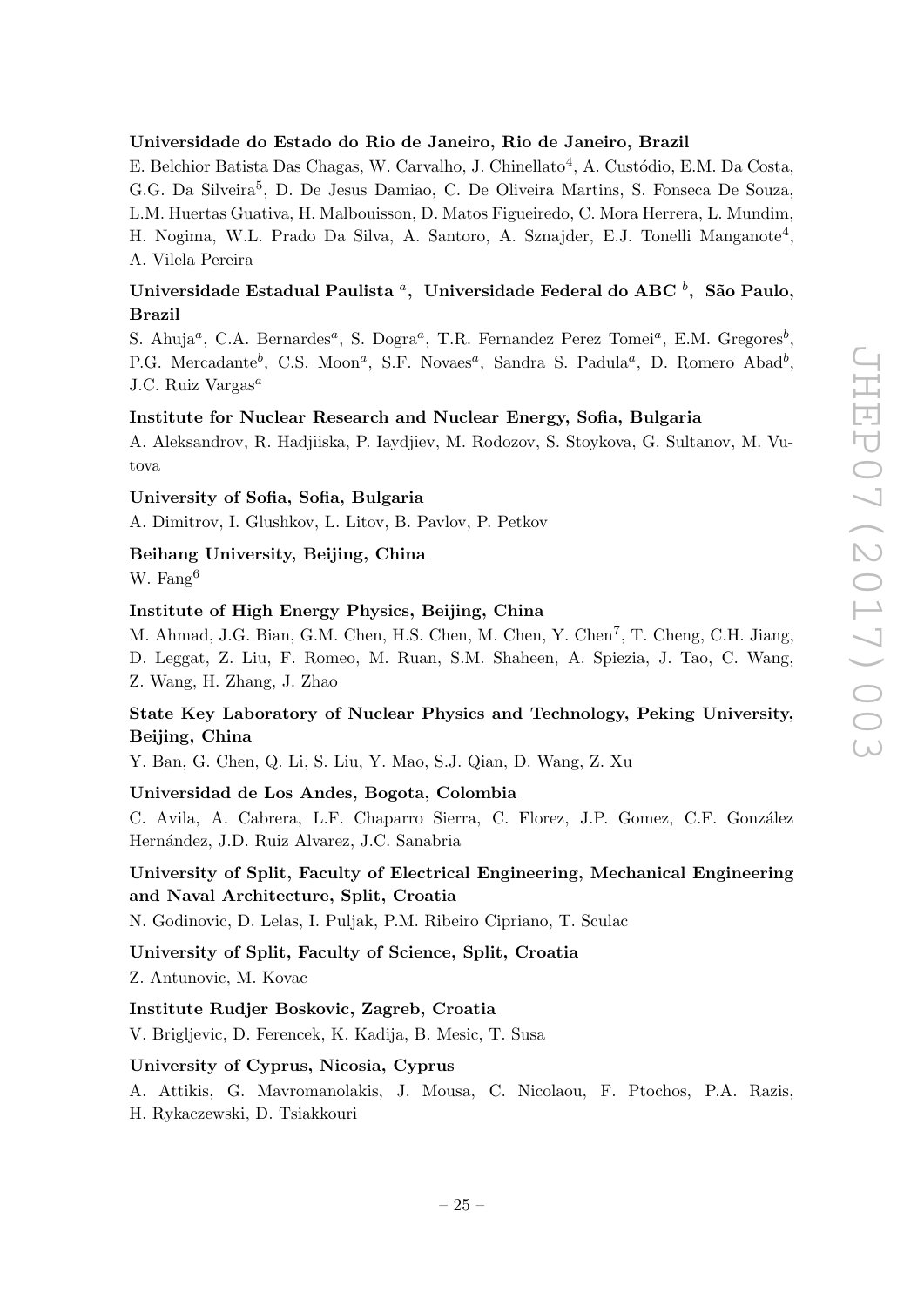# Charles University, Prague, Czech Republic

M. Finger<sup>8</sup>, M. Finger  $Jr.^8$ 

Universidad San Francisco de Quito, Quito, Ecuador E. Carrera Jarrin

Academy of Scientific Research and Technology of the Arab Republic of Egypt, Egyptian Network of High Energy Physics, Cairo, Egypt A. Ellithi Kamel<sup>9</sup>, M.A. Mahmoud<sup>10,11</sup>, A. Radi<sup>11,12</sup>

National Institute of Chemical Physics and Biophysics, Tallinn, Estonia M. Kadastik, L. Perrini, M. Raidal, A. Tiko, C. Veelken

Department of Physics, University of Helsinki, Helsinki, Finland

P. Eerola, J. Pekkanen, M. Voutilainen

# Helsinki Institute of Physics, Helsinki, Finland

J. Härkönen, T. Järvinen, V. Karimäki, R. Kinnunen, T. Lampén, K. Lassila-Perini, S. Lehti, T. Lind´en, P. Luukka, J. Tuominiemi, E. Tuovinen, L. Wendland

Lappeenranta University of Technology, Lappeenranta, Finland J. Talvitie, T. Tuuva

### IRFU, CEA, Université Paris-Saclay, Gif-sur-Yvette, France

M. Besancon, F. Couderc, M. Dejardin, D. Denegri, B. Fabbro, J.L. Faure, C. Favaro, F. Ferri, S. Ganjour, S. Ghosh, A. Givernaud, P. Gras, G. Hamel de Monchenault, P. Jarry, I. Kucher, E. Locci, M. Machet, J. Malcles, J. Rander, A. Rosowsky, M. Titov

# Laboratoire Leprince-Ringuet, Ecole Polytechnique, IN2P3-CNRS, Palaiseau, France

A. Abdulsalam, I. Antropov, S. Baffioni, F. Beaudette, P. Busson, L. Cadamuro, E. Chapon, C. Charlot, O. Davignon, R. Granier de Cassagnac, M. Jo, S. Lisniak, P. Miné, M. Nguyen, C. Ochando, G. Ortona, P. Paganini, P. Pigard, S. Regnard, R. Salerno, Y. Sirois, T. Strebler, Y. Yilmaz, A. Zabi, A. Zghiche

# Institut Pluridisciplinaire Hubert Curien (IPHC), Université de Strasbourg, CNRS-IN2P3

J.-L. Agram13, J. Andrea, A. Aubin, D. Bloch, J.-M. Brom, M. Buttignol, E.C. Chabert, N. Chanon, C. Collard, E. Conte<sup>13</sup>, X. Coubez, J.-C. Fontaine<sup>13</sup>, D. Gelé, U. Goerlach, A.-C. Le Bihan, P. Van Hove

Centre de Calcul de l'Institut National de Physique Nucleaire et de Physique des Particules, CNRS/IN2P3, Villeurbanne, France S. Gadrat

# Université de Lyon, Université Claude Bernard Lyon 1, CNRS-IN2P3, Institut de Physique Nucléaire de Lyon, Villeurbanne, France

S. Beauceron, C. Bernet, G. Boudoul, C.A. Carrillo Montoya, R. Chierici, D. Contardo, B. Courbon, P. Depasse, H. El Mamouni, J. Fay, S. Gascon, M. Gouzevitch, G. Grenier,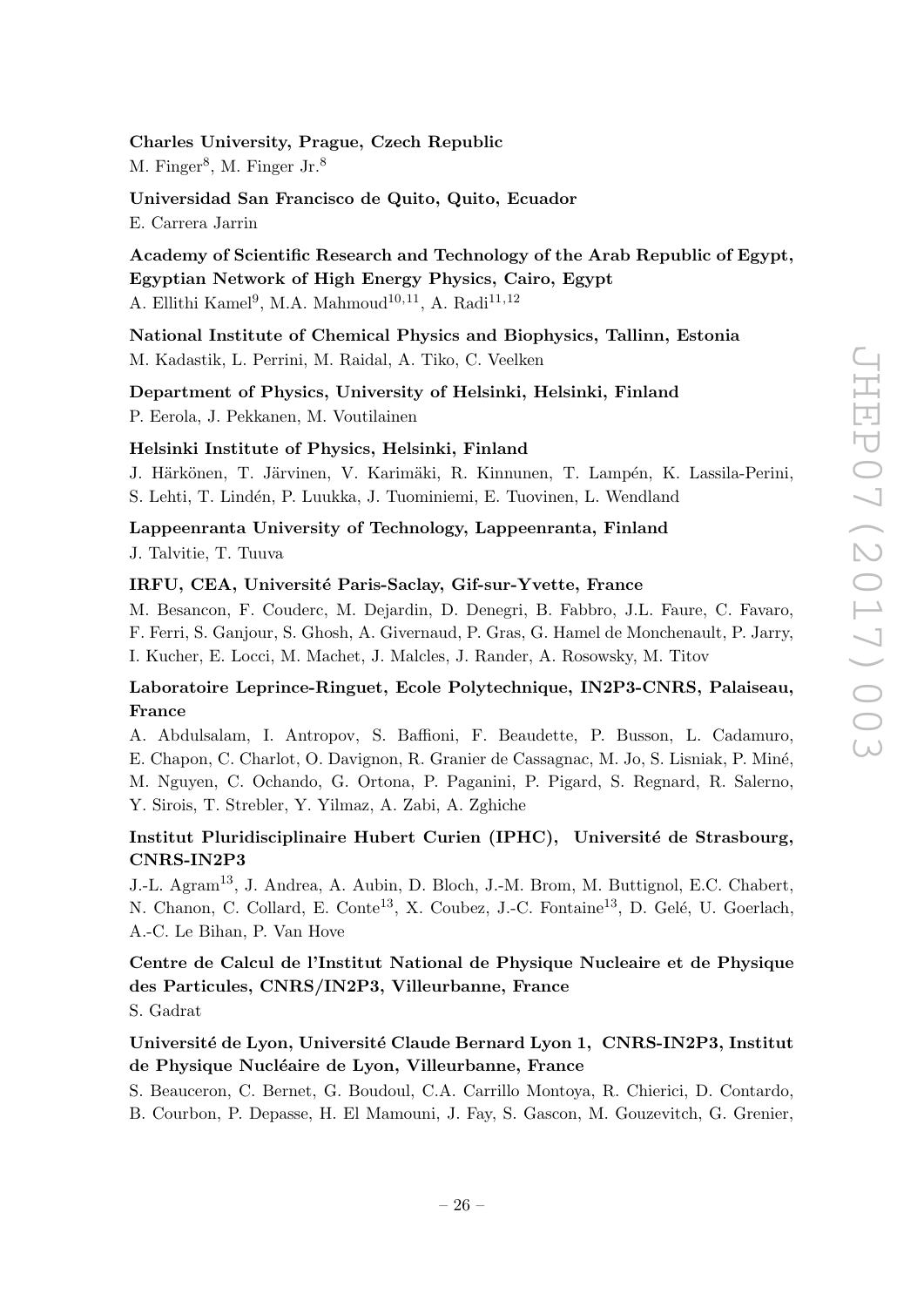B. Ille, F. Lagarde, I.B. Laktineh, M. Lethuillier, L. Mirabito, A.L. Pequegnot, S. Perries, A. Popov14, D. Sabes, V. Sordini, M. Vander Donckt, P. Verdier, S. Viret

# Georgian Technical University, Tbilisi, Georgia

T. Toriashvili<sup>15</sup>

#### Tbilisi State University, Tbilisi, Georgia

Z. Tsamalaidze<sup>8</sup>

### RWTH Aachen University, I. Physikalisches Institut, Aachen, Germany

C. Autermann, S. Beranek, L. Feld, M.K. Kiesel, K. Klein, M. Lipinski, M. Preuten, C. Schomakers, J. Schulz, T. Verlage

#### RWTH Aachen University, III. Physikalisches Institut A, Aachen, Germany

A. Albert, M. Brodski, E. Dietz-Laursonn, D. Duchardt, M. Endres, M. Erdmann, S. Erdweg, T. Esch, R. Fischer, A. Güth, M. Hamer, T. Hebbeker, C. Heidemann, K. Hoepfner, S. Knutzen, M. Merschmeyer, A. Meyer, P. Millet, S. Mukherjee, M. Olschewski, K. Padeken, T. Pook, M. Radziej, H. Reithler, M. Rieger, F. Scheuch, L. Sonnenschein, D. Teyssier, S. Thüer

### RWTH Aachen University, III. Physikalisches Institut B, Aachen, Germany

V. Cherepanov, G. Flügge, B. Kargoll, T. Kress, A. Künsken, J. Lingemann, T. Müller, A. Nehrkorn, A. Nowack, C. Pistone, O. Pooth, A. Stahl<sup>16</sup>

### Deutsches Elektronen-Synchrotron, Hamburg, Germany

M. Aldaya Martin, T. Arndt, C. Asawatangtrakuldee, K. Beernaert, O. Behnke, U. Behrens, A.A. Bin Anuar, K. Borras<sup>17</sup>, A. Campbell, P. Connor, C. Contreras-Campana, F. Costanza, C. Diez Pardos, G. Dolinska, G. Eckerlin, D. Eckstein, T. Eichhorn, E. Eren, E. Gallo<sup>18</sup>, J. Garay Garcia, A. Geiser, A. Gizhko, J.M. Grados Luyando, A. Grohsjean, P. Gunnellini, A. Harb, J. Hauk, M. Hempel<sup>19</sup>, H. Jung, A. Kalogeropoulos, O. Karacheban<sup>19</sup>, M. Kasemann, J. Keaveney, C. Kleinwort, I. Korol, D. Krücker, W. Lange, A. Lelek, T. Lenz, J. Leonard, K. Lipka, A. Lobanov, W. Lohmann<sup>19</sup>, R. Mankel, I.-A. Melzer-Pellmann, A.B. Meyer, G. Mittag, J. Mnich, A. Mussgiller, D. Pitzl, R. Placakyte, A. Raspereza, B. Roland, M.O. Sahin, P. Saxena, T. Schoerner-Sadenius, C. Seitz, S. Spannagel, N. Stefaniuk, G.P. Van Onsem, R. Walsh, C. Wissing

### University of Hamburg, Hamburg, Germany

V. Blobel, M. Centis Vignali, A.R. Draeger, T. Dreyer, E. Garutti, D. Gonzalez, J. Haller, M. Hoffmann, A. Junkes, R. Klanner, R. Kogler, N. Kovalchuk, T. Lapsien, I. Marchesini, D. Marconi, M. Meyer, M. Niedziela, D. Nowatschin, F. Pantaleo<sup>16</sup>, T. Peiffer, A. Perieanu, J. Poehlsen, C. Sander, C. Scharf, P. Schleper, A. Schmidt, S. Schumann, J. Schwandt, H. Stadie, G. Steinbrück, F.M. Stober, M. Stöver, H. Tholen, D. Troendle, E. Usai, L. Vanelderen, A. Vanhoefer, B. Vormwald

# Institut für Experimentelle Kernphysik, Karlsruhe, Germany

M. Akbiyik, C. Barth, S. Baur, C. Baus, J. Berger, E. Butz, R. Caspart, T. Chwalek, F. Colombo, W. De Boer, A. Dierlamm, S. Fink, B. Freund, R. Friese, M. Giffels, A. Gilbert,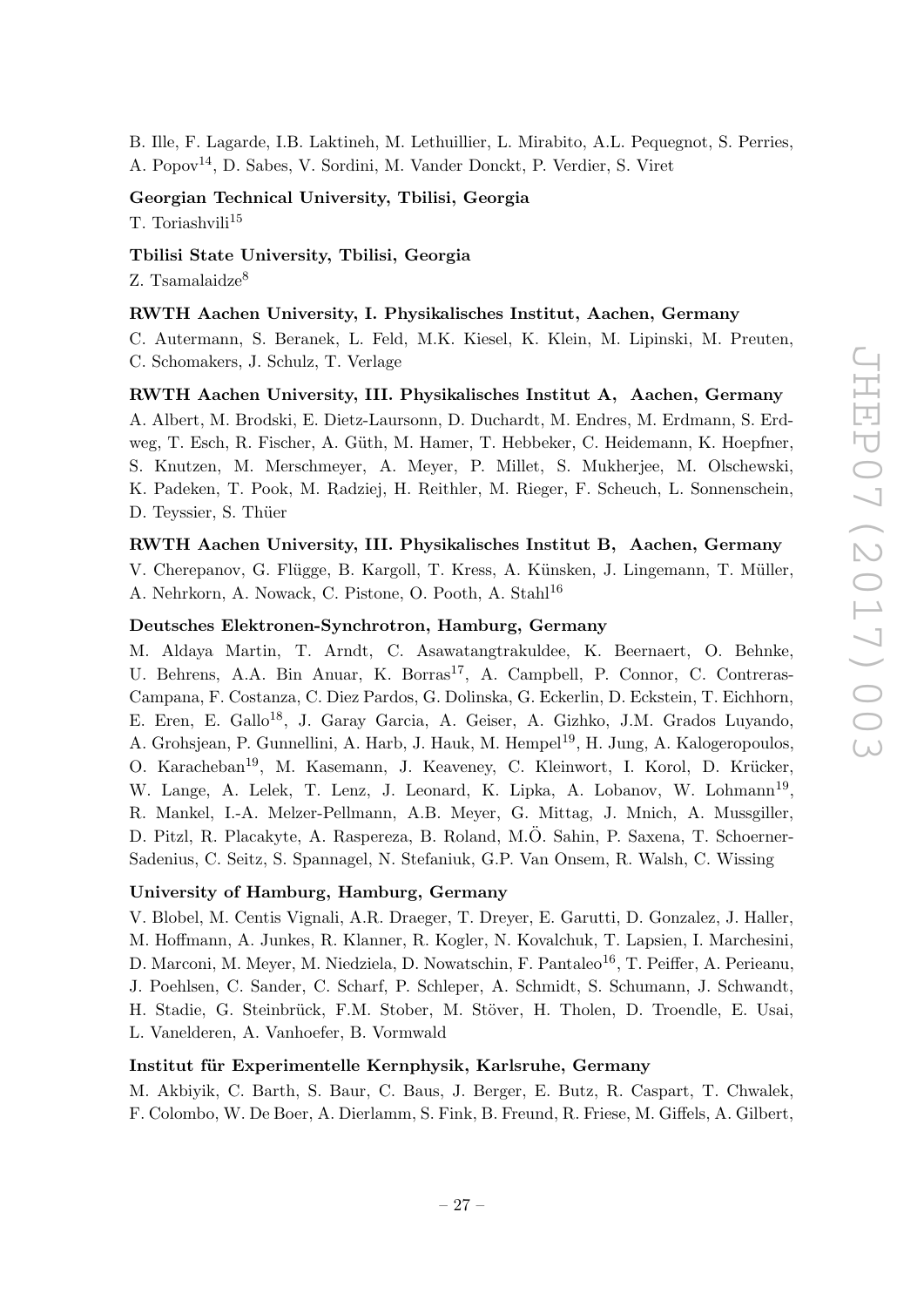P. Goldenzweig, D. Haitz, F. Hartmann<sup>16</sup>, S.M. Heindl, U. Husemann, I. Katkov<sup>14</sup>, S. Kudella, H. Mildner, M.U. Mozer, Th. Müller, M. Plagge, G. Quast, K. Rabbertz, S. Röcker, F. Roscher, M. Schröder, I. Shvetsov, G. Sieber, H.J. Simonis, R. Ulrich, S. Wayand, M. Weber, T. Weiler, S. Williamson, C. Wöhrmann, R. Wolf

# Institute of Nuclear and Particle Physics (INPP), NCSR Demokritos, Aghia Paraskevi, Greece

G. Anagnostou, G. Daskalakis, T. Geralis, V.A. Giakoumopoulou, A. Kyriakis, D. Loukas, I. Topsis-Giotis

# National and Kapodistrian University of Athens, Athens, Greece

S. Kesisoglou, A. Panagiotou, N. Saoulidou, E. Tziaferi

# University of Ioánnina, Ioánnina, Greece

I. Evangelou, G. Flouris, C. Foudas, P. Kokkas, N. Loukas, N. Manthos, I. Papadopoulos, E. Paradas

# MTA-ELTE Lendület CMS Particle and Nuclear Physics Group, Eötvös Loránd University, Budapest, Hungary

N. Filipovic, G. Pasztor

# Wigner Research Centre for Physics, Budapest, Hungary

G. Bencze, C. Hajdu, D. Horvath<sup>20</sup>, F. Sikler, V. Veszpremi, G. Vesztergombi<sup>21</sup>, A.J. Zsigmond

# Institute of Nuclear Research ATOMKI, Debrecen, Hungary

N. Beni, S. Czellar, J. Karancsi<sup>22</sup>, A. Makovec, J. Molnar, Z. Szillasi

Institute of Physics, University of Debrecen M. Bartók<sup>21</sup>, P. Raics, Z.L. Trocsanyi, B. Ujvari

# Indian Institute of Science (IISc)

J.R. Komaragiri

# National Institute of Science Education and Research, Bhubaneswar, India

S. Bahinipati<sup>23</sup>, S. Bhowmik<sup>24</sup>, S. Choudhury<sup>25</sup>, P. Mal, K. Mandal, A. Nayak<sup>26</sup>, D.K. Sahoo<sup>23</sup>, N. Sahoo, S.K. Swain

### Panjab University, Chandigarh, India

S. Bansal, S.B. Beri, V. Bhatnagar, R. Chawla, U.Bhawandeep, A.K. Kalsi, A. Kaur, M. Kaur, R. Kumar, P. Kumari, A. Mehta, M. Mittal, J.B. Singh, G. Walia

# University of Delhi, Delhi, India

Ashok Kumar, A. Bhardwaj, B.C. Choudhary, R.B. Garg, S. Keshri, S. Malhotra, M. Naimuddin, N. Nishu, K. Ranjan, R. Sharma, V. Sharma

# Saha Institute of Nuclear Physics, Kolkata, India

R. Bhattacharya, S. Bhattacharya, K. Chatterjee, S. Dey, S. Dutt, S. Dutta, S. Ghosh, N. Majumdar, A. Modak, K. Mondal, S. Mukhopadhyay, S. Nandan, A. Purohit, A. Roy, D. Roy, S. Roy Chowdhury, S. Sarkar, M. Sharan, S. Thakur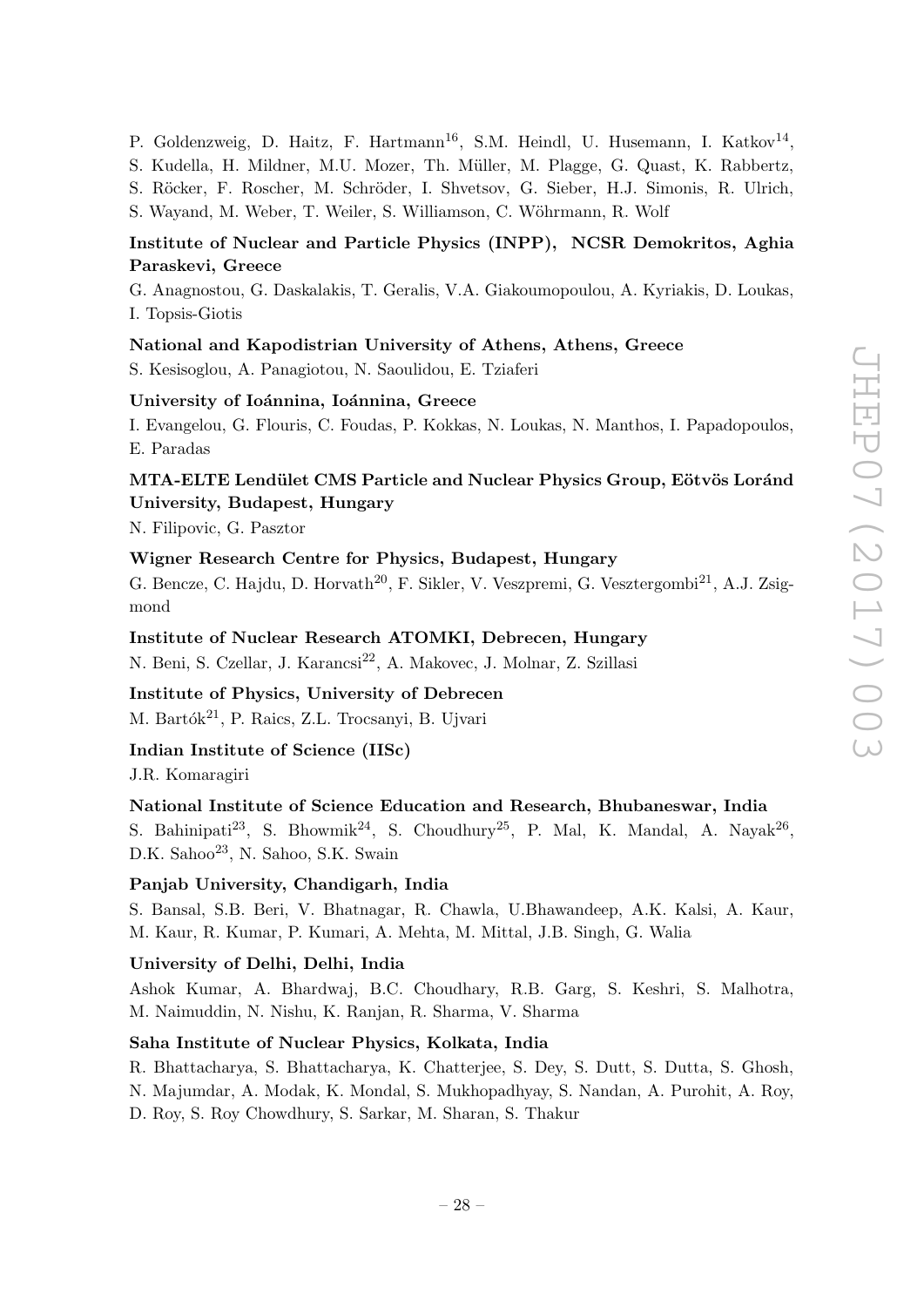### Indian Institute of Technology Madras, Madras, India

P.K. Behera

### Bhabha Atomic Research Centre, Mumbai, India

R. Chudasama, D. Dutta, V. Jha, V. Kumar, A.K. Mohanty<sup>16</sup>, P.K. Netrakanti, L.M. Pant, P. Shukla, A. Topkar

# Tata Institute of Fundamental Research-A, Mumbai, India

T. Aziz, S. Dugad, G. Kole, B. Mahakud, S. Mitra, G.B. Mohanty, B. Parida, N. Sur, B. Sutar

### Tata Institute of Fundamental Research-B, Mumbai, India

S. Banerjee, R.K. Dewanjee, S. Ganguly, M. Guchait, Sa. Jain, S. Kumar, M. Maity<sup>24</sup>, G. Majumder, K. Mazumdar, T. Sarkar<sup>24</sup>, N. Wickramage<sup>27</sup>

### Indian Institute of Science Education and Research (IISER), Pune, India

S. Chauhan, S. Dube, V. Hegde, A. Kapoor, K. Kothekar, S. Pandey, A. Rane, S. Sharma

### Institute for Research in Fundamental Sciences (IPM), Tehran, Iran

S. Chenarani28, E. Eskandari Tadavani, S.M. Etesami28, M. Khakzad, M. Mohammadi Najafabadi, M. Naseri, S. Paktinat Mehdiabadi<sup>29</sup>, F. Rezaei Hosseinabadi, B. Safarzadeh<sup>30</sup>, M. Zeinali

### University College Dublin, Dublin, Ireland

M. Felcini, M. Grunewald

# INFN Sezione di Bari <sup>a</sup>, Università di Bari  $^b$ , Politecnico di Bari  $^c$ , Bari, Italy

M. Abbrescia<sup>a,b</sup>, C. Calabria<sup>a,b</sup>, C. Caputo<sup>a,b</sup>, A. Colaleo<sup>a</sup>, D. Creanza<sup>a,c</sup>, L. Cristella<sup>a,b</sup>, N. De Filippis<sup>a,c</sup>, M. De Palma<sup>a,b</sup>, L. Fiore<sup>a</sup>, G. Iaselli<sup>a,c</sup>, G. Maggi<sup>a,c</sup>, M. Maggi<sup>a</sup>, G. Miniello<sup>a,b</sup>, S. My<sup>a,b</sup>, S. Nuzzo<sup>a,b</sup>, A. Pompili<sup>a,b</sup>, G. Pugliese<sup>a,c</sup>, R. Radogna<sup>a,b</sup>, A. Ranieri<sup>a</sup>, G. Selvaggi<sup>a,b</sup>, A. Sharma<sup>a</sup>, L. Silvestris<sup>a,16</sup>, R. Venditti<sup>a,b</sup>, P. Verwilligen<sup>a</sup>

# INFN Sezione di Bologna <sup>a</sup>, Università di Bologna  $^b$ , Bologna, Italy

G. Abbiendi<sup>a</sup>, C. Battilana, D. Bonacorsi<sup>a,b</sup>, S. Braibant-Giacomelli<sup>a,b</sup>, L. Brigliadori<sup>a,b</sup>, R. Campanini<sup>a,b</sup>, P. Capiluppi<sup>a,b</sup>, A. Castro<sup>a,b</sup>, F.R. Cavallo<sup>a</sup>, S.S. Chhibra<sup>a,b</sup>, G. Codispoti<sup>a,b</sup>, M. Cuffiani<sup>a,b</sup>, G.M. Dallavalle<sup>a</sup>, F. Fabbri<sup>a</sup>, A. Fanfani<sup>a,b</sup>, D. Fasanella<sup>a,b</sup>, P. Giacomelli<sup>a</sup>, C. Grandi<sup>a</sup>, L. Guiducci<sup>a,b</sup>, S. Marcellini<sup>a</sup>, G. Masetti<sup>a</sup>, A. Montanari<sup>a</sup>, F.L. Navarria<sup>a,b</sup>, A. Perrotta<sup>a</sup>, A.M. Rossi<sup>a,b</sup>, T. Rovelli<sup>a,b</sup>, G.P. Siroli<sup>a,b</sup>, N. Tosi<sup>a,b,16</sup>

# INFN Sezione di Catania <sup>a</sup>, Università di Catania  $^b$ , Catania, Italy

S. Albergo<sup>a,b</sup>, S. Costa<sup>a,b</sup>, A. Di Mattia<sup>a</sup>, F. Giordano<sup>a,b</sup>, R. Potenza<sup>a,b</sup>, A. Tricomi<sup>a,b</sup>, C. Tuve $^{a,b}$ 

# INFN Sezione di Firenze <sup>a</sup>, Università di Firenze  $^b$ , Firenze, Italy

G. Barbagli<sup>a</sup>, V. Ciulli<sup>a,b</sup>, C. Civinini<sup>a</sup>, R. D'Alessandro<sup>a,b</sup>, E. Focardi<sup>a,b</sup>, P. Lenzi<sup>a,b</sup>, M. Meschini<sup>a</sup>, S. Paoletti<sup>a</sup>, L. Russo<sup>a, 31</sup>, G. Sguazzoni<sup>a</sup>, D. Strom<sup>a</sup>, L. Viliani<sup>a, b, 16</sup>

### INFN Laboratori Nazionali di Frascati, Frascati, Italy

L. Benussi, S. Bianco, F. Fabbri, D. Piccolo, F. Primavera<sup>16</sup>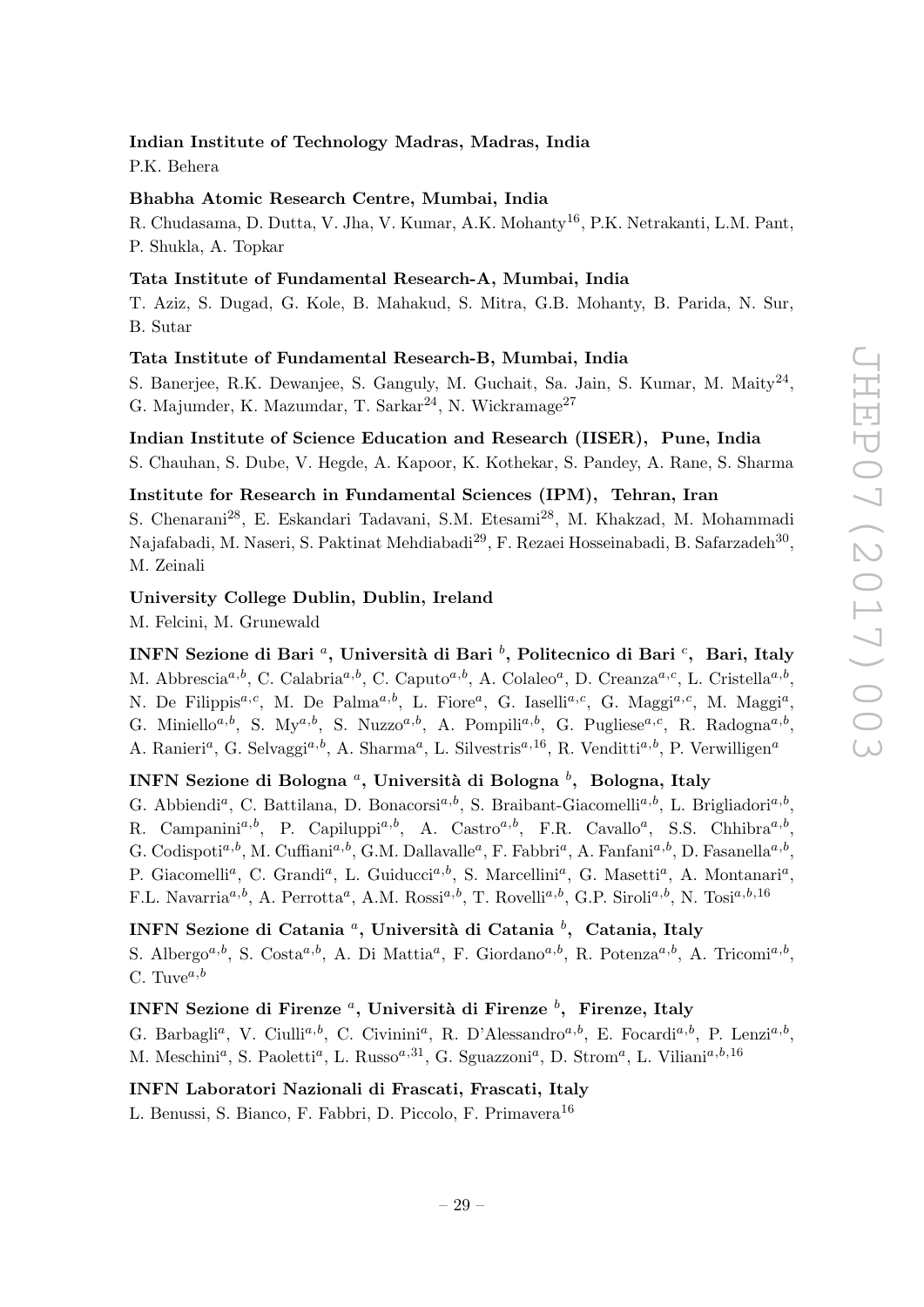# INFN Sezione di Genova  $^a,$  Università di Genova  $^b, \,$  Genova, Italy

V. Calvelli<sup>a,b</sup>, F. Ferro<sup>a</sup>, M.R. Monge<sup>a,b</sup>, E. Robutti<sup>a</sup>, S. Tosi<sup>a,b</sup>

# INFN Sezione di Milano-Bicocca <sup>a</sup>, Università di Milano-Bicocca <sup>b</sup>, Milano, Italy

L. Brianza<sup>a,b,16</sup>, F. Brivio<sup>a,b</sup>, V. Ciriolo, M.E. Dinardo<sup>a,b</sup>, S. Fiorendi<sup>a,b,16</sup>, S. Gennai<sup>a</sup>, A. Ghezzi<sup>a,b</sup>, P. Govoni<sup>a,b</sup>, M. Malberti<sup>a,b</sup>, S. Malvezzi<sup>a</sup>, R.A. Manzoni<sup>a,b</sup>, D. Menasce<sup>a</sup>, L. Moroni<sup>a</sup>, M. Paganoni<sup>a,b</sup>, D. Pedrini<sup>a</sup>, S. Pigazzini<sup>a,b</sup>, S. Ragazzi<sup>a,b</sup>, T. Tabarelli de  $Fatis<sup>a,b</sup>$ 

# INFN Sezione di Napoli <sup>a</sup>, Università di Napoli 'Federico II'  $^b$ , Napoli, Italy, Università della Basilicata  $^c$ , Potenza, Italy, Università G. Marconi  $^d$ , Roma, Italy

S. Buontempo<sup>a</sup>, N. Cavallo<sup>a,c</sup>, G. De Nardo, S. Di Guida<sup>a,d,16</sup>, M. Esposito<sup>a,b</sup>, F. Fabozzi<sup>a,c</sup>, F. Fienga<sup>a,b</sup>, A.O.M. Iorio<sup>a,b</sup>, G. Lanza<sup>a</sup>, L. Lista<sup>a</sup>, S. Meola<sup>a,d,16</sup>, P. Paolucci<sup>a, 16</sup>, C. Sciacca<sup>a,b</sup>, F. Thyssen<sup>a</sup>

# INFN Sezione di Padova <sup>a</sup>, Università di Padova  $^b$ , Padova, Italy, Università di  $Trento<sup>c</sup>$ , Trento, Italy

P. Azzi<sup>a, 16</sup>, N. Bacchetta<sup>a</sup>, L. Benato<sup>a,b</sup>, D. Bisello<sup>a,b</sup>, A. Boletti<sup>a,b</sup>, R. Carlin<sup>a,b</sup>, M. Dall'Osso<sup>a,b</sup>, P. De Castro Manzano<sup>a</sup>, T. Dorigo<sup>a</sup>, F. Gasparini<sup>a,b</sup>, U. Gasparini<sup>a,b</sup>, A. Gozzelino<sup>a</sup>, S. Lacaprara<sup>a</sup>, M. Margoni<sup>a,b</sup>, A.T. Meneguzzo<sup>a,b</sup>, F. Montecassiano<sup>a</sup>, J. Pazzini<sup>a,b</sup>, M. Pegoraro<sup>a</sup>, N. Pozzobon<sup>a,b</sup>, P. Ronchese<sup>a,b</sup>, F. Simonetto<sup>a,b</sup>, E. Torassa<sup>a</sup>, S. Ventura<sup>a</sup>, M. Zanetti<sup>a,b</sup>, P. Zotto<sup>a,b</sup>, G. Zumerle<sup>a,b</sup>

# INFN Sezione di Pavia <sup>a</sup>, Università di Pavia  $^b$ , Pavia, Italy

A. Braghieri<sup>a</sup>, F. Fallavollita<sup>a,b</sup>, A. Magnani<sup>a,b</sup>, P. Montagna<sup>a,b</sup>, S.P. Ratti<sup>a,b</sup>, V. Re<sup>a</sup>, C. Riccardi<sup>a,b</sup>, P. Salvini<sup>a</sup>, I. Vai<sup>a,b</sup>, P. Vitulo<sup>a,b</sup>

# INFN Sezione di Perugia <sup>a</sup>, Università di Perugia  $^b$ , Perugia, Italy

L. Alunni Solestizi<sup>a,b</sup>, G.M. Bilei<sup>a</sup>, D. Ciangottini<sup>a,b</sup>, L. Fanò<sup>a,b</sup>, P. Lariccia<sup>a,b</sup>, R. Leonardi<sup>a, b</sup>, G. Mantovani<sup>a, b</sup>, M. Menichelli<sup>a</sup>, A. Saha<sup>a</sup>, A. Santocchia<sup>a, b</sup>

# INFN Sezione di Pisa <sup>a</sup>, Università di Pisa <sup>b</sup>, Scuola Normale Superiore di Pisa<sup>c</sup>, Pisa, Italy

K. Androsov<sup>a, 31</sup>, P. Azzurri<sup>a, 16</sup>, G. Bagliesi<sup>a</sup>, J. Bernardini<sup>a</sup>, T. Boccali<sup>a</sup>, R. Castaldi<sup>a</sup>, M.A. Ciocci<sup>a,31</sup>, R. Dell'Orso<sup>a</sup>, S. Donato<sup>a,c</sup>, G. Fedi, A. Giassi<sup>a</sup>, M.T. Grippo<sup>a,31</sup>, F. Ligabue<sup>a, c</sup>, T. Lomtadze<sup>a</sup>, L. Martini<sup>a, b</sup>, A. Messineo<sup>a, b</sup>, F. Palla<sup>a</sup>, A. Rizzi<sup>a, b</sup>, A. Savoy-Navarro<sup>a, 32</sup>, P. Spagnolo<sup>a</sup>, R. Tenchini<sup>a</sup>, G. Tonelli<sup>a, b</sup>, A. Venturi<sup>a</sup>, P.G. Verdini<sup>a</sup>

# INFN Sezione di Roma  $^a,$  Università di Roma  $^b, \, \,$  Roma, Italy

L. Barone<sup>a,b</sup>, F. Cavallari<sup>a</sup>, M. Cipriani<sup>a,b</sup>, D. Del Re<sup>a,b,16</sup>, M. Diemoz<sup>a</sup>, S. Gelli<sup>a,b</sup>, E. Longo<sup>a,b</sup>, F. Margaroli<sup>a,b</sup>, B. Marzocchi<sup>a,b</sup>, P. Meridiani<sup>a</sup>, G. Organtini<sup>a,b</sup>, R. Paramatti<sup>a</sup>, F. Preiato<sup>a,b</sup>, S. Rahatlou<sup>a,b</sup>, C. Rovelli<sup>a</sup>, F. Santanastasio<sup>a,b</sup>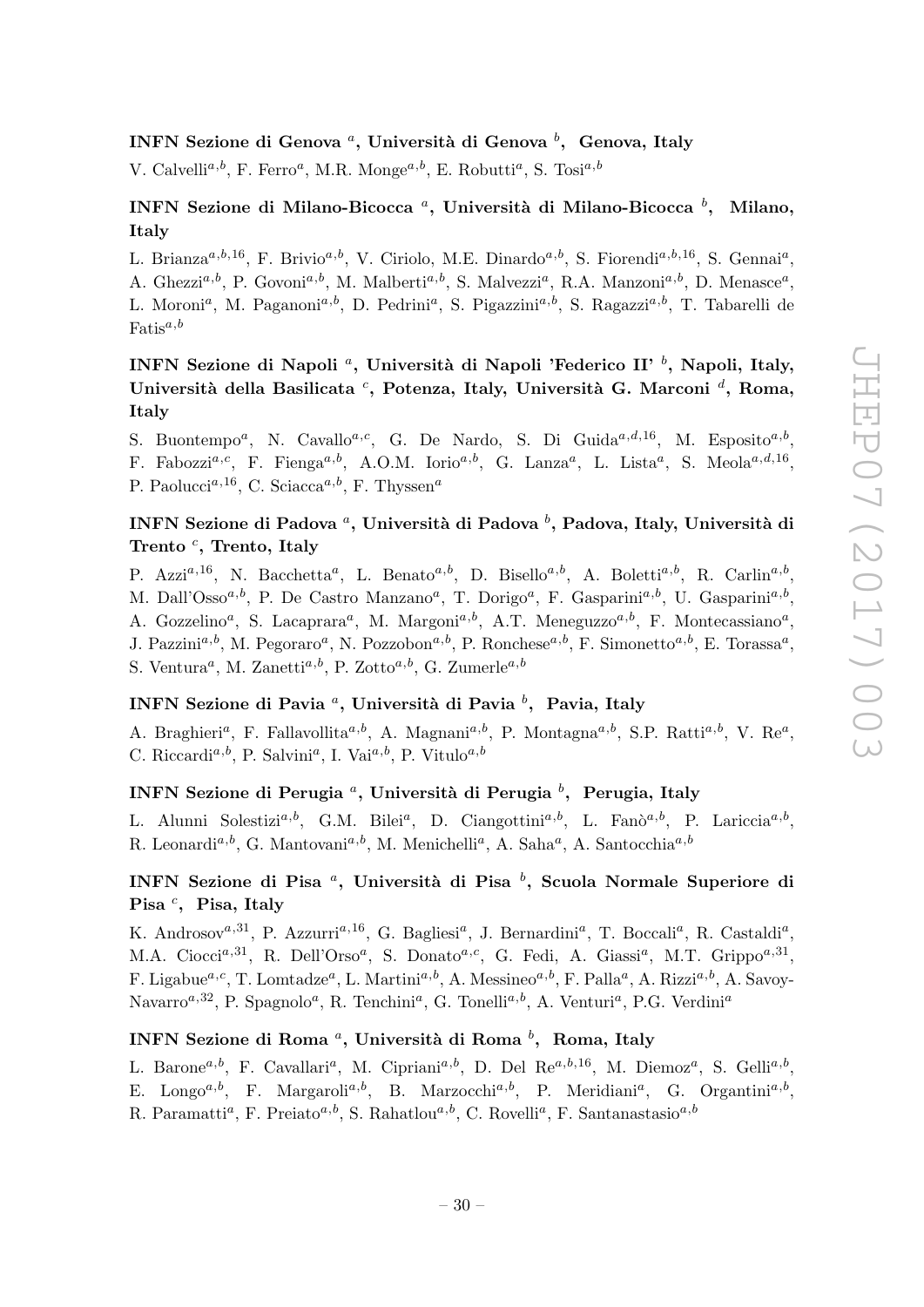# INFN Sezione di Torino <sup>a</sup>, Università di Torino  $^b,$  Torino, Italy, Università del Piemonte Orientale  $^c$ , Novara, Italy

N. Amapane<sup>a,b</sup>, R. Arcidiacono<sup>a,c,16</sup>, S. Argiro<sup>a,b</sup>, M. Arneodo<sup>a,c</sup>, N. Bartosik<sup>a</sup>, R. Bellan<sup>a,b</sup>, C. Biino<sup>a</sup>, N. Cartiglia<sup>a</sup>, F. Cenna<sup>a,b</sup>, M. Costa<sup>a,b</sup>, R. Covarelli<sup>a,b</sup>, A. Degano<sup>a,b</sup>, N. Demaria<sup>a</sup>, L. Finco<sup>a,b</sup>, B. Kiani<sup>a,b</sup>, C. Mariotti<sup>a</sup>, S. Maselli<sup>a</sup>, E. Migliore<sup>a,b</sup>, V. Monaco<sup>a,b</sup>, E. Monteil<sup>a,b</sup>, M. Monteno<sup>a</sup>, M.M. Obertino<sup>a,b</sup>, L. Pacher<sup>a,b</sup>, N. Pastrone<sup>a</sup>, M. Pelliccioni<sup>a</sup>, G.L. Pinna Angioni<sup>a,b</sup>, F. Ravera<sup>a,b</sup>, A. Romero<sup>a,b</sup>, M. Ruspa<sup>a,c</sup>, R. Sacchi<sup>a,b</sup>, K. Shchelina<sup>a,b</sup>, V. Sola<sup>a</sup>, A. Solano<sup>a,b</sup>, A. Staiano<sup>a</sup>, P. Traczyk $a,b$ 

INFN Sezione di Trieste <sup>a</sup>, Università di Trieste  $^b$ , Trieste, Italy

S. Belforte<sup>a</sup>, M. Casarsa<sup>a</sup>, F. Cossutti<sup>a</sup>, G. Della Ricca<sup>a,b</sup>, A. Zanetti<sup>a</sup>

### Kyungpook National University, Daegu, Korea

D.H. Kim, G.N. Kim, M.S. Kim, S. Lee, S.W. Lee, Y.D. Oh, S. Sekmen, D.C. Son, Y.C. Yang

Chonbuk National University, Jeonju, Korea

A. Lee

Chonnam National University, Institute for Universe and Elementary Particles, Kwangju, Korea H. Kim

Hanyang University, Seoul, Korea J.A. Brochero Cifuentes, T.J. Kim

### Korea University, Seoul, Korea

S. Cho, S. Choi, Y. Go, D. Gyun, S. Ha, B. Hong, Y. Jo, Y. Kim, K. Lee, K.S. Lee, S. Lee, J. Lim, S.K. Park, Y. Roh

#### Seoul National University, Seoul, Korea

J. Almond, J. Kim, H. Lee, S.B. Oh, B.C. Radburn-Smith, S.h. Seo, U.K. Yang, H.D. Yoo, G.B. Yu

University of Seoul, Seoul, Korea

M. Choi, H. Kim, J.H. Kim, J.S.H. Lee, I.C. Park, G. Ryu, M.S. Ryu

### Sungkyunkwan University, Suwon, Korea

Y. Choi, J. Goh, C. Hwang, J. Lee, I. Yu

Vilnius University, Vilnius, Lithuania

V. Dudenas, A. Juodagalvis, J. Vaitkus

# National Centre for Particle Physics, Universiti Malaya, Kuala Lumpur, Malaysia

I. Ahmed, Z.A. Ibrahim, M.A.B. Md Ali<sup>33</sup>, F. Mohamad Idris<sup>34</sup>, W.A.T. Wan Abdullah, M.N. Yusli, Z. Zolkapli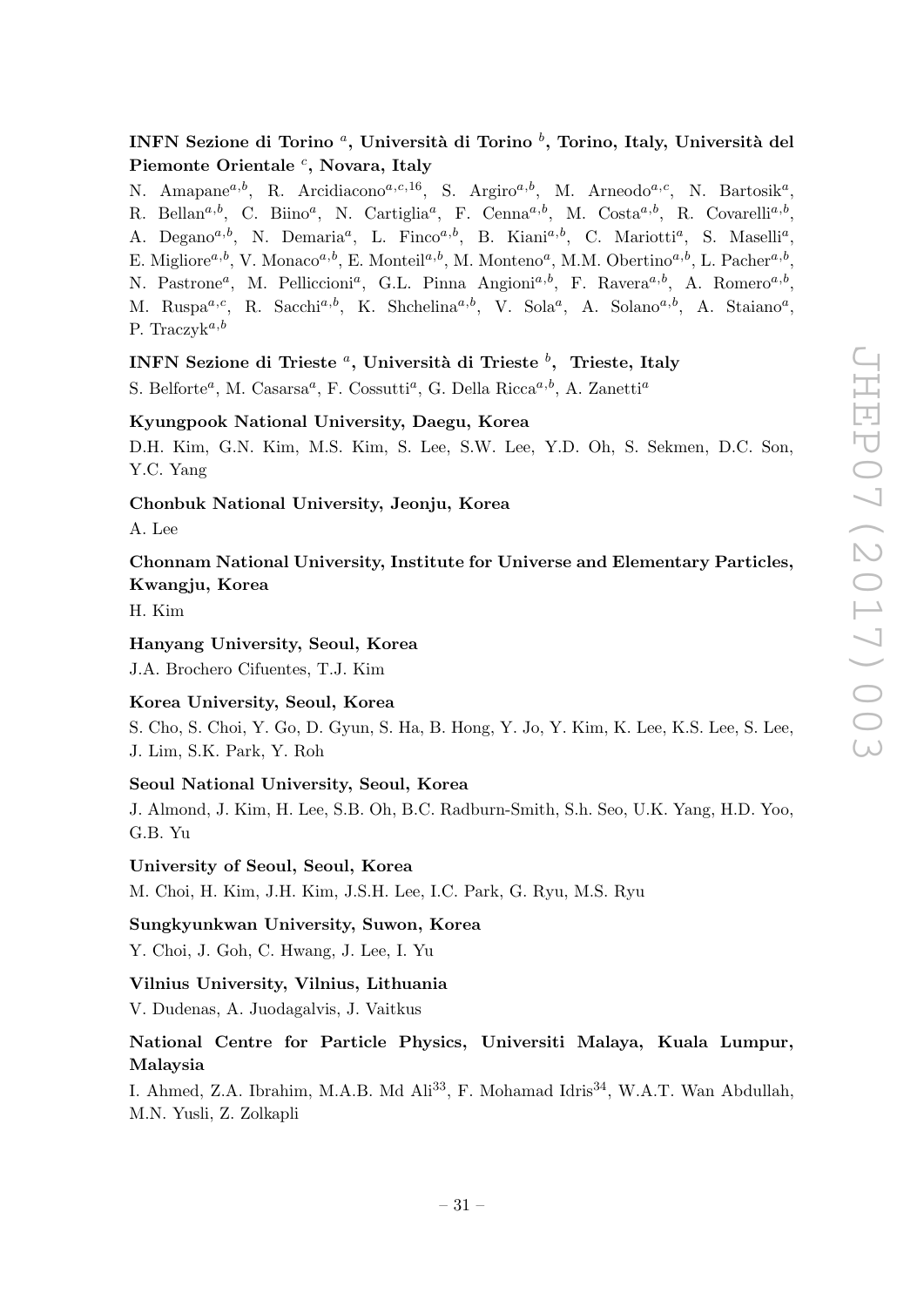### Centro de Investigacion y de Estudios Avanzados del IPN, Mexico City, Mexico

H. Castilla-Valdez, E. De La Cruz-Burelo, I. Heredia-De La Cruz<sup>35</sup>, A. Hernandez-Almada, R. Lopez-Fernandez, R. Magaña Villalba, J. Mejia Guisao, A. Sanchez-Hernandez

#### Universidad Iberoamericana, Mexico City, Mexico

S. Carrillo Moreno, C. Oropeza Barrera, F. Vazquez Valencia

#### Benemerita Universidad Autonoma de Puebla, Puebla, Mexico

S. Carpinteyro, I. Pedraza, H.A. Salazar Ibarguen, C. Uribe Estrada

# Universidad Autónoma de San Luis Potosí, San Luis Potosí, Mexico

A. Morelos Pineda

# University of Auckland, Auckland, New Zealand

D. Krofcheck

University of Canterbury, Christchurch, New Zealand P.H. Butler

#### National Centre for Physics, Quaid-I-Azam University, Islamabad, Pakistan

A. Ahmad, M. Ahmad, Q. Hassan, H.R. Hoorani, W.A. Khan, A. Saddique, M.A. Shah, M. Shoaib, M. Waqas

#### National Centre for Nuclear Research, Swierk, Poland

H. Bialkowska, M. Bluj, B. Boimska, T. Frueboes, M. G´orski, M. Kazana, K. Nawrocki, K. Romanowska-Rybinska, M. Szleper, P. Zalewski

# Institute of Experimental Physics, Faculty of Physics, University of Warsaw, Warsaw, Poland

K. Bunkowski, A. Byszuk36, K. Doroba, A. Kalinowski, M. Konecki, J. Krolikowski, M. Misiura, M. Olszewski, M. Walczak

# Laboratório de Instrumentação e Física Experimental de Partículas, Lisboa, Portugal

P. Bargassa, C. Beirão Da Cruz E Silva, B. Calpas, A. Di Francesco, P. Faccioli, P.G. Ferreira Parracho, M. Gallinaro, J. Hollar, N. Leonardo, L. Lloret Iglesias, M.V. Nemallapudi, J. Rodrigues Antunes, J. Seixas, O. Toldaiev, D. Vadruccio, J. Varela, P. Vischia

### Joint Institute for Nuclear Research, Dubna, Russia

S. Afanasiev, P. Bunin, M. Gavrilenko, I. Golutvin, I. Gorbunov, A. Kamenev, V. Karjavin, A. Lanev, A. Malakhov, V. Matveev<sup>37,38</sup>, V. Palichik, V. Perelygin, S. Shmatov, S. Shulha, N. Skatchkov, V. Smirnov, N. Voytishin, A. Zarubin

#### Petersburg Nuclear Physics Institute, Gatchina (St. Petersburg), Russia

L. Chtchipounov, V. Golovtsov, Y. Ivanov, V. Kim<sup>39</sup>, E. Kuznetsova<sup>40</sup>, V. Murzin, V. Oreshkin, V. Sulimov, A. Vorobyev

### Institute for Nuclear Research, Moscow, Russia

Yu. Andreev, A. Dermenev, S. Gninenko, N. Golubev, A. Karneyeu, M. Kirsanov, N. Krasnikov, A. Pashenkov, D. Tlisov, A. Toropin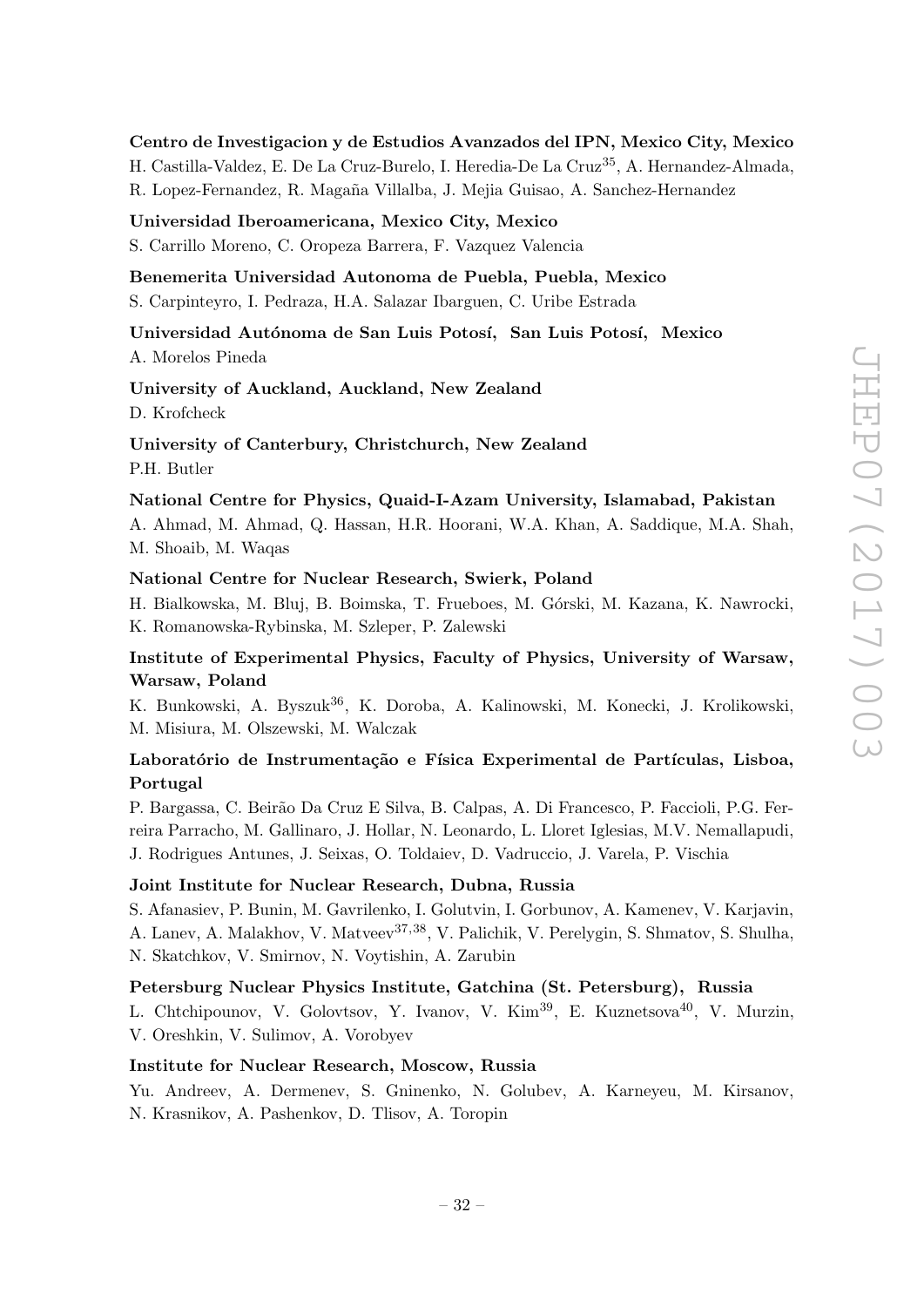### Institute for Theoretical and Experimental Physics, Moscow, Russia

V. Epshteyn, V. Gavrilov, N. Lychkovskaya, V. Popov, I. Pozdnyakov, G. Safronov, A. Spiridonov, M. Toms, E. Vlasov, A. Zhokin

# Moscow Institute of Physics and Technology, Moscow, Russia A. Bylinkin<sup>38</sup>

# National Research Nuclear University 'Moscow Engineering Physics Institute' (MEPhI), Moscow, Russia

R. Chistov<sup>41</sup>, S. Polikarpov, E. Tarkovskii

# P.N. Lebedev Physical Institute, Moscow, Russia

V. Andreev, M. Azarkin<sup>38</sup>, I. Dremin<sup>38</sup>, M. Kirakosyan, A. Leonidov<sup>38</sup>, A. Terkulov

# Skobeltsyn Institute of Nuclear Physics, Lomonosov Moscow State University, Moscow, Russia

A. Baskakov, A. Belyaev, E. Boos, V. Bunichev, M. Dubinin<sup>42</sup>, L. Dudko, A. Ershov, V. Klyukhin, N. Korneeva, I. Lokhtin, I. Miagkov, S. Obraztsov, M. Perfilov, V. Savrin, P. Volkov

### Novosibirsk State University (NSU), Novosibirsk, Russia

V. Blinov<sup>43</sup>, Y.Skovpen<sup>43</sup>, D. Shtol<sup>43</sup>

# State Research Center of Russian Federation, Institute for High Energy Physics, Protvino, Russia

I. Azhgirey, I. Bayshev, S. Bitioukov, D. Elumakhov, V. Kachanov, A. Kalinin, D. Konstantinov, V. Krychkine, V. Petrov, R. Ryutin, A. Sobol, S. Troshin, N. Tyurin, A. Uzunian, A. Volkov

# University of Belgrade, Faculty of Physics and Vinca Institute of Nuclear Sciences, Belgrade, Serbia

P. Adzic<sup>44</sup>, P. Cirkovic, D. Devetak, M. Dordevic, J. Milosevic, V. Rekovic

# Centro de Investigaciones Energéticas Medioambientales y Tecnológicas (CIEMAT), Madrid, Spain

J. Alcaraz Maestre, M. Barrio Luna, E. Calvo, M. Cerrada, M. Chamizo Llatas, N. Colino, B. De La Cruz, A. Delgado Peris, A. Escalante Del Valle, C. Fernandez Bedoya, J.P. Fernández Ramos, J. Flix, M.C. Fouz, P. Garcia-Abia, O. Gonzalez Lopez, S. Goy Lopez, J.M. Hernandez, M.I. Josa, E. Navarro De Martino, A. Pérez-Calero Yzquierdo, J. Puerta Pelayo, A. Quintario Olmeda, I. Redondo, L. Romero, M.S. Soares

#### Universidad Autónoma de Madrid, Madrid, Spain

J.F. de Trocóniz, M. Missiroli, D. Moran

### Universidad de Oviedo, Oviedo, Spain

J. Cuevas, J. Fernandez Menendez, I. Gonzalez Caballero, J.R. González Fernández,

E. Palencia Cortezon, S. Sanchez Cruz, I. Suárez Andrés, J.M. Vizan Garcia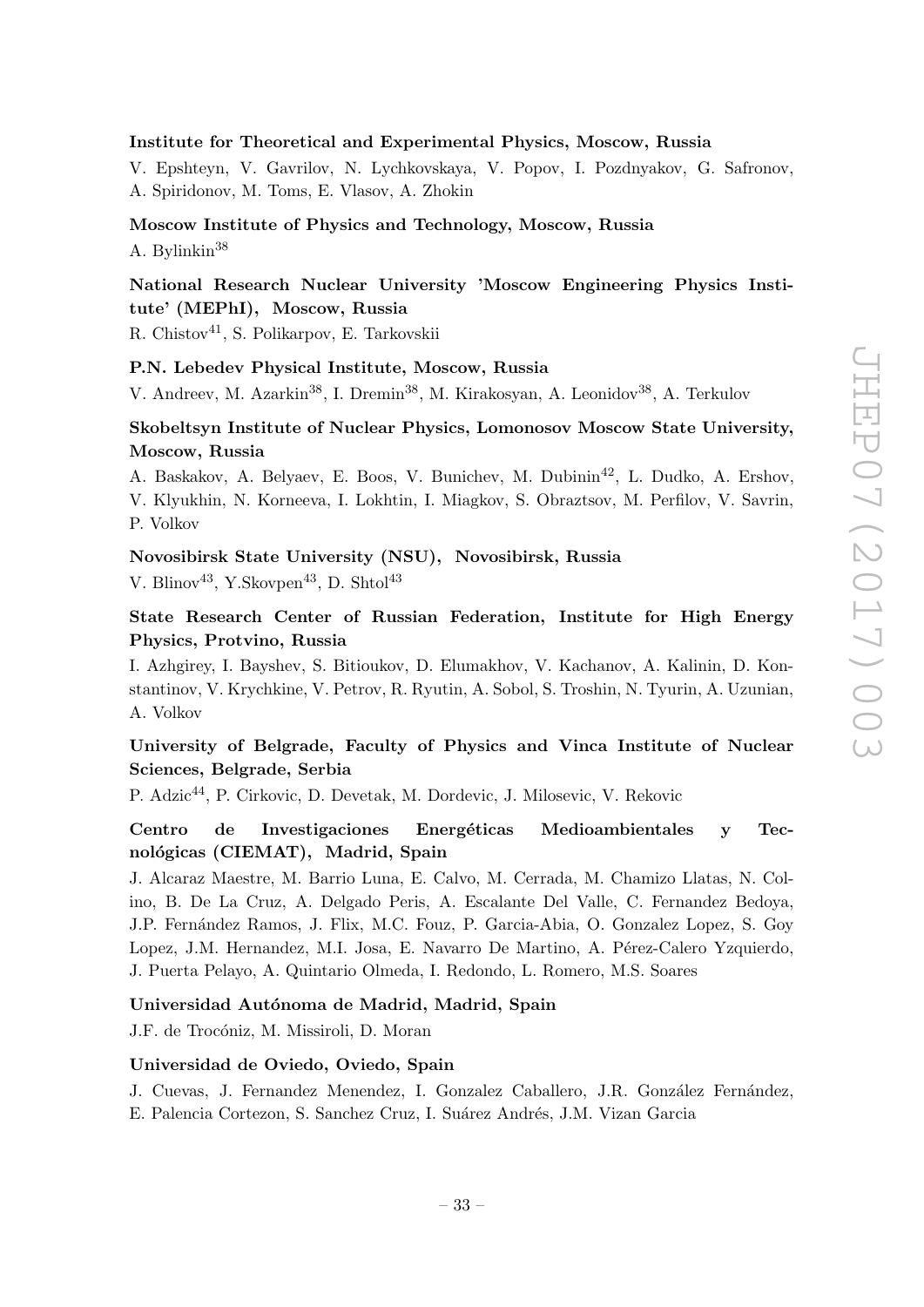# Instituto de Física de Cantabria (IFCA), CSIC-Universidad de Cantabria, Santander, Spain

I.J. Cabrillo, A. Calderon, E. Curras, M. Fernandez, J. Garcia-Ferrero, G. Gomez, A. Lopez Virto, J. Marco, C. Martinez Rivero, F. Matorras, J. Piedra Gomez, T. Rodrigo, A. Ruiz-Jimeno, L. Scodellaro, N. Trevisani, I. Vila, R. Vilar Cortabitarte

### CERN, European Organization for Nuclear Research, Geneva, Switzerland

D. Abbaneo, E. Auffray, G. Auzinger, M. Bachtis, P. Baillon, A.H. Ball, D. Barney, P. Bloch, A. Bocci, C. Botta, T. Camporesi, R. Castello, M. Cepeda, G. Cerminara, Y. Chen, D. d'Enterria, A. Dabrowski, V. Daponte, A. David, M. De Gruttola, A. De Roeck, E. Di Marco<sup>45</sup>, M. Dobson, B. Dorney, T. du Pree, D. Duggan, M. Dünser, N. Dupont, A. Elliott-Peisert, P. Everaerts, S. Fartoukh, G. Franzoni, J. Fulcher, W. Funk, D. Gigi, K. Gill, M. Girone, F. Glege, D. Gulhan, S. Gundacker, M. Guthoff, P. Harris, J. Hegeman, V. Innocente, P. Janot, J. Kieseler, H. Kirschenmann, V. Knünz, A. Kornmayer<sup>16</sup>, M.J. Kortelainen, K. Kousouris, M. Krammer<sup>1</sup>, C. Lange, P. Lecoq, C. Lourenço, M.T. Lucchini, L. Malgeri, M. Mannelli, A. Martelli, F. Meijers, J.A. Merlin, S. Mersi, E. Meschi, P. Milenovic<sup>46</sup>, F. Moortgat, S. Morovic, M. Mulders, H. Neugebauer, S. Orfanelli, L. Orsini, L. Pape, E. Perez, M. Peruzzi, A. Petrilli, G. Petrucciani, A. Pfeiffer, M. Pierini, A. Racz, T. Reis, G. Rolandi<sup>47</sup>, M. Rovere, H. Sakulin, J.B. Sauvan, C. Schäfer, C. Schwick, M. Seidel, A. Sharma, P. Silva, P. Sphicas<sup>48</sup>, J. Steggemann, M. Stoye, Y. Takahashi, M. Tosi, D. Treille, A. Triossi, A. Tsirou, V. Veckalns<sup>49</sup>, G.I. Veres<sup>21</sup>, M. Verweij, N. Wardle, H.K. Wöhri, A. Zagozdzinska<sup>36</sup>, W.D. Zeuner

### Paul Scherrer Institut, Villigen, Switzerland

W. Bertl, K. Deiters, W. Erdmann, R. Horisberger, Q. Ingram, H.C. Kaestli, D. Kotlinski, U. Langenegger, T. Rohe

### Institute for Particle Physics, ETH Zurich, Zurich, Switzerland

F. Bachmair, L. Bäni, L. Bianchini, B. Casal, G. Dissertori, M. Dittmar, M. Donegà, C. Grab, C. Heidegger, D. Hits, J. Hoss, G. Kasieczka, W. Lustermann, B. Mangano, M. Marionneau, P. Martinez Ruiz del Arbol, M. Masciovecchio, M.T. Meinhard, D. Meister, F. Micheli, P. Musella, F. Nessi-Tedaldi, F. Pandolfi, J. Pata, F. Pauss, G. Perrin, L. Perrozzi, M. Quittnat, M. Rossini, M. Schönenberger, A. Starodumov<sup>50</sup>, V.R. Tavolaro, K. Theofilatos, R. Wallny

### Universität Zürich, Zurich, Switzerland

T.K. Aarrestad, C. Amsler<sup>51</sup>, L. Caminada, M.F. Canelli, A. De Cosa, C. Galloni, A. Hinzmann, T. Hreus, B. Kilminster, J. Ngadiuba, D. Pinna, G. Rauco, P. Robmann, D. Salerno, Y. Yang, A. Zucchetta

### National Central University, Chung-Li, Taiwan

V. Candelise, T.H. Doan, Sh. Jain, R. Khurana, M. Konyushikhin, C.M. Kuo, W. Lin, A. Pozdnyakov, S.S. Yu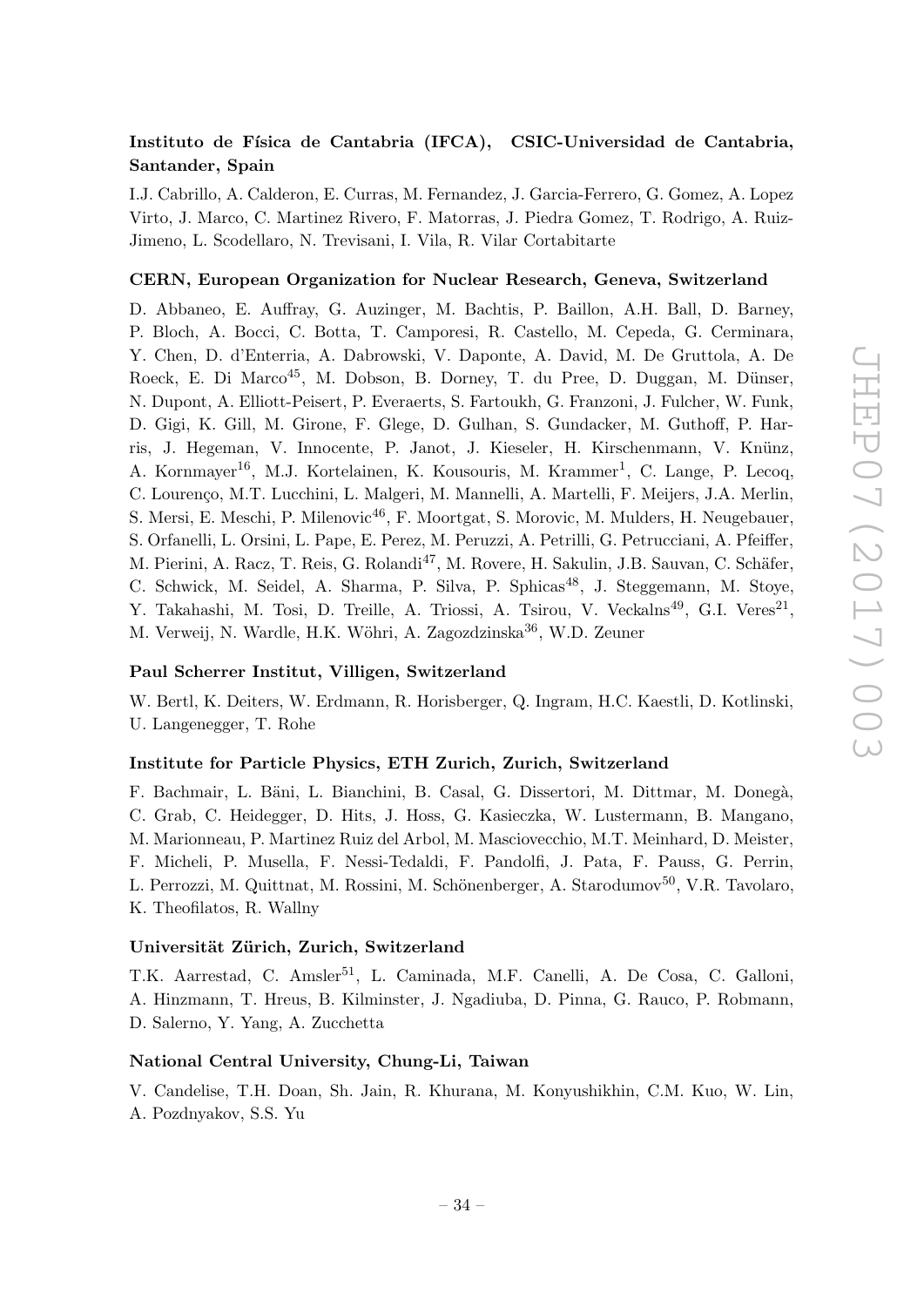### National Taiwan University (NTU), Taipei, Taiwan

Arun Kumar, P. Chang, Y.H. Chang, Y. Chao, K.F. Chen, P.H. Chen, F. Fiori, W.-S. Hou, Y. Hsiung, Y.F. Liu, R.-S. Lu, M. Miñano Moya, E. Paganis, A. Psallidas, J.f. Tsai

# Chulalongkorn University, Faculty of Science, Department of Physics, Bangkok, Thailand

B. Asavapibhop, G. Singh, N. Srimanobhas, N. Suwonjandee

### Cukurova University - Physics Department, Science and Art Faculty

A. Adiguzel, S. Cerci<sup>52</sup>, S. Damarseckin, Z.S. Demiroglu, C. Dozen, I. Dumanoglu, S. Girgis, G. Gokbulut, Y. Guler, I. Hos<sup>53</sup>, E.E. Kangal<sup>54</sup>, O. Kara, U. Kiminsu, M. Oglakci, G. Onengut<sup>55</sup>, K. Ozdemir<sup>56</sup>, D. Sunar Cerci<sup>52</sup>, B. Tali<sup>52</sup>, H. Topakli<sup>57</sup>, S. Turkcapar, I.S. Zorbakir, C. Zorbilmez

# Middle East Technical University, Physics Department, Ankara, Turkey

B. Bilin, S. Bilmis, B. Isildak<sup>58</sup>, G. Karapinar<sup>59</sup>, M. Yalvac, M. Zeyrek

Bogazici University, Istanbul, Turkey E. Gülmez, M. Kaya<sup>60</sup>, O. Kaya<sup>61</sup>, E.A. Yetkin<sup>62</sup>, T. Yetkin<sup>63</sup>

Istanbul Technical University, Istanbul, Turkey

A. Cakir, K. Cankocak, S. Sen<sup>64</sup>

Institute for Scintillation Materials of National Academy of Science of Ukraine, Kharkov, Ukraine

B. Grynyov

# National Scientific Center, Kharkov Institute of Physics and Technology, Kharkov, Ukraine

L. Levchuk, P. Sorokin

### University of Bristol, Bristol, United Kingdom

R. Aggleton, F. Ball, L. Beck, J.J. Brooke, D. Burns, E. Clement, D. Cussans, H. Flacher, J. Goldstein, M. Grimes, G.P. Heath, H.F. Heath, J. Jacob, L. Kreczko, C. Lucas, D.M. Newbold<sup>65</sup>, S. Paramesvaran, A. Poll, T. Sakuma, S. Seif El Nasr-storey, D. Smith, V.J. Smith

# Rutherford Appleton Laboratory, Didcot, United Kingdom

K.W. Bell, A. Belyaev<sup>66</sup>, C. Brew, R.M. Brown, L. Calligaris, D. Cieri, D.J.A. Cockerill, J.A. Coughlan, K. Harder, S. Harper, E. Olaiya, D. Petyt, C.H. Shepherd-Themistocleous, A. Thea, I.R. Tomalin, T. Williams

# Imperial College, London, United Kingdom

M. Baber, R. Bainbridge, O. Buchmuller, A. Bundock, D. Burton, S. Casasso, M. Citron, D. Colling, L. Corpe, P. Dauncey, G. Davies, A. De Wit, M. Della Negra, R. Di Maria, P. Dunne, A. Elwood, D. Futyan, Y. Haddad, G. Hall, G. Iles, T. James, R. Lane, C. Laner, R. Lucas<sup>65</sup>, L. Lyons, A.-M. Magnan, S. Malik, L. Mastrolorenzo, J. Nash, A. Nikitenko<sup>50</sup>, J. Pela, B. Penning, M. Pesaresi, D.M. Raymond, A. Richards, A. Rose, E. Scott, C. Seez, S. Summers, A. Tapper, K. Uchida, M. Vazquez Acosta<sup>67</sup>, T. Virdee<sup>16</sup>, J. Wright, S.C. Zenz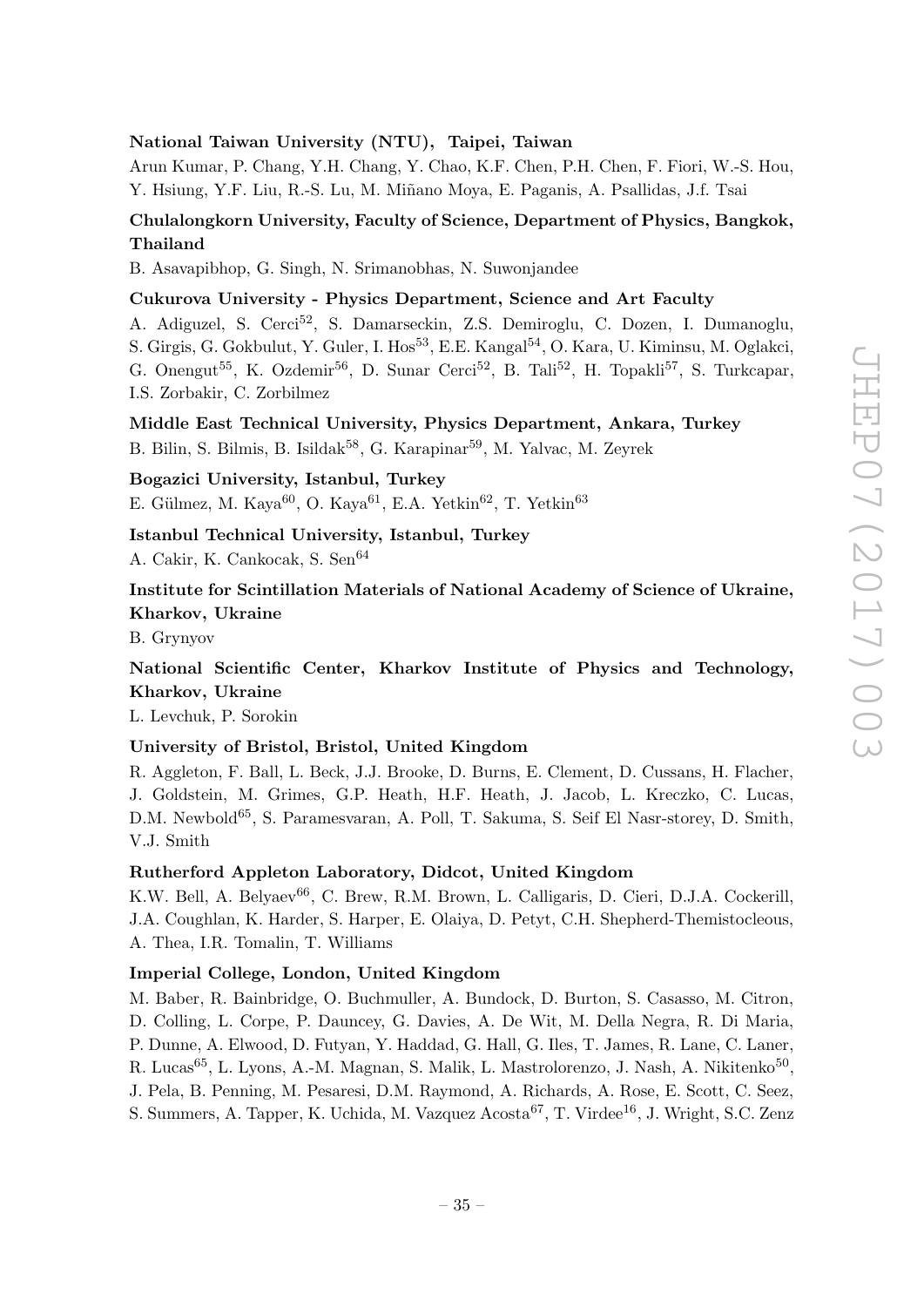### Brunel University, Uxbridge, United Kingdom

J.E. Cole, P.R. Hobson, A. Khan, P. Kyberd, C.K. Mackay, I.D. Reid, P. Symonds, L. Teodorescu, M. Turner

#### Baylor University, Waco, U.S.A.

A. Borzou, K. Call, J. Dittmann, K. Hatakeyama, H. Liu, N. Pastika

### Catholic University of America

R. Bartek, A. Dominguez

### The University of Alabama, Tuscaloosa, U.S.A.

S.I. Cooper, C. Henderson, P. Rumerio, C. West

#### Boston University, Boston, U.S.A.

D. Arcaro, A. Avetisyan, T. Bose, D. Gastler, D. Rankin, C. Richardson, J. Rohlf, L. Sulak, D. Zou

### Brown University, Providence, U.S.A.

G. Benelli, D. Cutts, A. Garabedian, J. Hakala, U. Heintz, J.M. Hogan, O. Jesus, K.H.M. Kwok, E. Laird, G. Landsberg, Z. Mao, M. Narain, S. Piperov, S. Sagir, E. Spencer, R. Syarif

### University of California, Davis, Davis, U.S.A.

R. Breedon, D. Burns, M. Calderon De La Barca Sanchez, S. Chauhan, M. Chertok, J. Conway, R. Conway, P.T. Cox, R. Erbacher, C. Flores, G. Funk, M. Gardner, W. Ko, R. Lander, C. Mclean, M. Mulhearn, D. Pellett, J. Pilot, S. Shalhout, M. Shi, J. Smith, M. Squires, D. Stolp, K. Tos, M. Tripathi

### University of California, Los Angeles, U.S.A.

C. Bravo, R. Cousins, A. Dasgupta, A. Florent, J. Hauser, M. Ignatenko, N. Mccoll, D. Saltzberg, C. Schnaible, V. Valuev, M. Weber

# University of California, Riverside, Riverside, U.S.A.

E. Bouvier, K. Burt, R. Clare, J. Ellison, J.W. Gary, S.M.A. Ghiasi Shirazi, G. Hanson, J. Heilman, P. Jandir, E. Kennedy, F. Lacroix, O.R. Long, M. Olmedo Negrete, M.I. Paneva, A. Shrinivas, W. Si, H. Wei, S. Wimpenny, B. R. Yates

### University of California, San Diego, La Jolla, U.S.A.

J.G. Branson, G.B. Cerati, S. Cittolin, M. Derdzinski, R. Gerosa, A. Holzner, D. Klein, V. Krutelyov, J. Letts, I. Macneill, D. Olivito, S. Padhi, M. Pieri, M. Sani, V. Sharma, S. Simon, M. Tadel, A. Vartak, S. Wasserbaech<sup>68</sup>, C. Welke, J. Wood, F. Würthwein, A. Yagil, G. Zevi Della Porta

# University of California, Santa Barbara - Department of Physics, Santa Barbara, U.S.A.

N. Amin, R. Bhandari, J. Bradmiller-Feld, C. Campagnari, A. Dishaw, V. Dutta, M. Franco Sevilla, C. George, F. Golf, L. Gouskos, J. Gran, R. Heller, J. Incandela, S.D. Mullin, A. Ovcharova, H. Qu, J. Richman, D. Stuart, I. Suarez, J. Yoo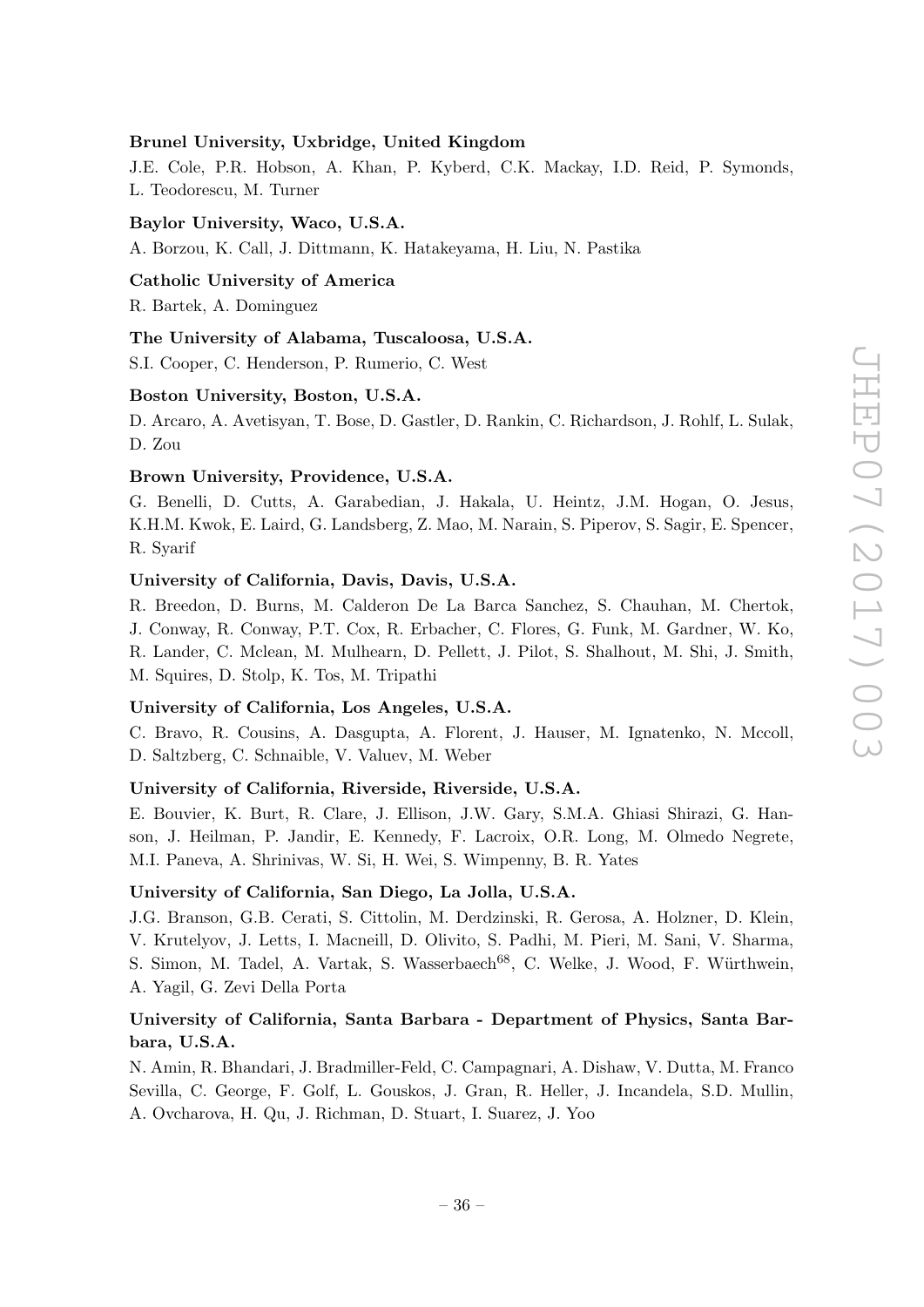### California Institute of Technology, Pasadena, U.S.A.

D. Anderson, J. Bendavid, A. Bornheim, J. Bunn, J. Duarte, J.M. Lawhorn, A. Mott, H.B. Newman, C. Pena, M. Spiropulu, J.R. Vlimant, S. Xie, R.Y. Zhu

### Carnegie Mellon University, Pittsburgh, U.S.A.

M.B. Andrews, T. Ferguson, M. Paulini, J. Russ, M. Sun, H. Vogel, I. Vorobiev, M. Weinberg

### University of Colorado Boulder, Boulder, U.S.A.

J.P. Cumalat, W.T. Ford, F. Jensen, A. Johnson, M. Krohn, T. Mulholland, K. Stenson, S.R. Wagner

### Cornell University, Ithaca, U.S.A.

J. Alexander, J. Chaves, J. Chu, S. Dittmer, K. Mcdermott, N. Mirman, G. Nicolas Kaufman, J.R. Patterson, A. Rinkevicius, A. Ryd, L. Skinnari, L. Soffi, S.M. Tan, Z. Tao, J. Thom, J. Tucker, P. Wittich, M. Zientek

#### Fairfield University, Fairfield, U.S.A.

D. Winn

### Fermi National Accelerator Laboratory, Batavia, U.S.A.

S. Abdullin, M. Albrow, G. Apollinari, A. Apresyan, S. Banerjee, L.A.T. Bauerdick, A. Beretvas, J. Berryhill, P.C. Bhat, G. Bolla, K. Burkett, J.N. Butler, H.W.K. Cheung, F. Chlebana, S. Cihangir† , M. Cremonesi, V.D. Elvira, I. Fisk, J. Freeman, E. Gottschalk, L. Gray, D. Green, S. Grünendahl, O. Gutsche, D. Hare, R.M. Harris, S. Hasegawa, J. Hirschauer, Z. Hu, B. Jayatilaka, S. Jindariani, M. Johnson, U. Joshi, B. Klima, B. Kreis, S. Lammel, J. Linacre, D. Lincoln, R. Lipton, T. Liu, R. Lopes De Sá, J. Lykken, K. Maeshima, N. Magini, J.M. Marraffino, S. Maruyama, D. Mason, P. McBride, P. Merkel, S. Mrenna, S. Nahn, V. O'Dell, K. Pedro, O. Prokofyev, G. Rakness, L. Ristori, E. Sexton-Kennedy, A. Soha, W.J. Spalding, L. Spiegel, S. Stoynev, N. Strobbe, L. Taylor, S. Tkaczyk, N.V. Tran, L. Uplegger, E.W. Vaandering, C. Vernieri, M. Verzocchi, R. Vidal, M. Wang, H.A. Weber, A. Whitbeck, Y. Wu

#### University of Florida, Gainesville, U.S.A.

D. Acosta, P. Avery, P. Bortignon, D. Bourilkov, A. Brinkerhoff, A. Carnes, M. Carver, D. Curry, S. Das, R.D. Field, I.K. Furic, J. Konigsberg, A. Korytov, J.F. Low, P. Ma, K. Matchev, H. Mei, G. Mitselmakher, D. Rank, L. Shchutska, D. Sperka, L. Thomas, J. Wang, S. Wang, J. Yelton

#### Florida International University, Miami, U.S.A.

S. Linn, P. Markowitz, G. Martinez, J.L. Rodriguez

#### Florida State University, Tallahassee, U.S.A.

A. Ackert, T. Adams, A. Askew, S. Bein, S. Hagopian, V. Hagopian, K.F. Johnson, H. Prosper, A. Santra, R. Yohay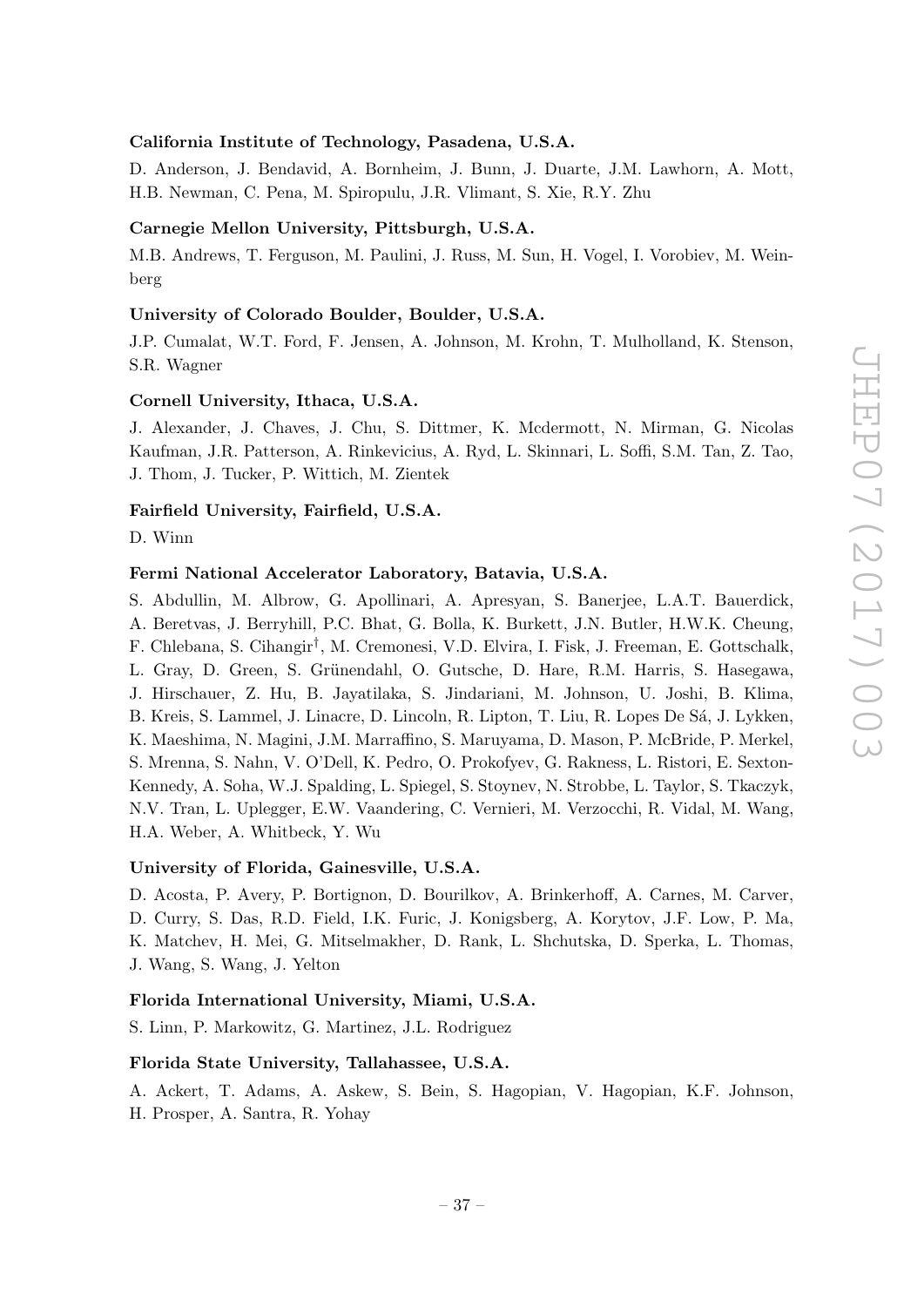### Florida Institute of Technology, Melbourne, U.S.A.

M.M. Baarmand, V. Bhopatkar, S. Colafranceschi, M. Hohlmann, D. Noonan, T. Roy, F. Yumiceva

# University of Illinois at Chicago (UIC), Chicago, U.S.A.

M.R. Adams, L. Apanasevich, D. Berry, R.R. Betts, I. Bucinskaite, R. Cavanaugh, O. Evdokimov, L. Gauthier, C.E. Gerber, D.J. Hofman, K. Jung, I.D. Sandoval Gonzalez, N. Varelas, H. Wang, Z. Wu, M. Zakaria, J. Zhang

### The University of Iowa, Iowa City, U.S.A.

B. Bilki<sup>69</sup>, W. Clarida, K. Dilsiz, S. Durgut, R.P. Gandrajula, M. Haytmyradov, V. Khristenko, J.-P. Merlo, H. Mermerkaya<sup>70</sup>, A. Mestvirishvili, A. Moeller, J. Nachtman, H. Ogul, Y. Onel, F. Ozok<sup>71</sup>, A. Penzo, C. Snyder, E. Tiras, J. Wetzel, K. Yi

### Johns Hopkins University, Baltimore, U.S.A.

I. Anderson, B. Blumenfeld, A. Cocoros, N. Eminizer, D. Fehling, L. Feng, A.V. Gritsan, P. Maksimovic, M. Osherson, J. Roskes, U. Sarica, M. Swartz, M. Xiao, Y. Xin, C. You

# The University of Kansas, Lawrence, U.S.A.

A. Al-bataineh, P. Baringer, A. Bean, S. Boren, J. Bowen, J. Castle, L. Forthomme, R.P. Kenny III, S. Khalil, A. Kropivnitskaya, D. Majumder, W. Mcbrayer, M. Murray, S. Sanders, R. Stringer, J.D. Tapia Takaki, Q. Wang

### Kansas State University, Manhattan, U.S.A.

A. Ivanov, K. Kaadze, Y. Maravin, A. Mohammadi, L.K. Saini, N. Skhirtladze, S. Toda

### Lawrence Livermore National Laboratory, Livermore, U.S.A.

F. Rebassoo, D. Wright

#### University of Maryland, College Park, U.S.A.

C. Anelli, A. Baden, O. Baron, A. Belloni, B. Calvert, S.C. Eno, C. Ferraioli, J.A. Gomez, N.J. Hadley, S. Jabeen, G.Y. Jeng72, R.G. Kellogg, T. Kolberg, J. Kunkle, Y. Lu, A.C. Mignerey, F. Ricci-Tam, Y.H. Shin, A. Skuja, M.B. Tonjes, S.C. Tonwar

# Massachusetts Institute of Technology, Cambridge, U.S.A.

D. Abercrombie, B. Allen, A. Apyan, V. Azzolini, R. Barbieri, A. Baty, R. Bi, K. Bierwagen, S. Brandt, W. Busza, I.A. Cali, M. D'Alfonso, Z. Demiragli, L. Di Matteo, G. Gomez Ceballos, M. Goncharov, D. Hsu, Y. Iiyama, G.M. Innocenti, M. Klute, D. Kovalskyi, K. Krajczar, Y.S. Lai, Y.-J. Lee, A. Levin, P.D. Luckey, B. Maier, A.C. Marini, C. Mcginn, C. Mironov, S. Narayanan, X. Niu, C. Paus, C. Roland, G. Roland, J. Salfeld-Nebgen, G.S.F. Stephans, K. Tatar, M. Varma, D. Velicanu, J. Veverka, J. Wang, T.W. Wang, B. Wyslouch, M. Yang

### University of Minnesota, Minneapolis, U.S.A.

A.C. Benvenuti, R.M. Chatterjee, A. Evans, P. Hansen, S. Kalafut, S.C. Kao, Y. Kubota, Z. Lesko, J. Mans, S. Nourbakhsh, N. Ruckstuhl, R. Rusack, N. Tambe, J. Turkewitz

### University of Mississippi, Oxford, U.S.A.

J.G. Acosta, S. Oliveros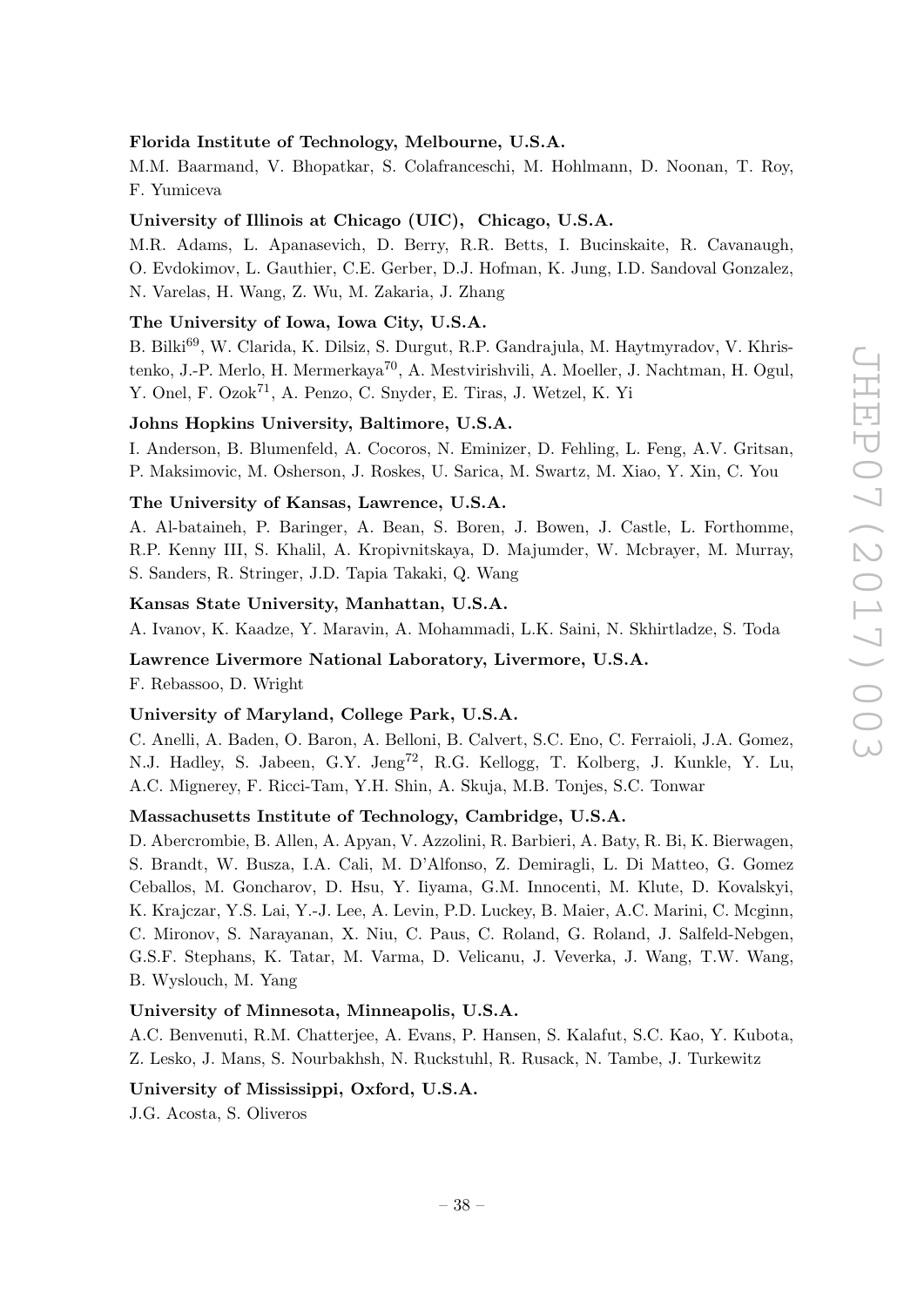#### University of Nebraska-Lincoln, Lincoln, U.S.A.

E. Avdeeva, K. Bloom, D.R. Claes, C. Fangmeier, R. Gonzalez Suarez, R. Kamalieddin, I. Kravchenko, A. Malta Rodrigues, F. Meier, J. Monroy, J.E. Siado, G.R. Snow, B. Stieger

#### State University of New York at Buffalo, Buffalo, U.S.A.

M. Alyari, J. Dolen, A. Godshalk, C. Harrington, I. Iashvili, J. Kaisen, D. Nguyen, A. Parker, S. Rappoccio, B. Roozbahani

#### Northeastern University, Boston, U.S.A.

G. Alverson, E. Barberis, A. Hortiangtham, A. Massironi, D.M. Morse, D. Nash, T. Orimoto, R. Teixeira De Lima, D. Trocino, R.-J. Wang, D. Wood

#### Northwestern University, Evanston, U.S.A.

S. Bhattacharya, O. Charaf, K.A. Hahn, A. Kumar, N. Mucia, N. Odell, B. Pollack, M.H. Schmitt, K. Sung, M. Trovato, M. Velasco

#### University of Notre Dame, Notre Dame, U.S.A.

N. Dev, M. Hildreth, K. Hurtado Anampa, C. Jessop, D.J. Karmgard, N. Kellams, K. Lannon, N. Marinelli, F. Meng, C. Mueller, Y. Musienko<sup>37</sup>, M. Planer, A. Reinsvold, R. Ruchti, G. Smith, S. Taroni, M. Wayne, M. Wolf, A. Woodard

### The Ohio State University, Columbus, U.S.A.

J. Alimena, L. Antonelli, B. Bylsma, L.S. Durkin, S. Flowers, B. Francis, A. Hart, C. Hill, R. Hughes, W. Ji, B. Liu, W. Luo, D. Puigh, B.L. Winer, H.W. Wulsin

### Princeton University, Princeton, U.S.A.

S. Cooperstein, O. Driga, P. Elmer, J. Hardenbrook, P. Hebda, D. Lange, J. Luo, D. Marlow, T. Medvedeva, K. Mei, I. Ojalvo, J. Olsen, C. Palmer, P. Piroué, D. Stickland, A. Svyatkovskiy, C. Tully

### University of Puerto Rico, Mayaguez, U.S.A.

S. Malik

#### Purdue University, West Lafayette, U.S.A.

A. Barker, V.E. Barnes, S. Folgueras, L. Gutay, M.K. Jha, M. Jones, A.W. Jung, A. Khatiwada, D.H. Miller, N. Neumeister, J.F. Schulte, X. Shi, J. Sun, F. Wang, W. Xie

#### Purdue University Calumet, Hammond, U.S.A.

N. Parashar, J. Stupak

### Rice University, Houston, U.S.A.

A. Adair, B. Akgun, Z. Chen, K.M. Ecklund, F.J.M. Geurts, M. Guilbaud, W. Li, B. Michlin, M. Northup, B.P. Padley, J. Roberts, J. Rorie, Z. Tu, J. Zabel

# University of Rochester, Rochester, U.S.A.

B. Betchart, A. Bodek, P. de Barbaro, R. Demina, Y.t. Duh, T. Ferbel, M. Galanti, A. Garcia-Bellido, J. Han, O. Hindrichs, A. Khukhunaishvili, K.H. Lo, P. Tan, M. Verzetti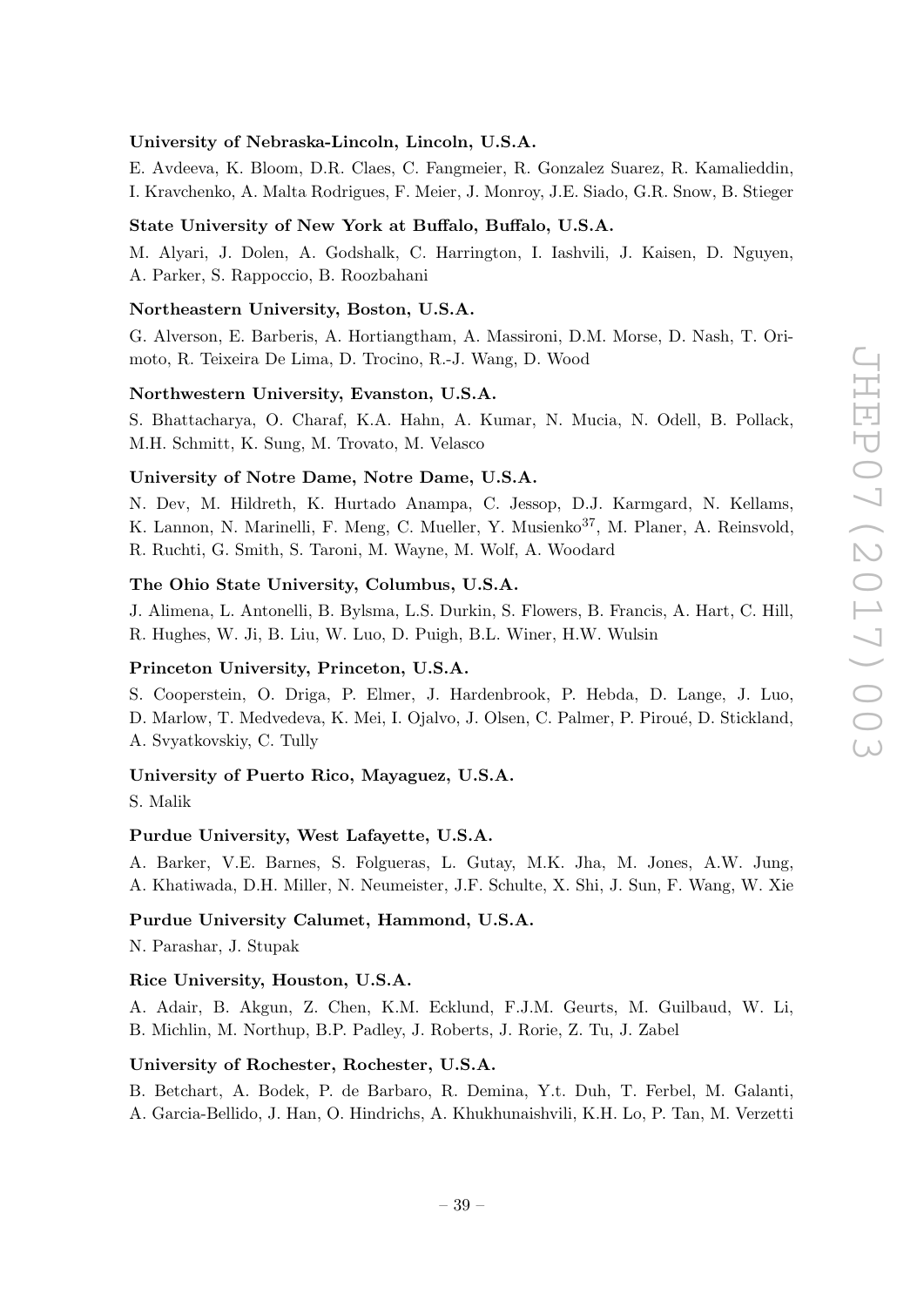### Rutgers, The State University of New Jersey, Piscataway, U.S.A.

A. Agapitos, J.P. Chou, Y. Gershtein, T.A. G´omez Espinosa, E. Halkiadakis, M. Heindl, E. Hughes, S. Kaplan, R. Kunnawalkam Elayavalli, S. Kyriacou, A. Lath, K. Nash, H. Saka, S. Salur, S. Schnetzer, D. Sheffield, S. Somalwar, R. Stone, S. Thomas, P. Thomassen, M. Walker

### University of Tennessee, Knoxville, U.S.A.

A.G. Delannoy, M. Foerster, J. Heideman, G. Riley, K. Rose, S. Spanier, K. Thapa

### Texas A&M University, College Station, U.S.A.

O. Bouhali73, A. Celik, M. Dalchenko, M. De Mattia, A. Delgado, S. Dildick, R. Eusebi, J. Gilmore, T. Huang, E. Juska, T. Kamon<sup>74</sup>, R. Mueller, Y. Pakhotin, R. Patel, A. Perloff, L. Perniè, D. Rathjens, A. Safonov, A. Tatarinov, K.A. Ulmer

### Texas Tech University, Lubbock, U.S.A.

N. Akchurin, C. Cowden, J. Damgov, F. De Guio, C. Dragoiu, P.R. Dudero, J. Faulkner, E. Gurpinar, S. Kunori, K. Lamichhane, S.W. Lee, T. Libeiro, T. Peltola, S. Undleeb, I. Volobouev, Z. Wang

### Vanderbilt University, Nashville, U.S.A.

S. Greene, A. Gurrola, R. Janjam, W. Johns, C. Maguire, A. Melo, H. Ni, P. Sheldon, S. Tuo, J. Velkovska, Q. Xu

### University of Virginia, Charlottesville, U.S.A.

M.W. Arenton, P. Barria, B. Cox, J. Goodell, R. Hirosky, A. Ledovskoy, H. Li, C. Neu, T. Sinthuprasith, X. Sun, Y. Wang, E. Wolfe, F. Xia

### Wayne State University, Detroit, U.S.A.

C. Clarke, R. Harr, P.E. Karchin, J. Sturdy

#### University of Wisconsin - Madison, Madison, WI, U.S.A.

D.A. Belknap, J. Buchanan, C. Caillol, S. Dasu, L. Dodd, S. Duric, B. Gomber, M. Grothe, M. Herndon, A. Hervé, P. Klabbers, A. Lanaro, A. Levine, K. Long, R. Loveless, T. Perry, G.A. Pierro, G. Polese, T. Ruggles, A. Savin, N. Smith, W.H. Smith, D. Taylor, N. Woods

- †: Deceased
- 1: Also at Vienna University of Technology, Vienna, Austria
- 2: Also at State Key Laboratory of Nuclear Physics and Technology, Peking University, Beijing, China
- 3: Also at Institut Pluridisciplinaire Hubert Curien (IPHC), Université de Strasbourg, CNRS/IN2P3, Strasbourg, France
- 4: Also at Universidade Estadual de Campinas, Campinas, Brazil
- 5: Also at Universidade Federal de Pelotas, Pelotas, Brazil
- 6: Also at Université Libre de Bruxelles, Bruxelles, Belgium
- 7: Also at Deutsches Elektronen-Synchrotron, Hamburg, Germany
- 8: Also at Joint Institute for Nuclear Research, Dubna, Russia
- 9: Now at Cairo University, Cairo, Egypt
- 10: Also at Fayoum University, El-Fayoum, Egypt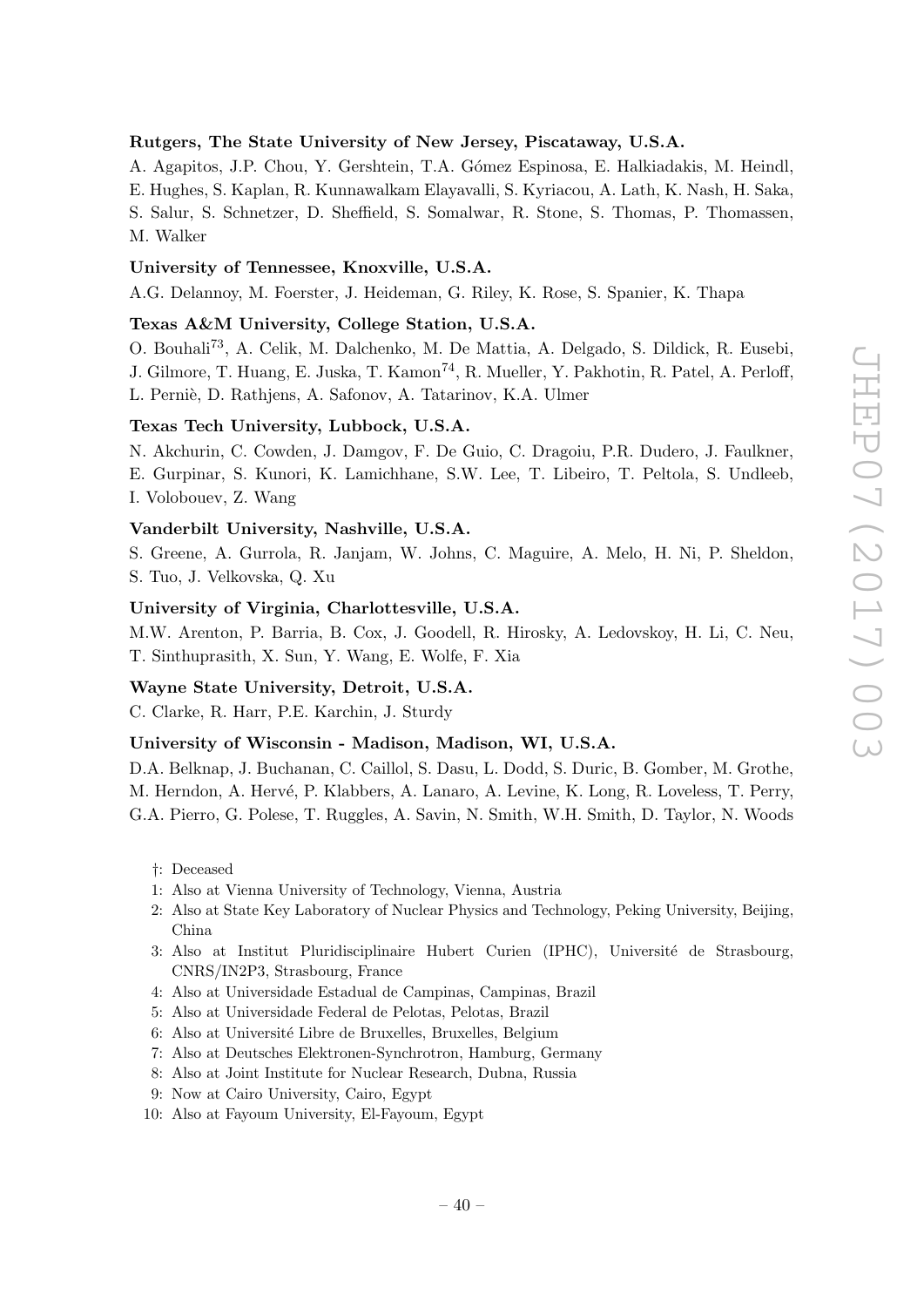- 11: Now at British University in Egypt, Cairo, Egypt
- 12: Now at Ain Shams University, Cairo, Egypt
- 13: Also at Université de Haute Alsace, Mulhouse, France
- 14: Also at Skobeltsyn Institute of Nuclear Physics, Lomonosov Moscow State University, Moscow, Russia
- 15: Also at Tbilisi State University, Tbilisi, Georgia
- 16: Also at CERN, European Organization for Nuclear Research, Geneva, Switzerland
- 17: Also at RWTH Aachen University, III. Physikalisches Institut A, Aachen, Germany
- 18: Also at University of Hamburg, Hamburg, Germany
- 19: Also at Brandenburg University of Technology, Cottbus, Germany
- 20: Also at Institute of Nuclear Research ATOMKI, Debrecen, Hungary
- 21: Also at MTA-ELTE Lendület CMS Particle and Nuclear Physics Group, Eötvös Loránd University, Budapest, Hungary
- 22: Also at Institute of Physics, University of Debrecen, Debrecen, Hungary
- 23: Also at Indian Institute of Technology Bhubaneswar, Bhubaneswar, India
- 24: Also at University of Visva-Bharati, Santiniketan, India
- 25: Also at Indian Institute of Science Education and Research, Bhopal, India
- 26: Also at Institute of Physics, Bhubaneswar, India
- 27: Also at University of Ruhuna, Matara, Sri Lanka
- 28: Also at Isfahan University of Technology, Isfahan, Iran
- 29: Also at Yazd University, Yazd, Iran
- 30: Also at Plasma Physics Research Center, Science and Research Branch, Islamic Azad University, Tehran, Iran
- 31: Also at Università degli Studi di Siena, Siena, Italy
- 32: Also at Purdue University, West Lafayette, U.S.A.
- 33: Also at International Islamic University of Malaysia, Kuala Lumpur, Malaysia
- 34: Also at Malaysian Nuclear Agency, MOSTI, Kajang, Malaysia
- 35: Also at Consejo Nacional de Ciencia y Tecnología, Mexico city, Mexico
- 36: Also at Warsaw University of Technology, Institute of Electronic Systems, Warsaw, Poland
- 37: Also at Institute for Nuclear Research, Moscow, Russia
- 38: Now at National Research Nuclear University 'Moscow Engineering Physics Institute' (MEPhI), Moscow, Russia
- 39: Also at St. Petersburg State Polytechnical University, St. Petersburg, Russia
- 40: Also at University of Florida, Gainesville, U.S.A.
- 41: Also at P.N. Lebedev Physical Institute, Moscow, Russia
- 42: Also at California Institute of Technology, Pasadena, U.S.A.
- 43: Also at Budker Institute of Nuclear Physics, Novosibirsk, Russia
- 44: Also at Faculty of Physics, University of Belgrade, Belgrade, Serbia
- 45: Also at INFN Sezione di Roma; Università di Roma, Roma, Italy
- 46: Also at University of Belgrade, Faculty of Physics and Vinca Institute of Nuclear Sciences, Belgrade, Serbia
- 47: Also at Scuola Normale e Sezione dell'INFN, Pisa, Italy
- 48: Also at National and Kapodistrian University of Athens, Athens, Greece
- 49: Also at Riga Technical University, Riga, Latvia
- 50: Also at Institute for Theoretical and Experimental Physics, Moscow, Russia
- 51: Also at Albert Einstein Center for Fundamental Physics, Bern, Switzerland
- 52: Also at Adiyaman University, Adiyaman, Turkey
- 53: Also at Istanbul Aydin University, Istanbul, Turkey